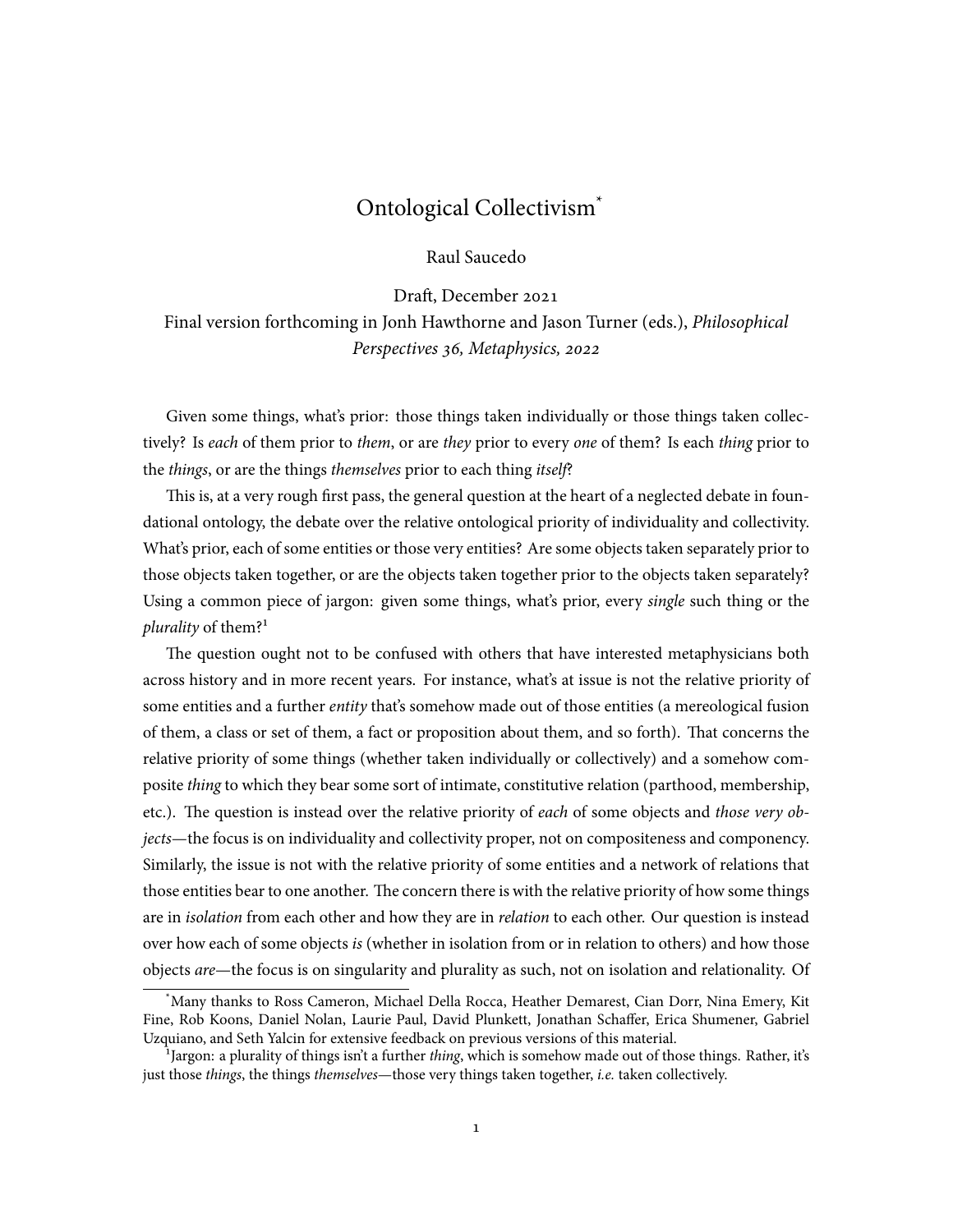course, as we will later see, there may be all sorts of interesting connections between our question and others, such as the two just mentioned. But they are still different questions—the corresponding issues are in principle distinct.

My general goal here is to articulate and explore the opposition between two general views on this question, which I call *ontological individualism* and *ontological collectivism* (for short, *individualism* and *collectivism*). Roughly, individualism is the thesis that individuality is always prior to collectivity: for any entities, those entities taken individually are ontologically prior to those entities taken collectively. That is, for any things, each of those things is prior to those things. In terms of pluralities: for any plurality, each of that plurality is prior to that plurality. By contrast, collectivism is the thesis that collectivity is at least sometimes prior to individuality: for at least some entities, those entities taken collectively are prior to those entities taken individually. That is, for at least some things, those things are prior to each of those things. In plurality-speak: for at least some plurality, that plurality is prior to each of that plurality. Individualism and collectivism hence disagree on the relative priority of individuality and collectivity. According to the individualist, individuality is in all cases prior; according to the collectivist, collectivity is in at least some cases prior.

I have three more specific goals in this paper. First, to more fully articulate our question and give shape to the debate between individualism and collectivism, distinguishing both the question and the debate from distinct if related ones in the neighborhood. Second, to defend collectivism against forceful charges of incoherence, which merit attention not only because of their strong initial appeal and the important issues and clarifications that arise in the careful discussion required to dispel them, but also because they notably generalize—if sound, the objections at stake undermine the intelligibility of not only collectivism but also individualism and in fact the very question over the relative priority of individuality and collectivity. Third, to argue that collectivism is not only coherent but also of critical interest to metaphysics—the issue over the relative priority of individuality and collectivity has a significant bearing on a variety of central debates, where important collectivist alternatives have been entirely overlooked.

To clarify: here I will not argue in favor of collectivism—my aim is not to establish that it's true, plausible, or even just preferable to individualism in light of certain considerations. That'd presuppose the intelligibility of not only the view but the whole discussion, and as we will see there are important worries to address and key clarifications to make in that regard. Rather, my aim is precisely to address those worries and make those clarifications, thereby articulating the debate and highlighting collectivism as an in principle viable view that's of great interest to metaphysics, laying down the foundation for further arguments and discussions. A full, positive case for collectivism requires further argument. The point is precisely that whether it's true *is* a matter of substantive argument and of broad interest in metaphysics—the background issue is neither incoherent nor trivially settled in favor of individualism, and it has a bearing on a number of other debates.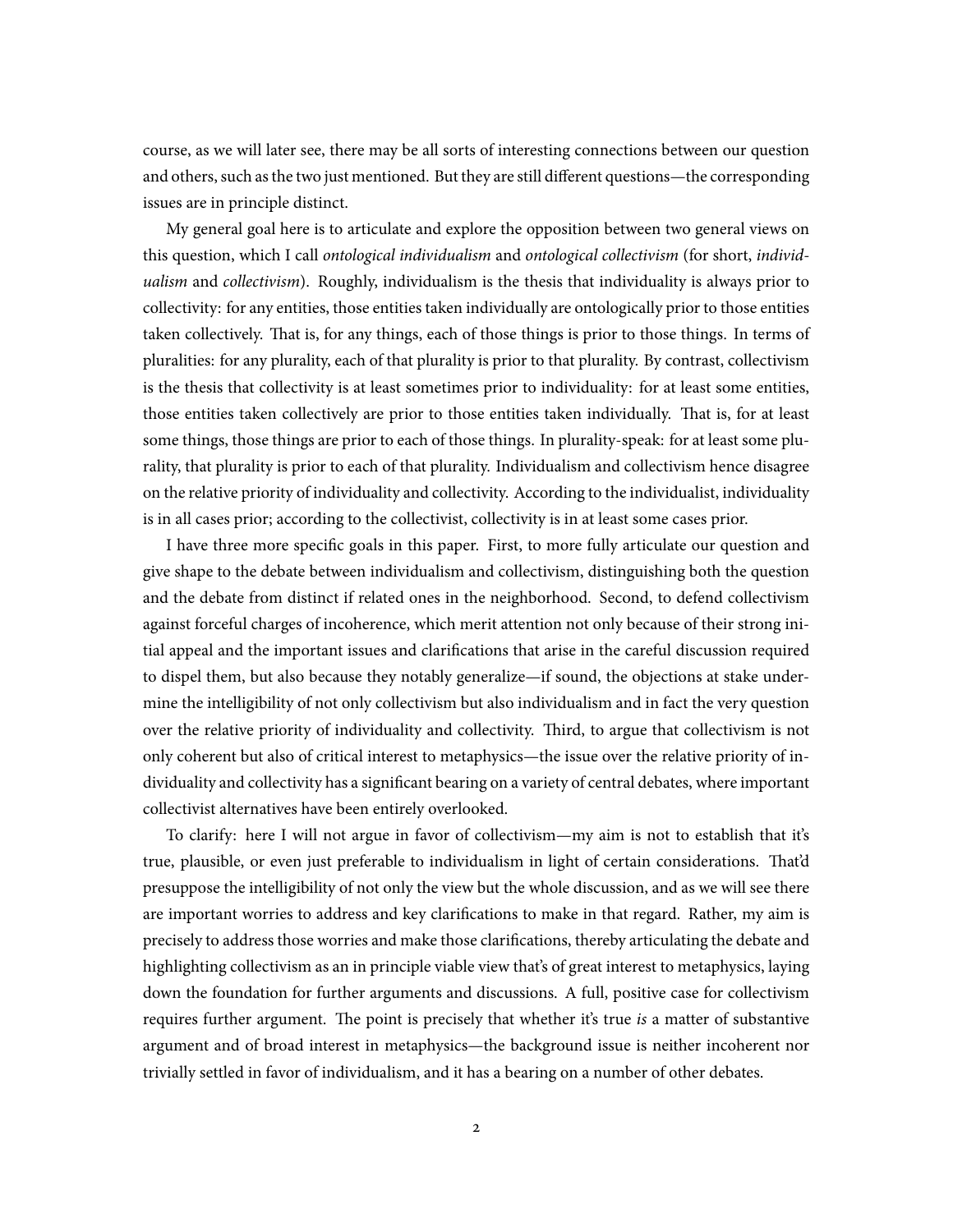Roadmap: in sections 1 and 2 I articulate two non-vacuous principles about individuality and collectivity, which haven't heretofore been identified in the literature and according to which there are very tight necessary connections between individual and collective phenomena. Given such principles, in section 3 I give shape to the debate between individualism and collectivism. In section 4, I clarify the connection between this debate and other debates in metaphysics and offer three examples of recent discussions in the literature where collectivism introduces neglected alternatives of critical interest. In section 5, I defend the in-principle viability of collectivism and the general debate between individualism and collectivism from two families of objections.

# **1 Individual and collective existence**

In this section and the next one I identify two principles that together articulate what I call the *intimacy* between individuality and collectivity—there are very tight necessary connections between individuality and collectivity. In one case the nature of the connection is *existential*; in the other, it's *qualitative*. I'll discuss each of them in turn.

The first principle is this: for any things, those things exist just in case each of those things exists. Whenever some things exist, each of those things exist. And whenever each of some things exists, those things exist. Hence some things exist just in case each of those things exists. Thus, consider Abelard and Heloise. If Abelard and Heloise exist, Abelard exists and Heloise exists. And if Abelard exists and Heloise exists, Abelard and Heloise exist. So:

(1) Abelard and Heloise exist iff Abelard exists and Heloise exists

This may sound vacuous. Thus, it's important to distinguish the intended principle (which is not meant to be vacuous) from two neighboring claims (which are indeed vacuous). A bit of regimentation will be useful for this. In the above example, the intended reading of  $(1)$  is not of the following form:

(2) (Abelard exists ∧ Heloise exists) *↔* (Abelard exists ∧ Heloise exists)

Nor is it of the following form:

(3) Abelard & Heloise exist *↔* Abelard & Heloise exist

Rather, it's of the following form:

(4) Abelard & Heloise exist *↔* (Abelard exists ∧ Heloise exists)

Here '∧' stands for truth-functional conjunction, '*↔*' for the truth-functional biconditional, and '&' for a binary term-forming operator such that  $\lceil \alpha \otimes \beta \rceil$  is a syntactically plural term formed from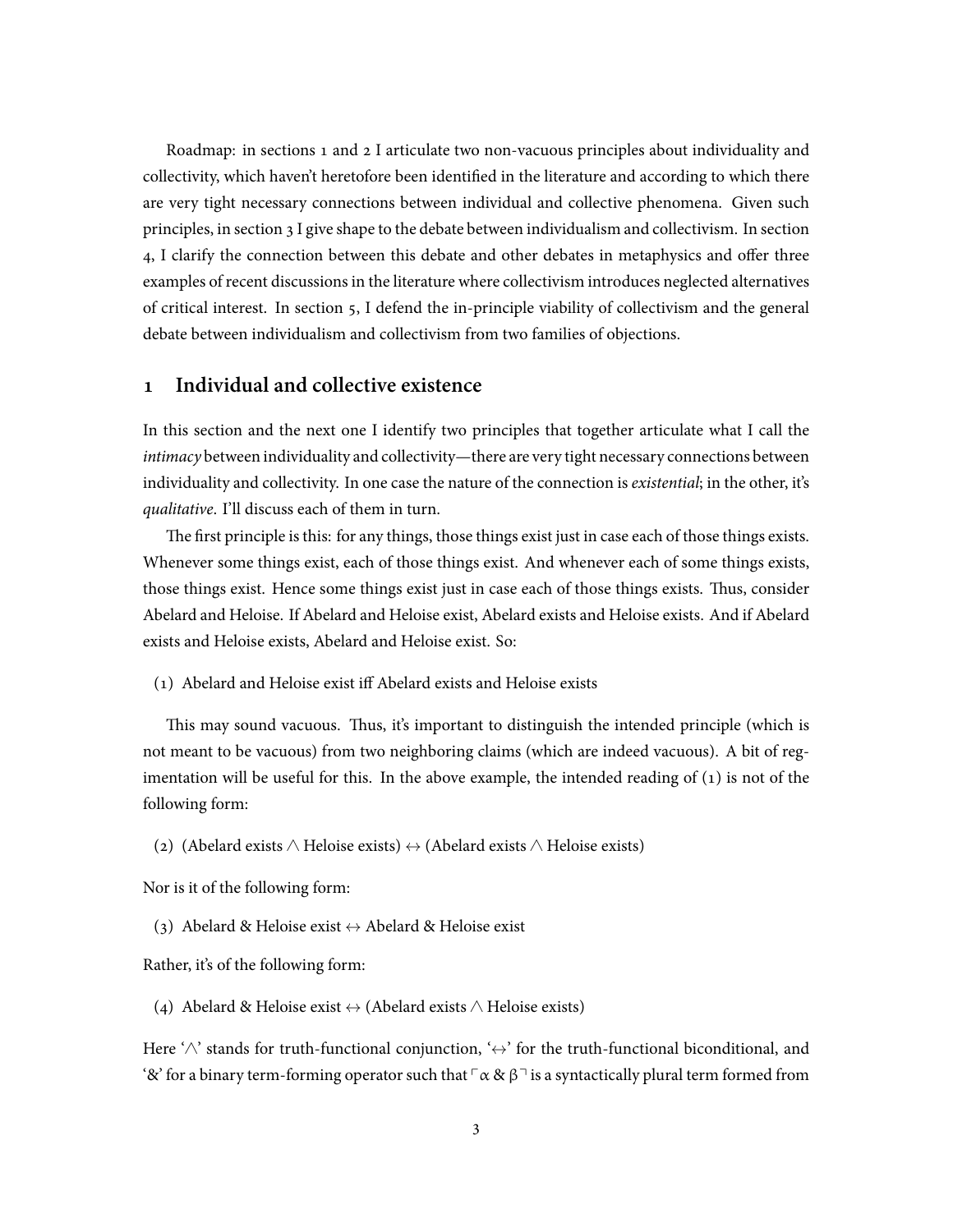singular or plural term  $\alpha$  and singular or plural term  $\beta$ . ' $\land$ ' and '&' hence correspond to different "ands", which linguists often call *sentential* and *phrasal* conjunction (respectively) and which differ both syntactically and semantically.<sup>2</sup> Whereas ' $\wedge$ ' takes in a pair of sentences and spits out a sentence, which is true just case the each of those sentences is true, '&' takes in pairs of terms and spits out a term, which picks out the plurality of objects that those terms pick out on their own. Thus, 'Abelard' is a singular term (picking out Abelard alone) and so is 'Heloise' (picking out Heloise by herself) but 'Abelard & Heloise' is a plural term (picking out Abelard and Heloise together, *i.e.* collectively).<sup>3</sup> Accordingly, (4) and (2) differ in their left-hand-sides, and (4) and (3) differ in their right-hand-sides. So these claims differ in that the following two claims differ:

- (5) Abelard & Heloise exist
- (6) Abelard exists ∧ Heloise exists

And (5) and (6) differ in that the latter is a claim made out of two other claims, each of which is a singular claim. By contrast, the former is not made out of other claims—it's just a plural claim. So they have different structure, namely:

- (7) ϕ(α&β)
- (8) ψ(α) ∧ χ(β)

where  $\alpha$  and  $\beta$  are singular terms and  $\lceil \alpha \& \beta \rceil$  is a plural one. More specifically, if one were to construe existential claims in terms of existential quantification rather than via an undefined predicate, then  $(5)$  and  $(6)$  would have the following form:<sup>4</sup>

- (9)  $\exists Xs(Xs = \alpha \& \beta)$
- (10) *∃*x(x = α) ∧ *∃*x(x = β)

where 'x', 'y', 'z', etc. are first-order singular variables and 'Xs', 'Ys', 'Zs', etc. are first-order plural variables.<sup>5</sup>

²Cf. Montague 1973, Lasersohn 2013, Partee and Rooth 2012.

<sup>&</sup>lt;sup>3</sup>Nothing in what follows will depend on the mechanics of this or any other particular choice of regimentation for plural terms; for discussion, see Oliver and Smiley 2016, §10.4 and Florio and Linnebo 2021, §2 . Nor will it matter if "compound" plural terms are altogether rejected in favor of the corresponding pluralities of singular terms, where such pluralities pick out the relevant pluralities of objects (so that *e.g.* 'Abelard' and 'Heloise' taken collectively pick out Abelard and Heloise taken collectively). You may thus rephrase the entire discussion in terms of your preferred account of plural terms and plural reference.

<sup>&</sup>lt;sup>4</sup>If, alternatively, existence claims are to be construed in terms of an undefined existence predicate, (5) would be an atomic plural claim and (6) the conjunction of two atomic singular claims. Nothing in what follows will depend on whether one prefers the quantificational or the predicational approach. All that matters is that  $(5)$  is plural and  $(6)$  singular.

⁵Unlike the issue of plural terms and plural reference (see footnote 3 above), the issue of collective *predication* will be of some significance later on (in connection with collectivism's bearing on the metaphysics of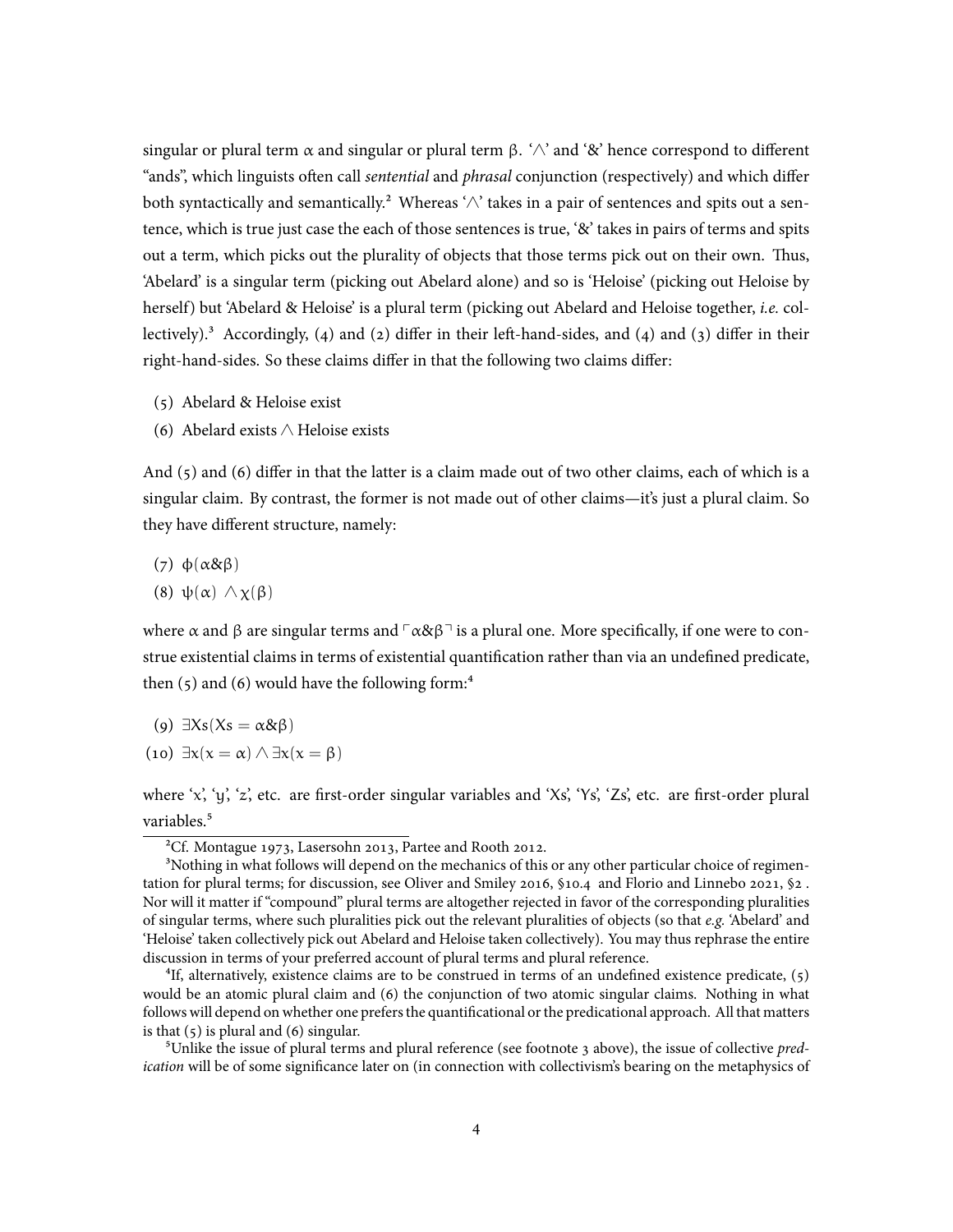So, unlike with (2) and (3), the left- and right-hand-sides of (4) differ. Not only that: (4) isn't even tautological. According to (2), Abelard exists and Heloise exists just in case Abelard exists and Heloise exists—each of them exists just in case each of them exists. And according to (3), Abelard and Heloise exist just in case Abelard and Heloise exist—they exist just in case each they exist. By contrast, according to (4), Abelard and Heloise *exist* just in case each of Abelard and Heloise *exists they* exist just in case *each* of them exists.

Here's another, more explicitly metaphysical, way of getting at the content of our principle. Suppose we accept a view on which facts are abundant, fine-grained structured entities, *i.e.* hyperintensionally individuated complexes of arbitrary properties/relations and their bearers.<sup>6</sup> This picture of facts would allow one to introduce a distinction between *individual* and *collective* facts, *i.e.* facts whereby each of some things taken separately is so-and-so and facts whereby some things taken together are thus-and-such, even when those facts hold at exactly the same worlds. Such a distinction would hence be the worldly analogue of the distinction between singular and plural claims—the distinction would figure in reality itself rather than merely in talk thereof.<sup>7</sup> Thus, on this view, the fact that Abelard and Heloise exist would be a collective fact distinct from the individual facts that Abelard exists and that Heloise exists as well as from the conjunctive fact made out of those individual facts, should there be such things. To make this perfectly transparent, let  $\llbracket \Phi \rrbracket =_{df}$  the fact

⁶For discussion of this sort of conception of facts see Chisholm 1976, Fine 1982, Pollock 1985, Armstrong 1997. For related discussions of propositions, see Russell 1903, Soames 1985 and 1987, King 2007, 2013. For our purposes here it doesn't matter whether *e.g.* we identify facts and true propositions.

⁷Another way to introduce a worldly individual vs. collective distinction would be at the level of properties and relations, without positing facts in which they're involved. Such a distinction between individual and collective properties and relations is at the basis of recent semantic accounts of plurals in the literature, which take plurals at face value; cf. Oliver and Smiley 2005 and 2016; Yi 2005, 2006; McKay 2006; and Rayo 2006. The view of facts I'm entertaining here would simply posit complex entities having properties and relations (on the one hand) and their bearers (on the other) as constituents (at least when such properties and relations are construed as universals; see Florio and Linnebo 2021 for related discussion on this point). I favor introducing the distinction at the level of facts because many properties may in principle be instantiated by a single thing or by a plurality of things (e.g., carrying a piano, running a race), whereby a distinction between individual and collective properties would either effectively evaporate or needlessly multiply properties and relations. See [Omitted for blind review] further discussion.

relations, see §4.2 below). A general question in the background is whether collective predication is to be construed relationally or non-relationally, *i.e.* as variably-polyadic predication (whereby only one singular term may fill any one argument place but the number of argument places may change) or as monadic predication (so that the number of argument places remains constant but a single argument place may be filled by either a plural term or the corresponding plurality of singular terms). In our example, this is the question of whether the structure of (5) is to be construed as  $\phi^2(\alpha, \beta)$  or as  $\phi^1(\alpha \& \beta)$  as I'm assuming here (or as  $\phi^1(\alpha \beta)$  if we forgo plural terms in favor of mere pluralities of singular terms as per the discussion of the previous footnote), where—to be perfectly clear—superindices indicate adicity, parentheses house the relevant argument places, and commas separate distinct argument places. This makes no difference at this stage of the dialectic, although it will be significant later on. For now, all that matters is, again, that (5) is plural claim and (6) a singular one. Exactly how collective predication is to be regimented (and hence what's the precise structure of  $(5)$ ) is a separate issue.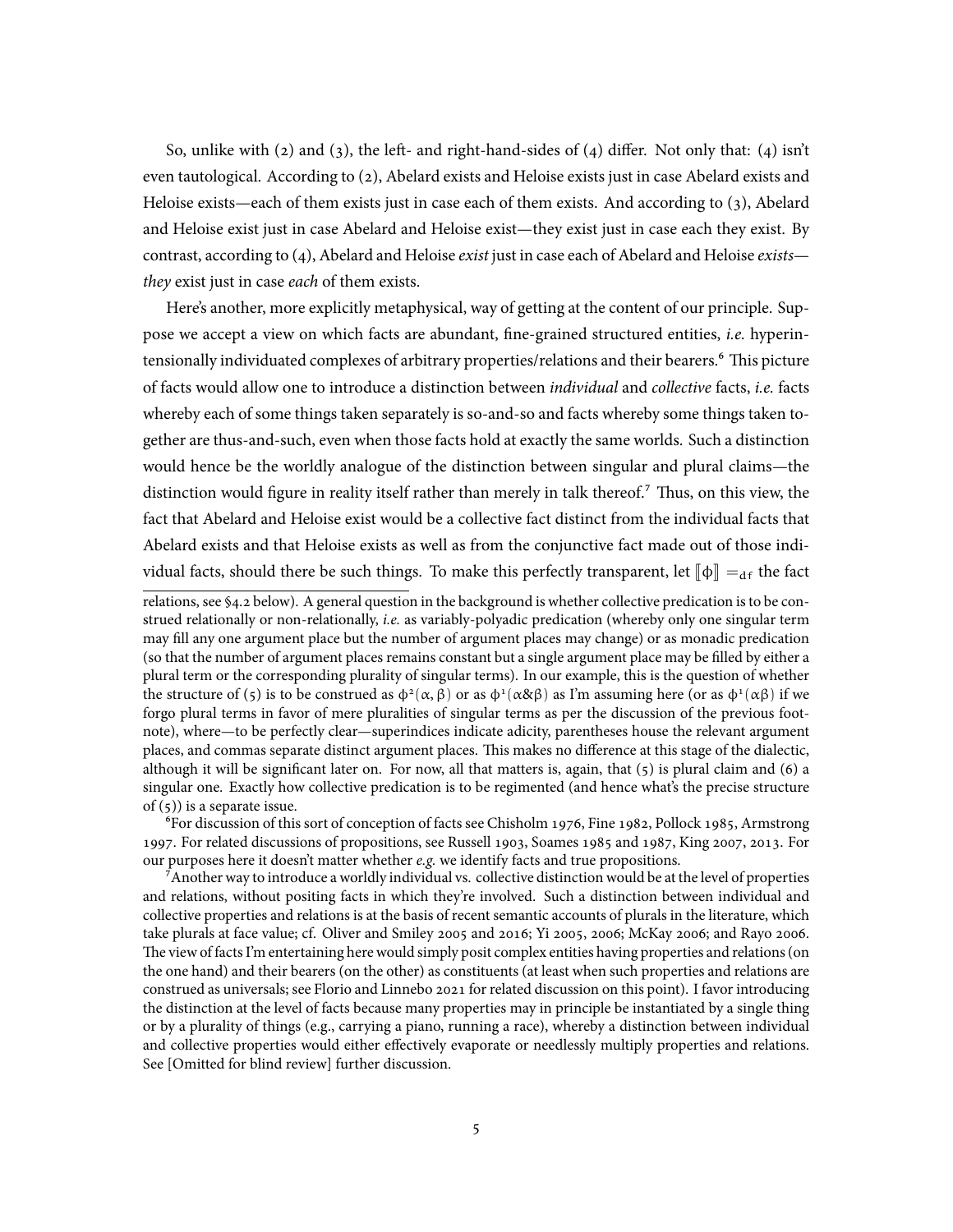that φ, and let us avail ourselves of both singular and plural lambda abstracts to form arbitrary singular/plural predicates, *i.e.* n-place expressions of the form  $\lceil \lambda \alpha_1 \dots \alpha_n \phi \rceil$  where each  $\alpha_i$  may be either a singular or plural term and  $\phi$  is any well-formed formula. Now for singular terms 'a' and 'b', consider the following:

 $(11)$   $\left[\lambda Ys\exists Xs(Xs=Ys)(a\&b)\right]$ 

- $(12)$   $\[\lambda y \exists x (x = y)(a)\]\&\[\lambda y \exists x (x = y)(b)\]$
- (13)  $\|\lambda y\exists x(x=y)(a) \wedge \lambda y\exists x(x=y)(b)\|$

The idea is that, on this view of facts, (11) is a collective existential fact, which is identical neither to  $(12)$  nor  $(13)$ . For, on the one hand,  $(12)$  is not a fact; rather, it's a plurality of two singular existential facts (at least provided  $a \neq b$ ). So (11) is one but (12) many. On the other, (13) is a fact made out of two individual existential facts. So while (13) is conjunctive, (11) isn't.<sup>8,9</sup>

Given this view of facts, (1) would make far from vacuous worldly demands. It would require that the collective *fact* (on the one hand) and the individual *facts* (on the other) always go together: whenever we have the *one* collective fact we must have the *two* individual facts, and the other way around. So generally, the principle would require that whenever we have the fact that some things exist we have the facts that each of them exists, and conversely.<sup>10</sup>

Now none of the above is of course to deny that there is a very tight connection between (5) and (6): (4) really is a *truism*. At the very least, it is a metaphysical necessity. One might even insist that it is an analytic or conceptual necessity. As a matter of fact, there is good reason to believe

- $(11^*)$   $\exists Xs(Xs = a\&b)$  $(12^*)$   $\exists x(x = a)$  $\&\exists x(x = b)$
- $(13^*)$   $\exists x(x = a) \land \exists x(x = b)$

Whether or not this view individuates facts so finely that these facts are or aren't identical to the facts above, on the picture of facts in question  $(11^*)$  would still be a collective fact,  $(12^*)$  a plurality of two individual facts, and (13) a conjunctive fact made out of those two individual facts. The use of lambda abstraction above is to place a very strong emphasis on the singular vs. plural and individual vs. collective distinction.

 $^9$ How about facts such as  $[\lambda yz\exists x(x = y) \land \exists y(x = z)(a, b)]$  and  $[\lambda yz\exists x\exists y((x = y) \land (x = z)(a, b)]$ ? This has to do with the issues discussed in footnote 5 above. Notice that ' $\lambda yz\exists x(x = y) \wedge \exists y(x = z)$ ' and 'λyz*∃*x*∃*y((x = y) ∧ (x = z)' are polyadic, whereas 'λYs*∃*Xs(Xs = Ys)' is monadic. Thus, if plural predication (and its worldly correlate, collective instantiation) is to be construed monadically (as I've been assuming so far), the view in question would obviously distinguish between (11) and these facts, since the former would be collective and the latter individual. (It'd still be a further question whether the view in question would individuates these facts so finely that they're not identical to (13) or to one another.) If, on the other hand, collective predication is to be construed as variably polyadic predication, one could in principle take such facts to be collective facts themselves. Nothing at this stage depends on one or another view here.

<sup>10</sup>Nothing in the discussion so far requires that we *accept* the view of facts just sketched. It's simply another way to highlight that our intended truism is not vacuous.

<sup>&</sup>lt;sup>8</sup>Exactly parallel considerations apply to the facts corresponding to the beta conversions of the above formulae, *i.e.*: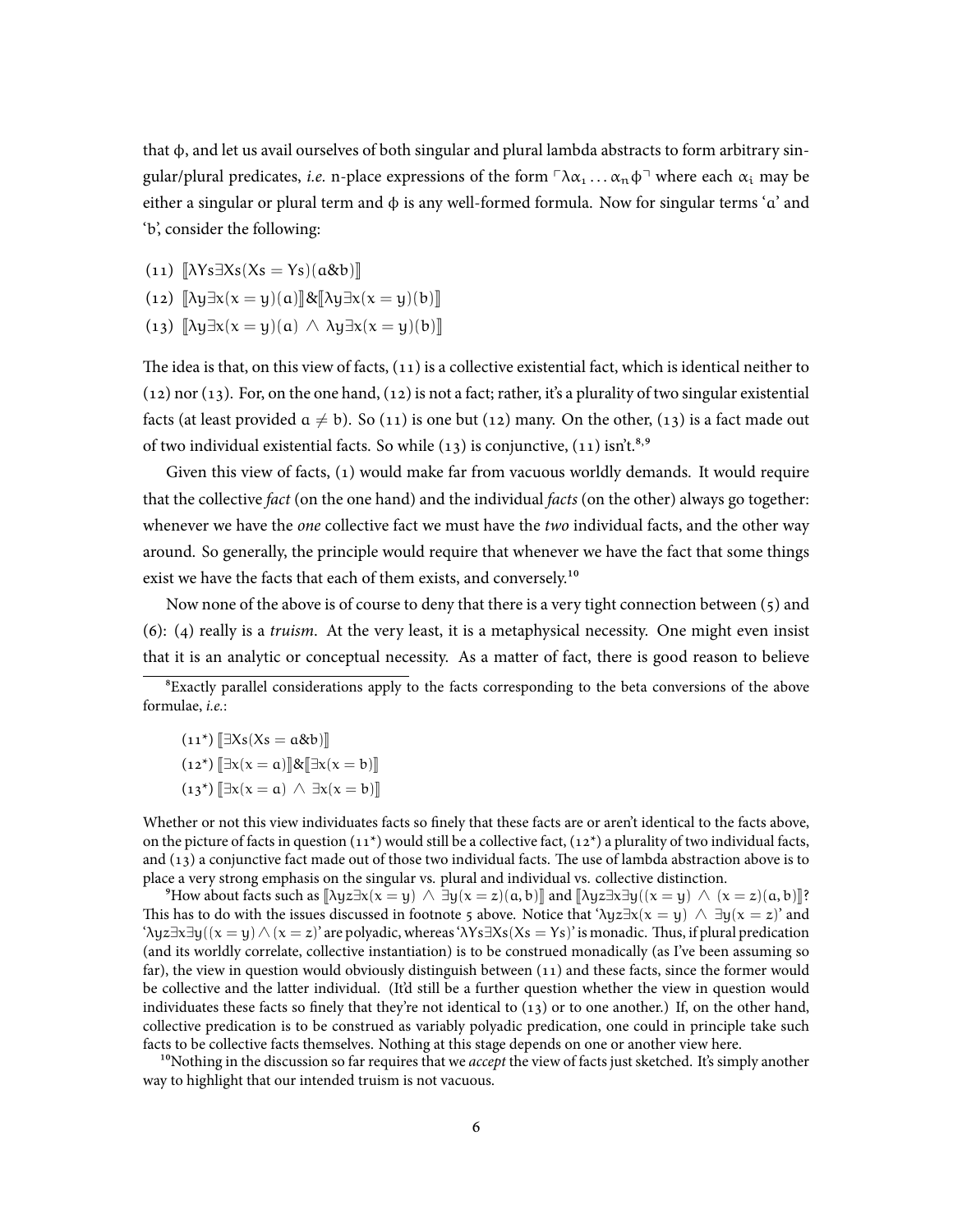that it is a logical necessity (albeit not a tautology per the above discussion). For the corresponding instances of (9) and (10) are equivalent on any satisfactory system plural logic.<sup>11</sup> Thus, even on a narrow understanding of logic (according to which not all conceptual truths are logical truths) given a quantificational (rather than predicational) regimentation of existence claims, (4) is a claim that any adequate plural extension of first-order ought to preserve.

Accordingly, if, for instance, (14) is an example of something metaphysically (even if not conceptually or logically) necessary, (15) an example of something conceptually (even if not logically) necessary, and (16) an example of something logically (if certainly not tautologically) necessary, then it's hard to deny that (4) has at the very least the same alethic status as  $(14)$ , if not as  $(15)$  or even  $(4)$ :

(14) a exists iff the singleton of a exists

 $(15)$  a is taller than b iff a's height is greater than b's height

(16) a is triangular iff some object is both triangular and identical a

Thus, it's hard to deny that there is a very strong bond indeed between  $(6)$  and  $(5)$ . The point is only that, unlike, for instance,  $(6)$  and  $(5)$ ,  $(4)$  is not vacuous despite being necessary in a very strong sense. And the point here is that it's  $(4)$ , not  $(6)$  or  $(5)$ , that I wish to bring up for discussion here. This is the intended reading of  $(1)$ , the truism on which I wish to zero in here.<sup>12</sup>

Having gotten clear on the intended principle, we may simply state in general form as follows:

(Existential Principle)

For any Xs, the Xs exist iff each of the Xs exists

Making its form explicit for clarity's sake:<sup>13</sup>

$$
(17) \ \forall Xs\forall x_1\forall x_2...\forall y(y\prec Xs \leftrightarrow (y = x_1 \lor y = x_2 \lor ...)):
$$
  

$$
Xs exist \leftrightarrow (x_1 exists \land x_2 exists \land ...)
$$

And this allows to start getting a sense of the sort of issue that will be at stake in the debate I wish to give shape to here, between individualism and collectivism. Our principle encodes a very tight

<sup>&</sup>lt;sup>11</sup>Cf. the semantic clauses for the quantifiers in Florio and Linnebo 2021,  $\S$ 57.2 and 7.3.

 $12$ Thus, it is also worth noting that none of the above is to say anything about what sentences of English such as 'Abelard and Heloise exist' expresses in ordinary or philosophical contexts (*i.e.* something along the lines of (5) or (6)), or about what ordinary speakers or philosophers have in mind upon dealing with such sentences. Whatever one might think about those issues, the point so far is only to draw attention to (5), and to note that it's at least in principle distinct from both  $(6)$  and  $(5)$ .

 $13$ For readability's sake, in stating regimented claims involving a long string of quantifiers I'll make use of restricted quantification, the colon symbol, and line breaks as I've done here. So this regimented claim is to be read as follows: for any Xs and any  $x_1$ , any  $x_2$ , …such that for any y, y is one of the Xs iff y is identical to either  $x_1$  or  $x_2$ , …, the following holds: the Xs exist just in case  $x_1$  exists,  $x_2$  exists, ….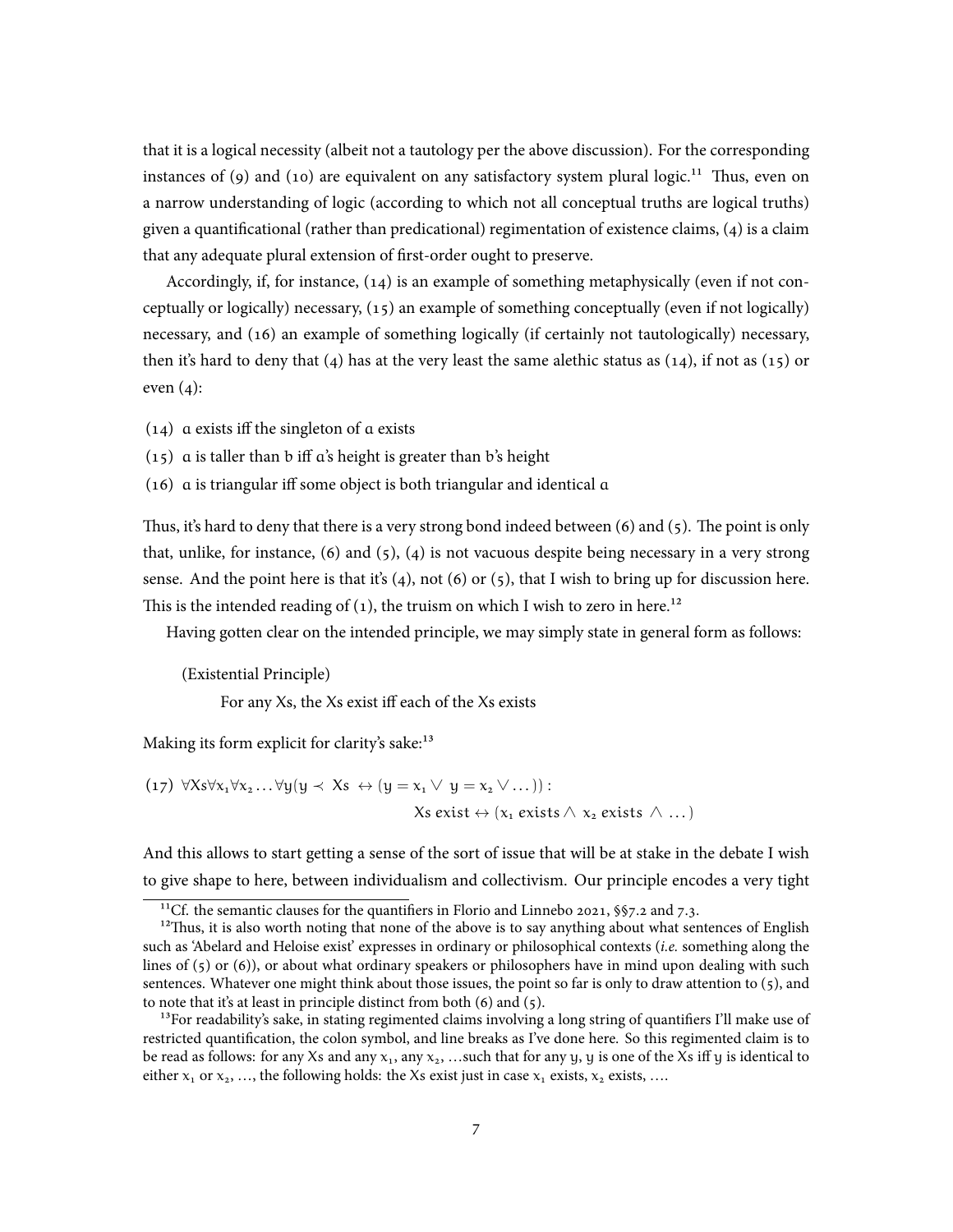necessary connection between individual existence and collective existence: whenever some things exist each of them exists, and whenever each of some things exists those things exist. But what's *prior* from a metaphysical standpoint: do some things exist because each of them exists, or does each of some things exist because those things exist? In terms of facts: does the fact that some things exist ground the facts that each of them exists, or do those facts ground that fact? Given the very strong *modal* dependence between individual and collective existence, what's the direction of *ontological* dependence? This is one of the issues that will be at stake between individualism and collectivism they are opposing views on the Eutyphro dilemma that arises from Existential Principle. Before we can fully articulate the debate, however, we need to flesh out a second principle linking individuality and collectivity—this time a qualitative rather than an existential one.

# **2 Individual and collective qualitativity**

The intimacy between individuality and collectivity is not only existential, but also qualitative. Not only do some things exist just in case each of them exists, but some things are a certain way just in case each of them is a certain way and is related to every other one of them a certain way. This is a second truism linking individuality and collectivity, whereby there'll be are tight bidirectional necessities connecting, on the one hand, the way that some things taken collectively *are* and, on the other, the way each of those things taken individually *is* and is *related* to every other one of them.

To begin characterizing the sort of qualitative connection in question, it's important to distinguish it from a more familiar one, which is limited what is known in the literature as *distributive* and *cumulative* predicates (or their worldly analogues—properties/relations).<sup>14</sup> Distributive predicates are those that hold of each of some things whenever they hold of those things, *i.e.* satisfy the following schema:

(Distributivity)  $\forall X_s \forall x_1 \forall x_2 \ldots \forall y (y \prec Xs \leftrightarrow (y = x_1 \lor y = x_2 \lor \ldots))$ :  $\phi(Xs) \rightarrow (\phi(x_1) \land \phi(x_2) \land ...)$ 

Cumulative predicates are those that hold of some things whenever they hold of each of those things, *i.e.* those that satisfy the following schema:

(Cumulativity) *∀*Xs*∀*x1*∀*x<sup>2</sup> . . . *∀*y(y *≺* Xs *↔* (y = x<sup>1</sup> ∨ y = x<sup>2</sup> ∨ . . .)) :  $(\phi(x_1) \land \phi(x_2) \land ...) \rightarrow \phi(Xs)$ 

<sup>&</sup>lt;sup>14</sup>A better characterization of these two properties would apply to argument places rather than to predicates, as a predicate may have argument places that are cumulative or distributive as well as arguments places that aren't. Nothing of substance hangs on this.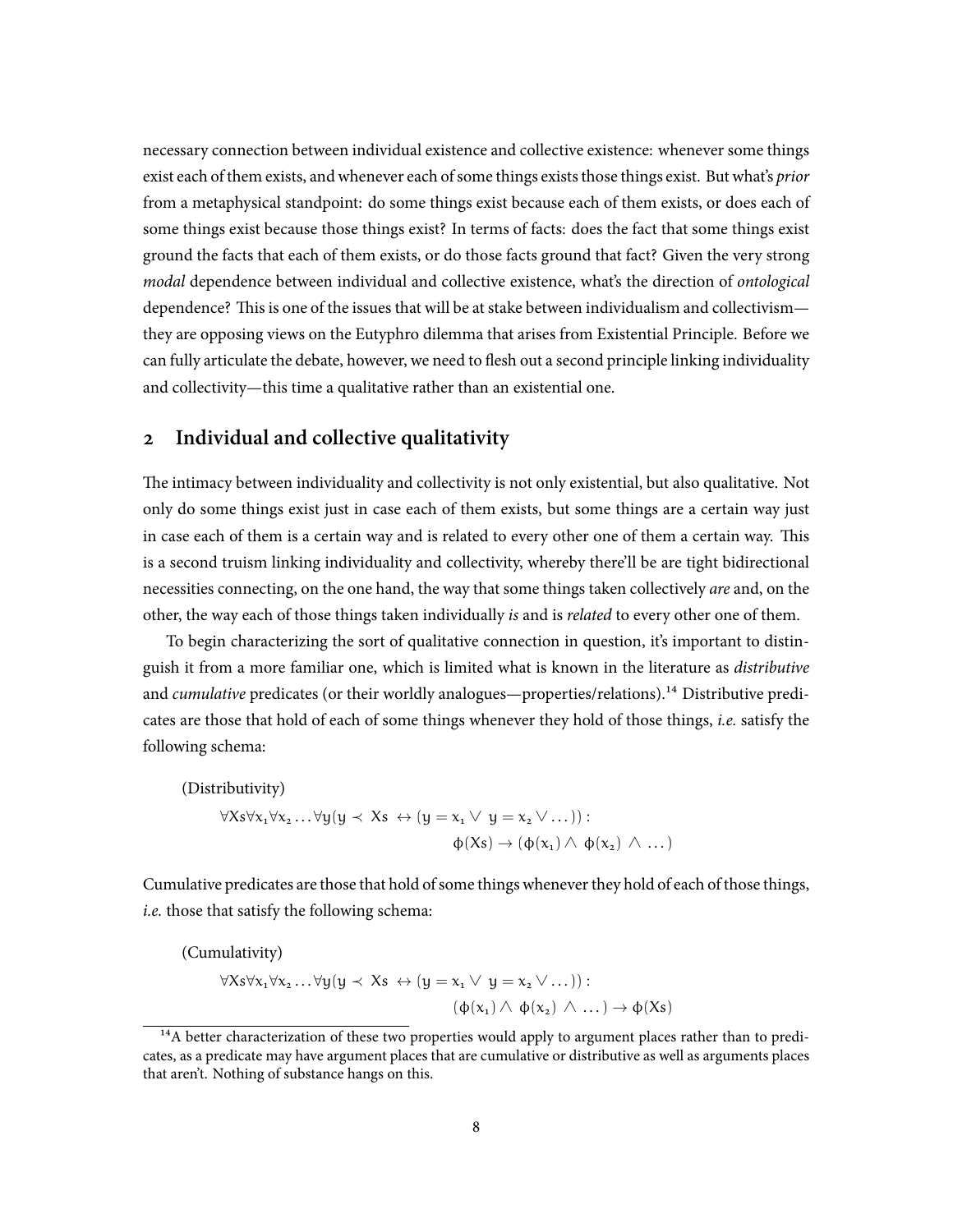Some predicates are distributive but not cumulative and some are cumulative but not distributive. For instance, if some things have mass of at most one gram each of them must have mass of at most one gram, but not the other way around. And if each of some things has mass of at least one gram, then those things must have mass of at least one gram, but not the other way around. On the other hand, some predicates are both distributive and cumulative, and some are neither. For instance, if some things have mass of exactly zero grams it is both sufficient and necessary that each of those things have mass of zero grams. And if some things having mass of exactly one gram is neither sufficient nor necessary for each of those things to have mass of exactly one gram.<sup>15</sup>

Notice that in cases involving predicates (properties) that are either distributive, cumulative, or both, we effectively have very tight qualitative necessary connections between individuality and collectivity. Such connections are one-directional in cases of predicates that are only distributive or only cumulative, and bidirectional in cases of predicates that are both. So these are cases in which only one or both directions of the following principle hold: some things are a certain way just in case each of them is that way.

The qualitative link I have in mind is much broader—it's meant to hold in general, regardless of whether the predicates (properties) in question are or aren't distributive/cumulative. The idea is that whenever some things are a certain way, each of them must be a certain (not necessarily the same) way and be so-and-so related to every other one of them. And conversely: whenever each some things is such-and-thus and is so-and-so related to every other one of them, those things must be thus-and-such. For example, whenever some things taken collectively have certain spatial features, then each of those things taken individually must have certain spatial features and stand in certain spatial relations to every one of those things. And the other way around: if each of some things taken separately has certain spatial features and stands in certain spatial relations to every one of them, then those things taken together must have certain spatial features. Let me fill this in with two concrete example from geometry, where the intended sort of connection is perfectly manifest.

### **2.1 Packings**

Consider a scenario a salient fragment of which looks as follows (where the picture on the right is a cross-cut of the one on the left as seen from above—directly overlaying layers are marked with the same letter and shading):

 $15$ Per the discussion of the previous session, one might think that predications of existence (whether via an undefined existence predicate or via a well-formed formulae involving existential quantification) are both distributive and cumulative—this is precisely what Existential Principle states.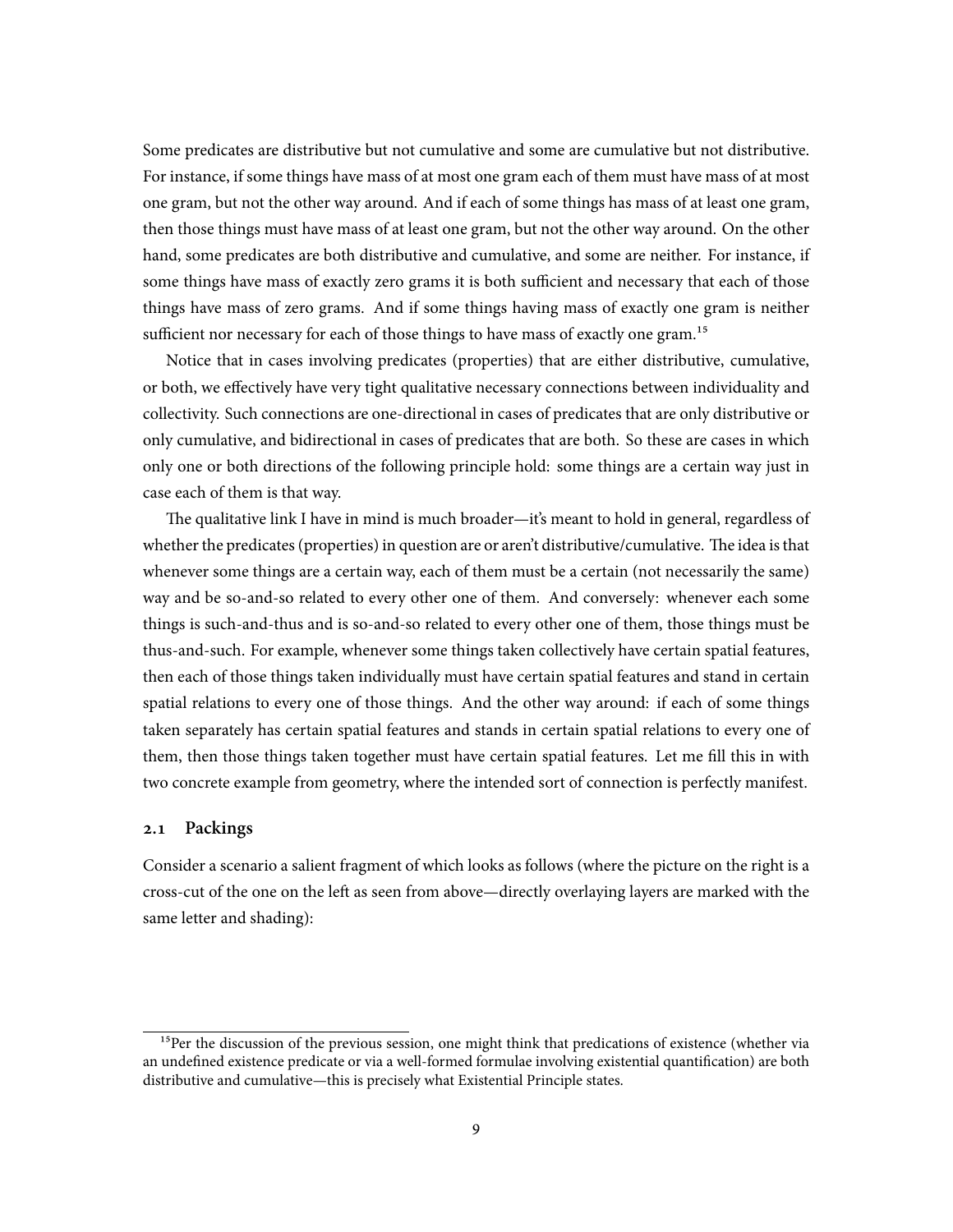

This is a situation in which some things have a certain geometric profile—they are distributed in a three-dimensional regular array where every other layer directly overlays another and fill exactly π/(3 *√* 2) of the available space. In geometry entities with this geometric profile are said to be *hexagonally close-packed*. It turns out that whenever some things are hexagonally close-packed, each of them must be spherical, any two of them must be the same size, no two of them may overlap, and each of them must touch each of exactly twelve others and directly overlay another whose is center exactly (2d√6)/3 away from its center (where d = each sphere's diameter). And conversely: geometry teaches us that whenever each of some things is spherical, any two of them are the same size, no two of them overlap, and each of them touches each of exactly twelve others and directly overlays another whose is center exactly (2d *√* 6)/3 away from its center, those things must be hexagonally close-packed. That is, from geometry we know that the following biconditional holds:<sup>16</sup>

(18)  $a_1$ , and  $a_2$ , and... are hexagonally close-packed iff each of  $a_1$ , and  $a_2$ , and... is spherical, any two of them are the same size, no two of them overlap, and each of them touches each of exactly twelve others and directly overlays another whose is center exactly (2d *√* 6)/3 away from its center.

Now consider a similar but different scenario, a salient fragment of which looks as follows:



Here we have some things with a similar but different geometric profile—they are distributed in a three-dimensional regular array where every third (rather than every second) layer directly overlays

<sup>&</sup>lt;sup>16</sup>For an informal introduction to the mathematics of packing and its applications, see Aste and Weaire 2008. For a more rigorous introduction, see Conway and Sloane 2013.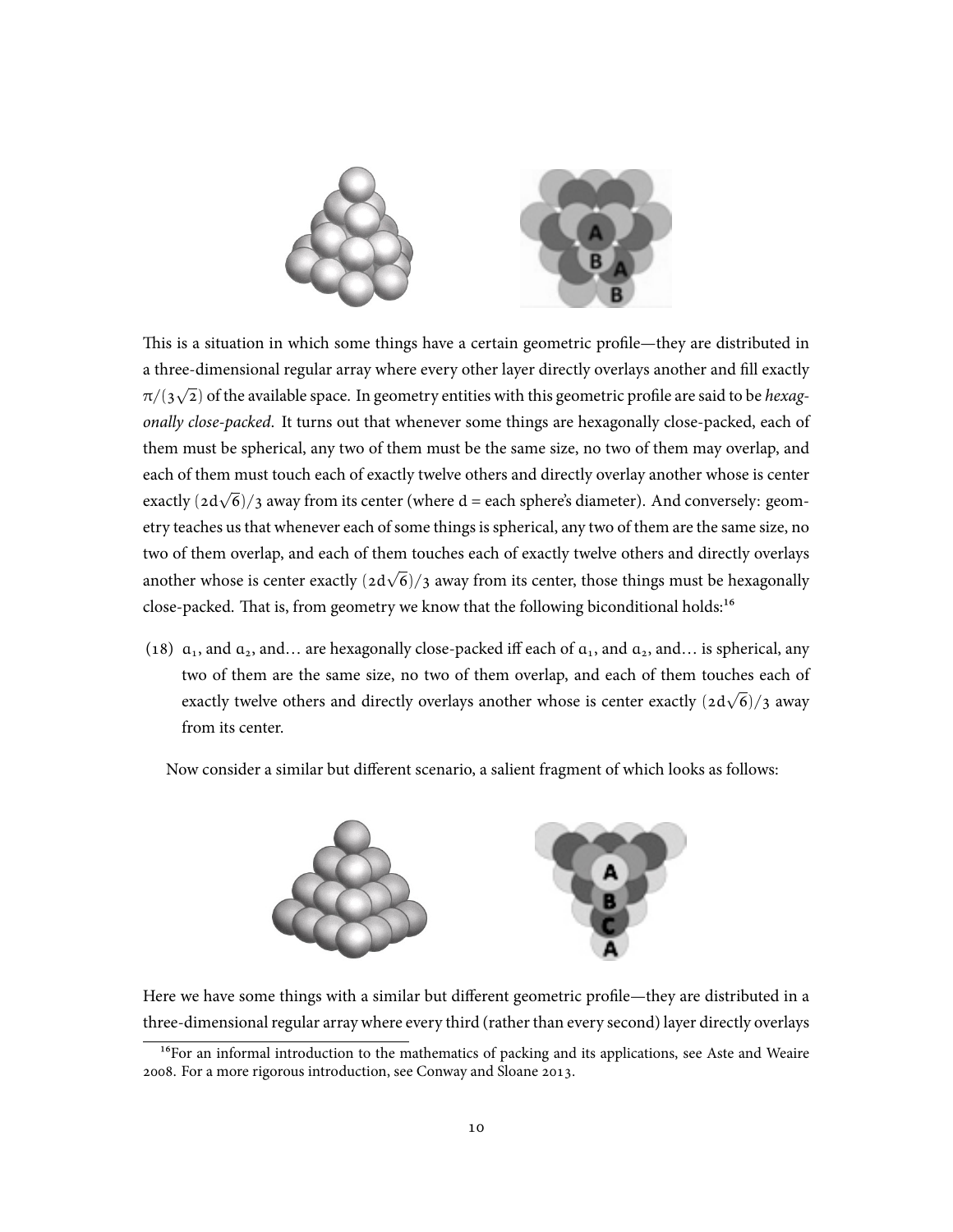another but still fill exactly  $\pi/(3\sqrt{2})$  of the available space. In geometry, entities with this kind of geometric profile are said to be *cubically* (rather than hexagonally) close-packed. And from geometry we know that whenever some things are cubically close-packed, each of them must be spherical, any two of them must be the same size, no two of them may overlap, and each of them must touch each of exactly twelve others and directly overlay another whose is center exactly (3d *√* 6)/3 (rather than (2d *√* 6)/3) away from its center. And the other way around: whenever each of some things is spherical, any two of them are the same size, no two of them overlap, and each of them touches each of exactly twelve others and directly overlays another whose is center exactly (3d *√* 6)/3 away from its center, those things must be cubically close-packed. That is, from geometry we know that the following biconditional also holds:

(19)  $a_1$ , and  $a_2$ , and... are cubically close-packed iff each of  $a_1$ , and  $a_2$ , and... is spherical, any two of them are the same size, no two of them overlap, and each of them touches each of exactly twelve others and directly overlays another whose is center exactly (3d *√* 6)/3 away from its center

In these packing cases we have very tight bidirectional links between certain collective qualitative phenomena and certain individual qualitative phenomena, *i.e.* between some things taken together being a certain way and each of those things taken separately being a certain way and bearing certain relations to every other one of them. In the examples, being hexagonally or cubically close-packed is a feature of some entities taken collectively, not of each of those things taken individually. What's packed in this or that particular way are those *things*, not *each* of those things—it's *them*, not every *one* of them, that are that way. On the other hand, being spherical is a feature of each of those things taken individually, not of those things taken collectively. What has that spatial feature is *each* of those things, not those *things*—it's every *one* of them, not *them*, that has that shape. Put in terms of the view of facts of the previous section, on which facts are finely-individuated complexes of arbitrary properties/relations and their bearers: the left-hand sides of (18) and (19) correspond to what collective facts, each of which involves a single property, whose only argument place is saturated not by a single entity but a plurality of entities. By contrast, the right-hand sides correspond to multiple individual facts, where a single thing (a different one in each case) fills the only argument place of the property of being spherical. And it's those things taken individually rather than collectively that stand in the same-size, no-overlap, touching, overlaying, and relevant distance relations. Each slot of each of these relations is filled by exactly *one* thing, not *many*—the relata of those relations are *individuals*, not *pluralities* thereof. And it's precisely these two types of qualitative phenomena—collective and individual—that are tightly bound to one another per (18)- (19). No *things* could be geometrically characterized in the relevant ways without *each* of them being geometrically characterized and related to every other *one* of them in the corresponding ways, and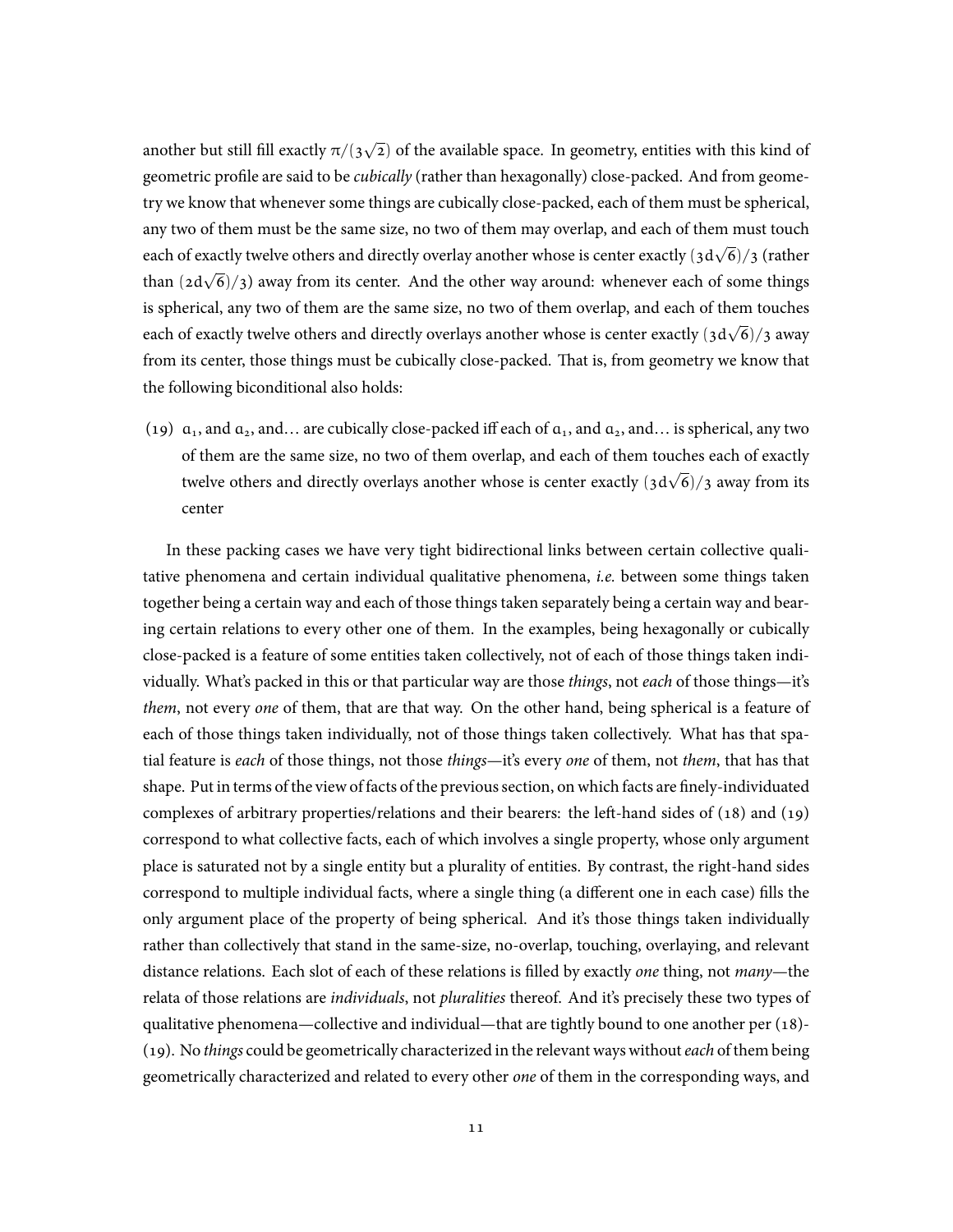the other way around. Whenever we have the one collective fact, we have the many individual facts, and the other way around.

Two important clarifications about our packing examples are in order. First, notice that in these cases the tight qualitative connection between individuality and collectivity has nothing to do with the predicates in question being distributive or cumulative. As a matter of fact, being hexagonally non-packed and being spherical are what one might call strongly *anti-distributive* and strongly *anticumulative*, respectively (whenever some things are hexagonally-closed packed none of those things could be hexagonally close-packed, and whenever each of some two more things is spherical those things couldn't be spherical).

Second, one might object that the left-to-right directions of (18)-(19) don't in fact hold, on the grounds that we may stack some things in the way the things in our situations are piled up without each of them having and standing in exactly the individual properties and relations in question. For instance, one might think that we can stack oranges, apples, lemons, pears, etc. in the relevant ways. But none of such things is really spherical. Nor do any two of them need to really be the same size. Nor does each of them need to really touch exactly twelve others. Nor do any two directly overlaying ones need to have centers that are exactly the relevant distance apart. Further, one might even think that we can stack in the relevant ways things none of which is really even close to spherical, or touch at all, etc. Imagine, for instance, that we carved out the wide variety of polyhedra that are inscribed in the spheres in our piles, and did nothing else to our situations. Wouldn't all such cubes, tetrahedra, octahedra, etc. be stacked in the ways our spheres are?

Yes and no. No in that the collective properties at issue in the left-hand-side of (18)-(19) are meant to be *maximally determinate* properties—they are maximally *specific*. No things could have exactly these properties unless, for instance, those things collectively occupied exactly  $\pi/(3\sqrt{2})$  of the available space. And no entities taken together could fill exactly  $\pi/( \frac{3}{\sqrt{2}})$  of the available space unless each of them was perfectly spherical, unless any two of them really were exactly the same size, unless each of them really touched exactly twelve others, and unless the centers of any two of them directly overlaying ones really were exactly the relevant distances apart. On the other hand, there are nested levels of determinable collective properties of which these properties are maximal determinates. So yes in that there may be a determinable collective property in common between, for instance, the spheres in our situations and corresponding piles of oranges, apples, lemons, pears, etc. There may even be a less specific determinable shared between all these and the carved-out polyhedra. And so on. But none of this would threaten the left-to-right directions of (18)-(19). For each maximally determinate collective property, there will be corresponding maximally specific individual properties and relations. And for each less specific determinable of which that property is a maximal determinate, there will be correspondingly less specific individual properties and relations. Which of these collective properties we attach to the predicates *e.g.* 'are hexagonally close-packed'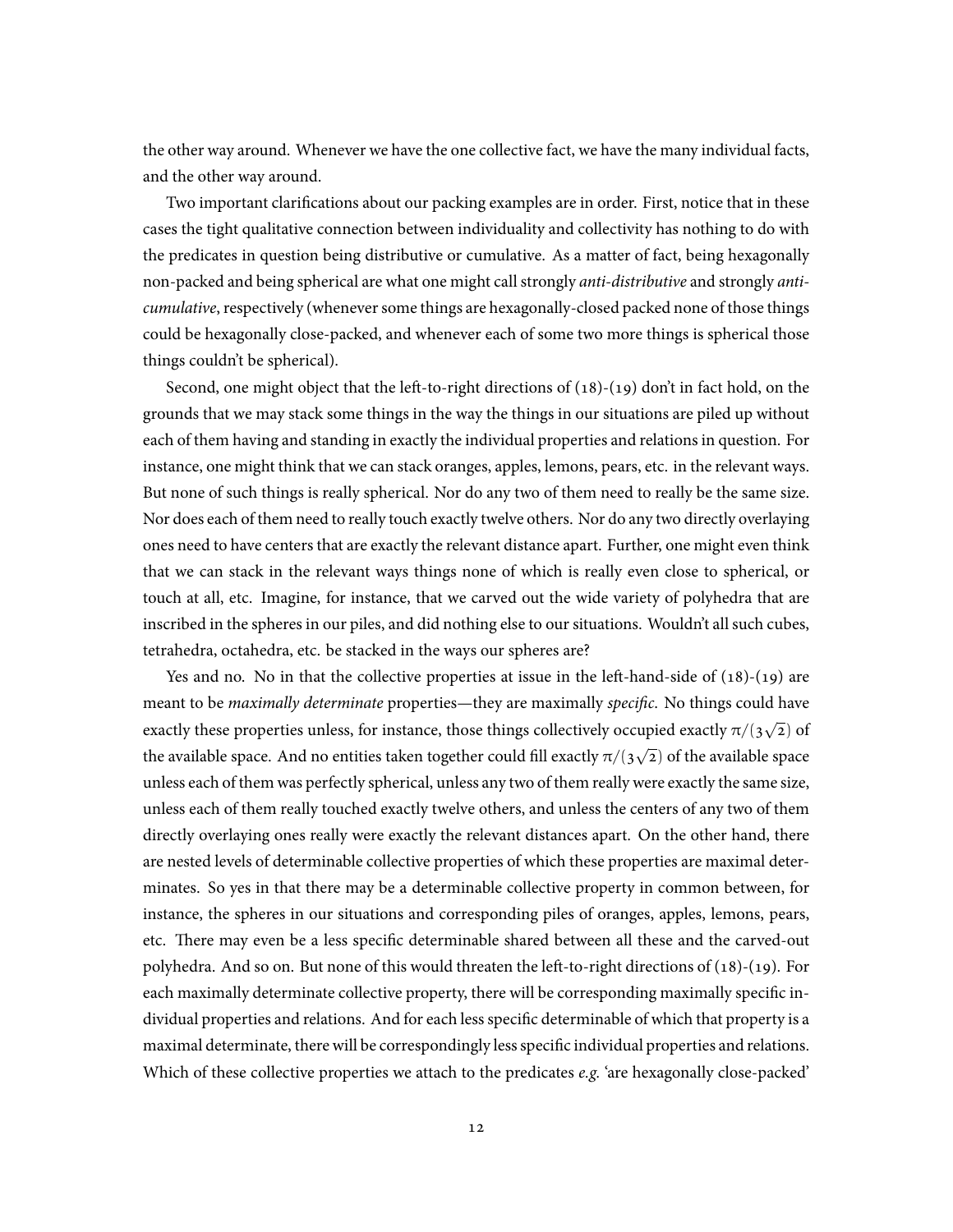and 'are cubically close-packed' is besides the point—we may call them whatever we want without threatening the intended reading of  $(18)-(19)$ . As we will see in section  $(2.3)$  below, the existence of all these levels of determinate and determinable collective properties and corresponding determinate and determinable individual properties and relations is guaranteed by the picture of facts as finely-individuated complexes involving arbitrary properties/relations discussed in the previous section.

#### **2.2 The form and status of the connection**

By now it should be clear what's the structure of the intended bidirectional connection between individual and collective qualitative phenomena. In our examples above, the intended readings (18)-(19) aren't instances of any of the following schemas:

(20)  $\phi(\alpha_1 \& \alpha_2 \& \dots) \leftrightarrow \phi(\alpha_1 \& \alpha_2 \& \dots)$ (21)  $(\psi_1(\alpha_1) \wedge \psi_2(\alpha_2) \wedge \cdots \wedge \rho(\alpha_1, \alpha_2, \dots)) \leftrightarrow (\psi_1(\alpha_1) \wedge \psi_2(\alpha_2) \wedge \cdots \wedge \rho(\alpha_1, \alpha_2, \dots))$ (22)  $\phi(\alpha_1 \& \alpha_2 \& \dots) \leftrightarrow (\phi(\alpha_1) \land \phi(\alpha_2) \land \dots)$ 

Rather, they're instances of the following one:

(23)  $\phi(\alpha_1 \& \alpha_2 \& \dots) \leftrightarrow (\psi_1(\alpha_1) \land \psi_2(\alpha_2) \land \dots \land \rho(\alpha_1, \alpha_2, \dots))$ 

Here each of  $\alpha_i$  is a referring term and  $\alpha_1 \& \alpha_2 \& \dots$  a plural referring term formed out of those terms. ϕ is a well-formed formula that is not a sentence, every term of which is a plural term;  $\phi(\alpha_1 \& \alpha_2 \& \dots)$  is hence the result of replacing every free occurrence of a variable in  $\phi$  with exactly one occurrence of  $\alpha_1 \& \alpha_2 \& \ldots$  Similarly, each  $\psi_i$  is a well-formed formula that is not a sentence, every term of which is a singular term;  $\psi_i(\alpha_i)$  is hence the result of replacing every free occurrence of a variable in  $\psi_i$  with exactly one occurrence of  $\alpha_i$ . Finally,  $\rho$  is a well-formed formula every term of which is a singular term, such that for some variables  $v_1, v_2, \ldots$  that stand in a one-to-one correspondence with  $\alpha_1\alpha_2,\ldots$ ,  $\rho$  contains at least one free occurrence of each  $v_i$ ;  $\rho(\alpha_1,\alpha_2,\ldots)$  is hence the result of replacing every free occurrence of each  $v_i$  in  $\rho$  with exactly one occurrence of its corresponding  $\alpha_i$ . So here  $\phi(\alpha_1\&\alpha_2\&\ldots)$  is a collective claim, whereas each  $\psi_i(\alpha_i)$  as well as  $\rho(\alpha_1, \alpha_2, \dots)$  is an individual claim: instances of  $\phi(\alpha_1 \& \alpha_2 \& \dots)$  concern how some things taken collectively are, instances of each  $\psi_i(\alpha_i)$  concern how each of those things is taken individually is, and instances of  $\rho(\alpha_1, \alpha_2, \dots)$  concern how those things taken individually are related to one another.<sup>17</sup> Hence, unlike with (21) and (20), the left- and right-hand-sides of (23) differ. And un-

<sup>&</sup>lt;sup>17</sup> $\phi$ ,  $\psi_i$ , and  $\rho$  of course needn't be atomic—each may have arbitrary Boolean and/or quantificational complexity. In the relevant instances of  $(23)$  in the stacking example above,  $\phi$  is atomic (it involves only one predicate for being hexagonally or cubically close-packed) and so is each  $\psi_i$  (each involves only one predicate for being spherical). ρ by contrast isn't (it involves different predicates for all the different relations as well as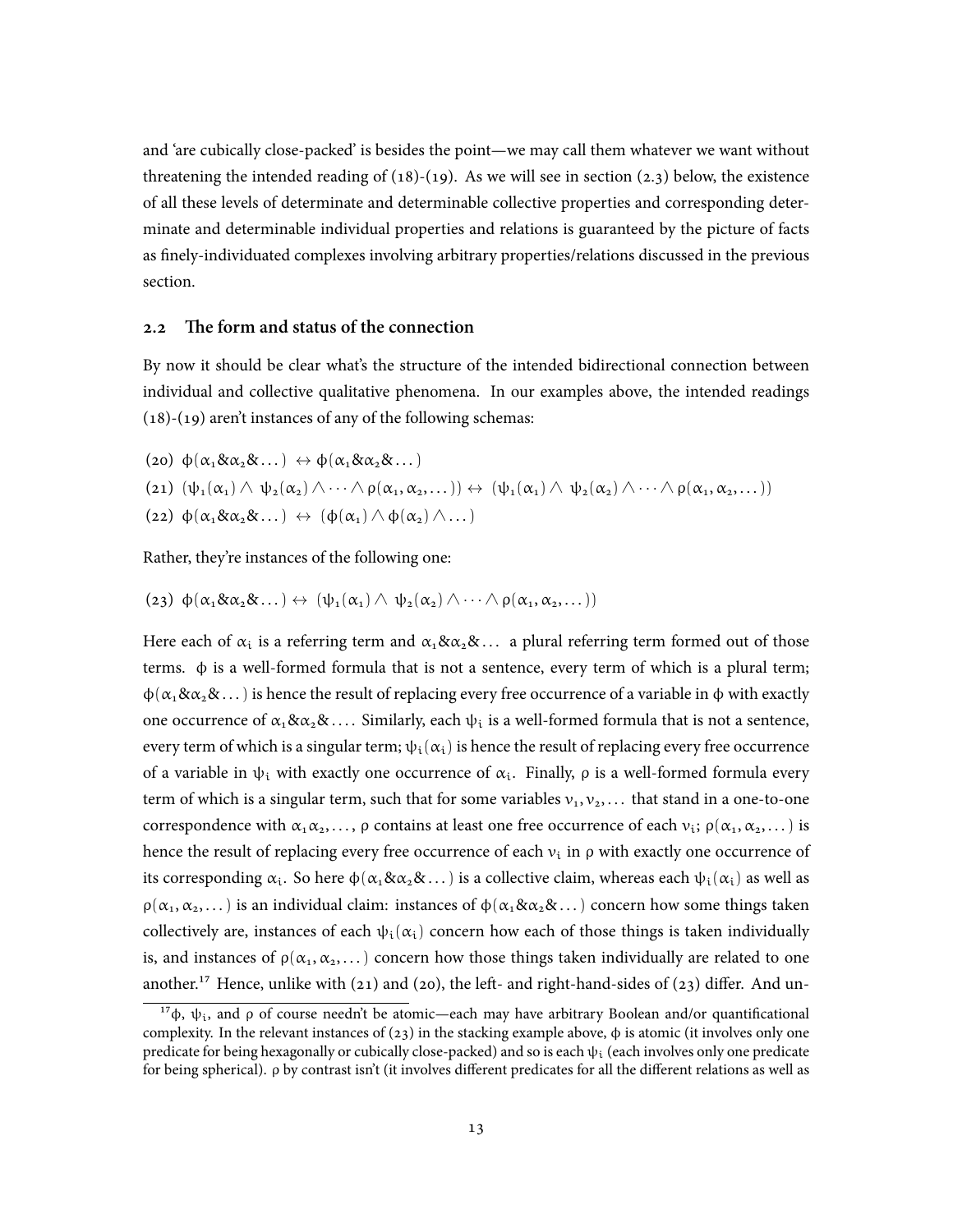like (22), what's predicated on the left-hand-side and what's predicated on the right-hand-side may differ.

From this it's clear that the intended sort of qualitative connection between collectivity and individuality isn't tautological—no instance of  $(23)$  is a tautology. On the other hand, the connection is at least metaphysically necessary—as per our packing cases, every intended instance of (23) is a metaphysical necessity. And at least sometimes the connection is logically or conceptually necessary—at least some instances of  $(23)$  are logical or conceptual necessities. This should be already clear from the fact that some instances of  $(23)$  are trivial logical consequences of Existential Principle, and that others pertain predicates that are both distributive and cumulative. But there are other examples as well. For instance, both of the following are arguably logical necessities, but neither trivially follows from Existential Principle or involve predicates that are both distributive and cumulative:

- (24) Abelard and Heloise are two iff Abelard exists, Heloise exists, and Abelard is not identical to Heloise
- (25) Abelard and Heloise are all there is iff Abelard exists, Heloise exists, and everything is identical to Abelard or identical to Heloise

Thus, there are cases in which the qualitative link between individuality and collectivity is as strong as the existential one.

But as our packing cases themselves illustrate, in many cases the link is metaphysically but arguably not logically or conceptually necessary. As most fruit and vegetable sellers everywhere and everywhen illustrate, one might be quite adept at identifying when some things are (roughly) hexagonally or cubically close-packed (even if not using those words of course—one may altogether lack non-demonstrative expressions to pick out things arranged the relevant ways and simply refer to them as things stacked together *this* way, or as things arranged like *this* rather than like *that*, etc.) without having any idea of *e.g.* what's the (approximate) distance between any two directly overlaying things in the arrangement as a function of the diameter. This is the kind of thing that could take a perspicuous someone adept at logic and even with some exposure to solid geometry a few moments to work out. And similarly in the other direction: a perspicuous someone adept at logic with even some mathematical training might be unable to immediately tell whether *e.g.* some things are stacked together in a kind of array that repeats itself every second layer (as opposed to every nth, or at all, or that are even tightly and uniformly packed, etc.) on the assumption that any two of those things are non-overlapping spheres of the same size such that every one of them touches each of

quantifiers, Boolean operators, and the identity symbol). Other cases may differ. Nothing of substance hangs on this. We may even pack the whole right-hand-side into single formulae. But the above makes it explict that individial and properties as well as individual relations are involved.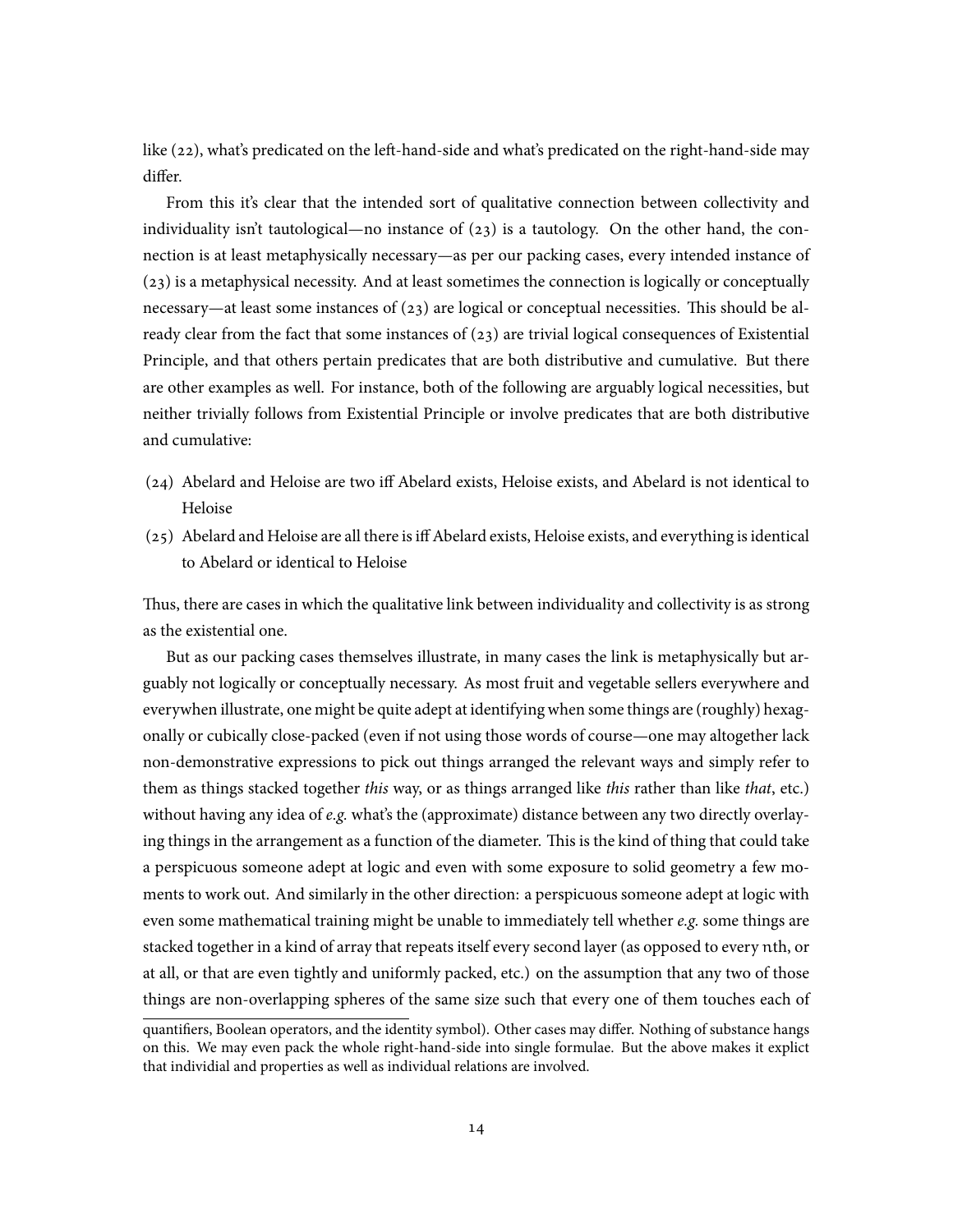exactly twelve others and directly overlays another whose center is exactly (2d *√* 6)/3 away from its center. Thus, whereas rejecting either direction of Existential Principle or of  $(24)-(25)$  is incoherent, not so with  $(18)-(19)$  and similar instances of  $(23)$ —denying the latter merely involves ignorance, not confusion.

Put another way: while some instances of (23) have the alethic profile of claims such as (16) or (15), others such as (18)-(19) have the status of claims like (14). For an even closer parallel, the biconditionals in our packing cases have the status (26), which arguably is metaphysically but not conceptually or logically necessary:

(26) a is triangular iff a is polygonal and a's area and a's perimeter are connected by Heron's formula

Further, while (18)-(19) are arguably a priori (just like (26)), arguably some intended instances of (23) are a posteriori metaphysical necessities. For instance, consider (27), whose status is arguably similar to that of  $(28)$ :

- (27)  $a_1$ , and  $a_2$ , and …are covalently bonded iff each of  $a_1, a_2, \ldots$  is an atom and every one of them shares an electron pair with some other one of them
- (28) a is an atom of gold iff a is an atom with exactly 79 protons in its nucleus

Thus, unlike in the existential case, the intended sort of qualitative connection between individuality and collectivity is sometimes but not always conceptually or logically necessary; in some cases, it's not even a priori. But, as our packing cases and examples such as (27), it is metaphysically necessary nonetheless.

## **2.3 Precisifying the principle**

We can now get clear about the general principle capturing the intended qualitative link between individuality and collectivity. We may informally state this principle thus:

(Qualitative Principle)

For any Xs, the Xs are thus-and-such iff each of the Xs is so-and-so and is such-andthusly related to every other one of the Xs

However this might be taken to simply say that certain instances of the following hold:

$$
\begin{array}{l}\n\text{(29)} \ \forall X s \forall x_1 \forall x_2 \dots \forall y (y \prec Xs \leftrightarrow (y = x_1 \lor y = x_2 \lor \dots)) : \\
\varphi(Xs) \leftrightarrow (\psi_1(x_1) \land \psi_2(x_2) \land \dots \land \rho(x_1, x_2, \dots)\n\end{array}
$$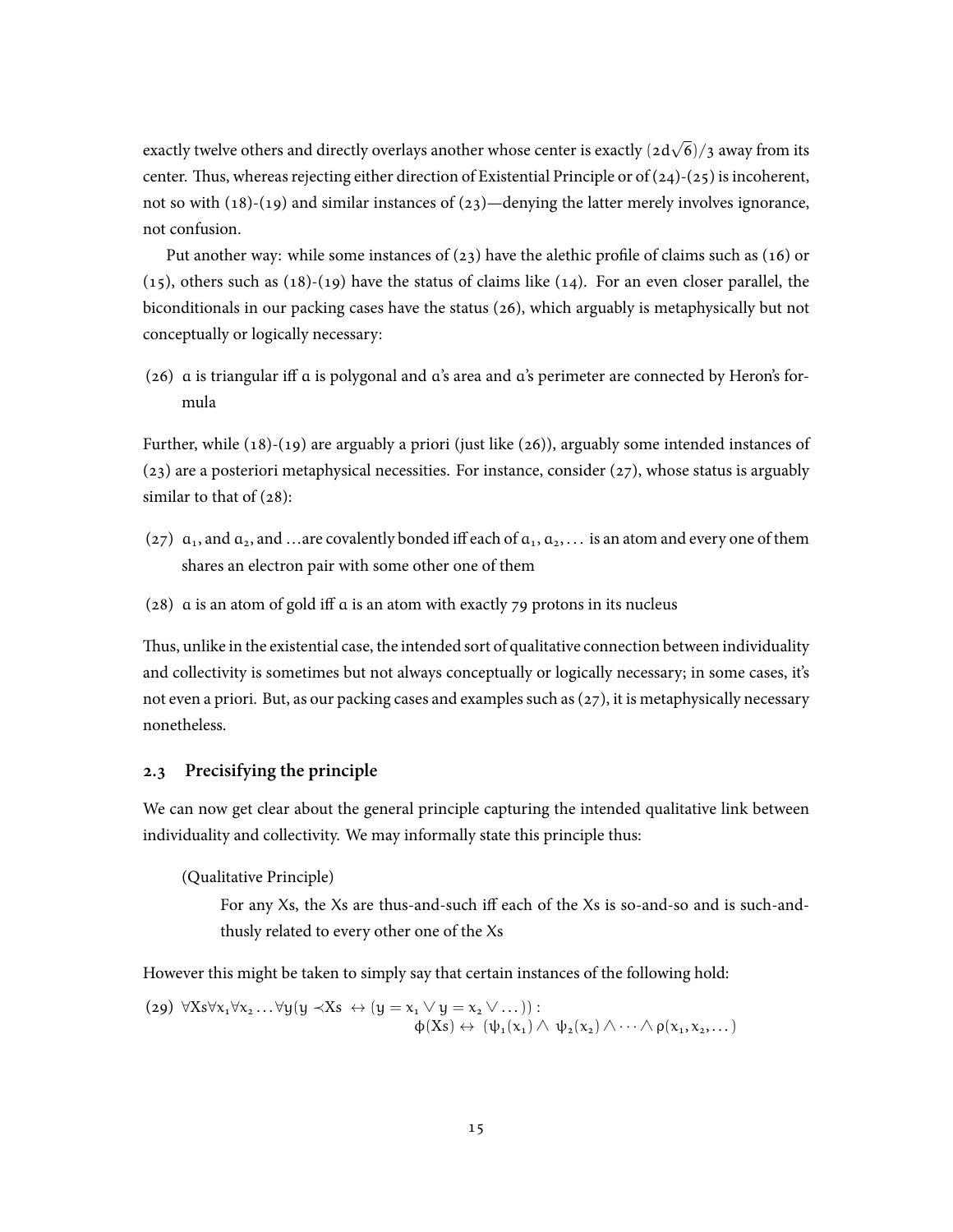And don't yet have a general way to identify the intended instances of  $(29)$ , such as our packing cases. Accordingly, we have to sharpen things a bit further to arrive to the intended reading of Qualitative Principle.

It'll again be helpful to return to our picture of facts as finely-individuated complexes of arbitrary properties/relations and their bearers. In taking for granted arbitrary properties and relations, this picture assumes a strong form of fine-grained qualitative abundance—there'll be at least one property or relation relation for any expressible condition on objects. But since we're to have both collective and individual facts, this means that we'll have arbitrary properties and relations that both objects taken together and objects taken individually may have and stand in. So the view in question assumes a version of what's known as second-order comprehension, albeit generalized for both the singular and the plural case. We may express this principle as follows:

(Generalized Second-Order Comprehension)

 $\exists$ F $\forall \alpha_1 \dots \forall \alpha_n$  (F( $\alpha_1, \dots, \alpha_n$ )  $\leftrightarrow \phi$ )

where 'F' is an n-place second-order variable, each  $\alpha_i$  is any a singular or plural first-order variable, and  $\phi$  any formula with no free occurrences of 'F'.

This principle requires that for *any* properties and relations that some things taken individually may have and stand in, there'll be *some* property that those things taken collectively must have. And conversely: for *every* property that some things taken collectively may have, there'll be *some* properties and relations that those things taken individually must have and stand in. For the following two principles logically follow from our our principles:<sup>18</sup>

(Individual-to-Collective Comprehension)

$$
\exists F\forall Xs\forall x_1...\forall x_n\forall y(y\prec Xs\leftrightarrow (y=x_1\vee\cdots\vee y=x_n)):
$$
  

$$
F(Xs)\leftrightarrow (\psi_1(x_1)\wedge\cdots\wedge\psi_n(x_n)\wedge \rho(x_1,\ldots,x_n))
$$

(Collective-to-Individual Comprehension)

$$
\exists F_1 \dots \exists F_n \exists R \forall X s \forall x_1 \dots \forall x_n \forall y (y \prec Xs \leftrightarrow (y = x_1 \lor \dots \lor y = x_n)) : \\
\varphi(Xs) \leftrightarrow (F_1(x_1) \land \dots \land F_n(x_n) \land R(x_1, \dots, x_n))
$$

<sup>&</sup>lt;sup>18</sup>This requires two standard assumptions about plurals, *i.e.* that pluralities themselves are arbitrary and that they're individuated extensionally. These are what are known in the literature as the Plural Comprehension and Plural Extensionality principles:

<sup>(</sup>Plural Comprehension) *∃*xϕ(x) *→ ∃*Xs*∀*y(y *≺* Xs *↔* ϕ) (Plural Extensionality) *∀*Xs*∀*Ys(*∀*z(z *≺* Xs *↔* z *≺* Ys) *→* Xs = Ys)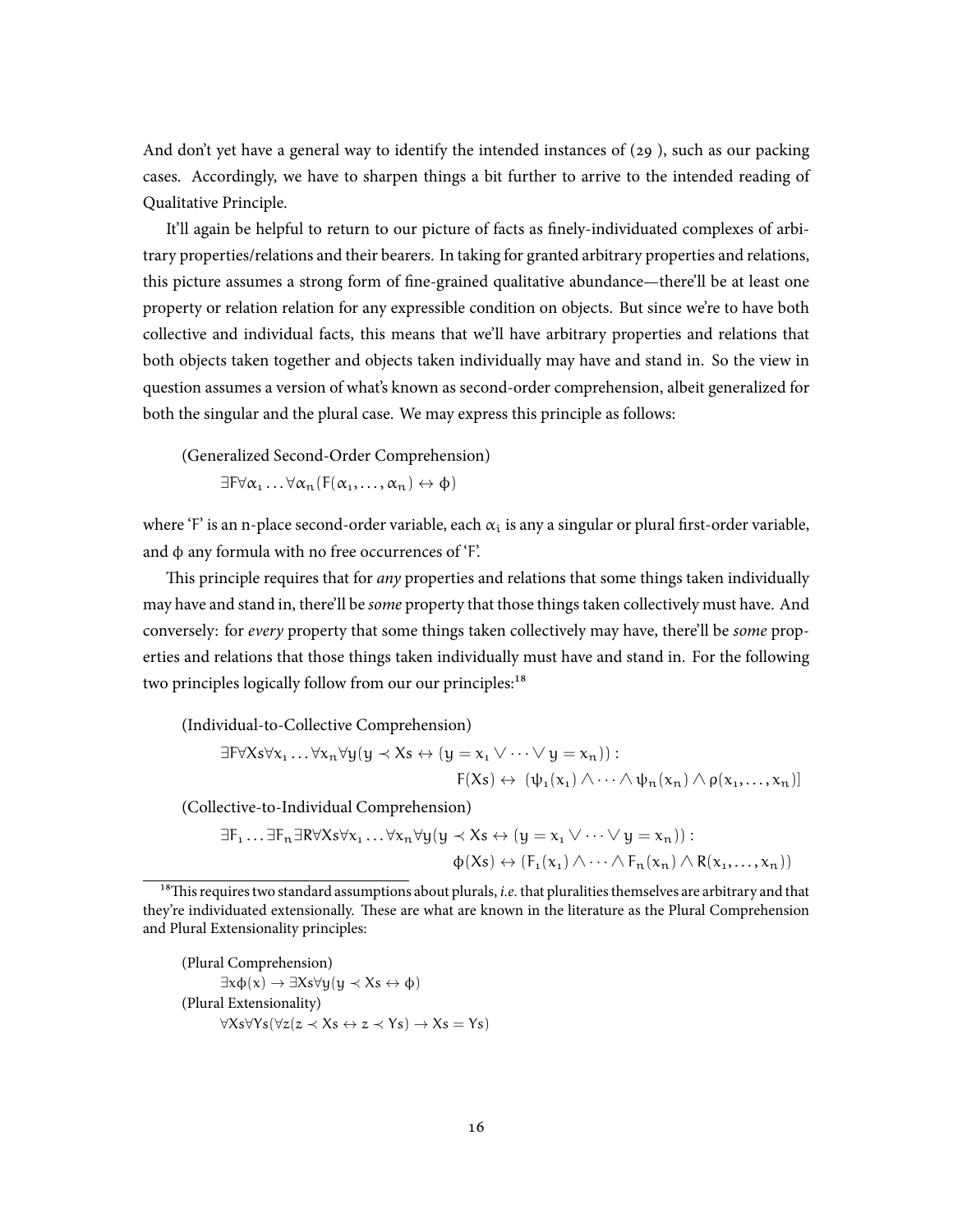where 'F' and each  $\ulcorner F_i \urcorner$  are monadic second-order variables, 'R' is an n-place second-order variable,  $\phi$  and each  $\psi_i$  are well-formed formulae with free occurrences of only 'Xs' and  $\lceil x_i \rceil$  (respectively), and  $\rho$  is a well-formed formula with free occurrences of only ' $x_1$ ' ...' $x_n$ '. Once one understands what these principles say, it's not hard to see why they must hold. For example, our packing examples are instances of something more general: for *any* geometric properties and relations some things taken individually must have and stand in, there'll be a certain geometric property those things taken collectively must have. And the other way around: for *any* geometric property some entities taken collectively may have (*e.g.* being scattered in this or that specific way), there'll be certain geometric properties and relations those things taken individually must have and stand in (*e.g.* having these and those specific shapes and standing in these or those specific relations). And this will happen at all levels of the determinate-determinable hierarchy, both at the collective and individual level. As our packing cases themselves illustrate, natural languages may not have predicates for all such collective properties or for all such individual properties and relations. Nor may we think about them unless they are explicitly brought into our attention. Nor will they be gruesome or simply a matter of stipulation. Some may be or greater or lesser interest for science or any other systematic form of inquiry. But, given the fine-grained qualitative abundance in question, they will all be there and they will stand in necessary connections to one another.

The same holds if we entertain grater qualitative complexity. If, for instance, we take color into account in our packing examples, we may consider situations such as the following:



Clearly, there are qualitative differences between the situation to the left, the situation in the center, and the situation to the right. While they're exactly alike geometrically (in each case we have some entities that satisfy both sides of (18)), they differ chromatically. The first two situations are alike in that each involves two colors distributed the same way, but they differ in what colors are at issue. The second and third situations are alike in what colors are at issue, but differ in how those colors are distributed. And the first and third situations differ in both what colors are at issue and how they are distributed. Given fine-grained qualitative abundance, these differences will be manifest at both the individual level and the collective level, where there are necessary connections between the two.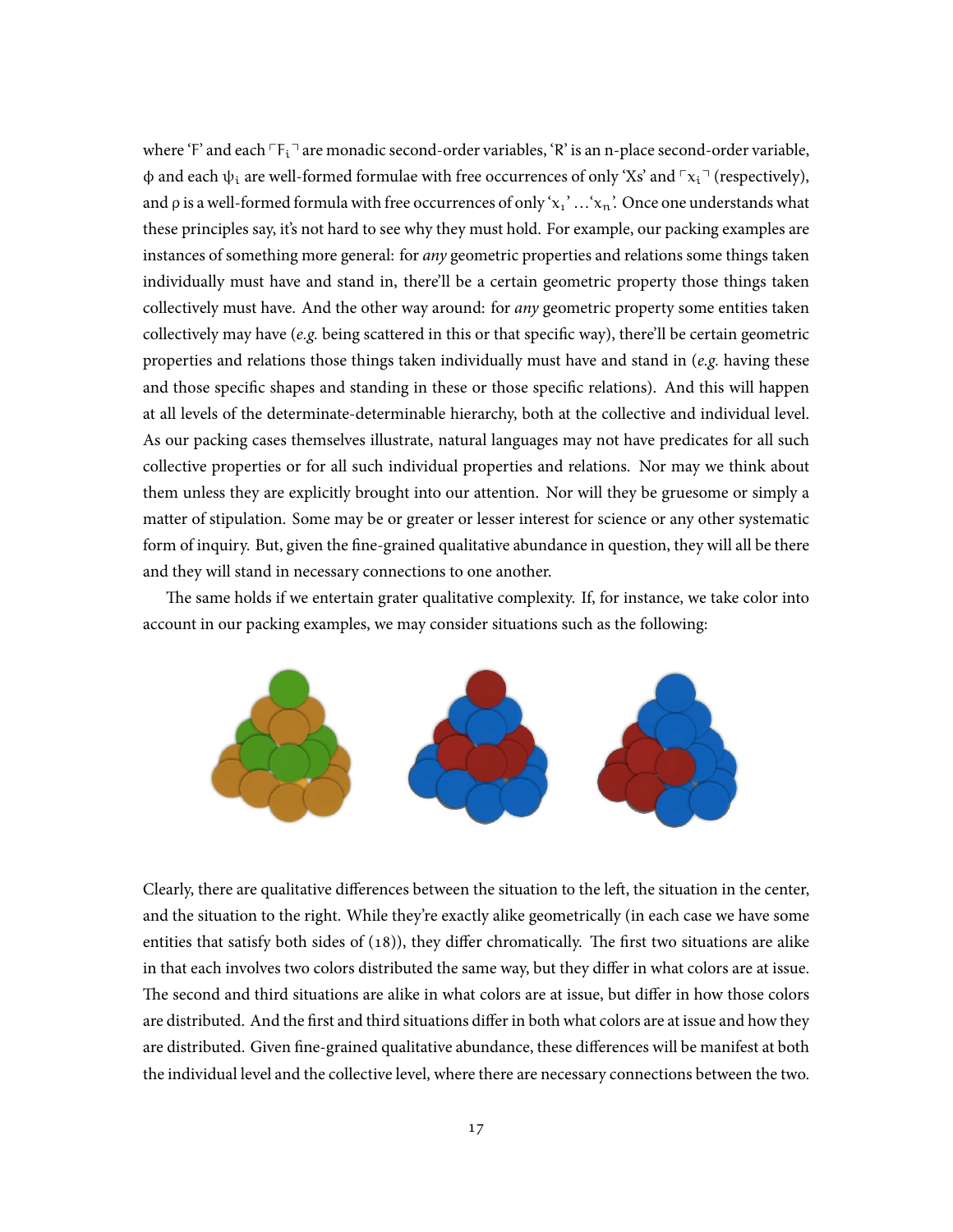For each situation will "qualitatively decompose" into two families of properties and relations and associated facts: properties and relations that the relevant things have and stand in taken individually (on the one hand) and properties that those things have taken collectively (on the other), where some entities taken individually have and stand in the former exactly when those entities taken together have the latter. We have some individual facts (on the one hand) and a collective fact (on the other), and we cannot have the former without the latter or the latter without the former.

Specifically, at the collective level, there'll be three properties, where the first one is had by some things taken together exactly when we have a situation that's qualitatively indiscernible from our first situation, the second one is had by some things taken together exactly when we have a situation that's qualitatively indiscernible from our second situation, and the third one is had by some things taken together exactly when we have a situation that's qualitatively indiscernible from our third situation. These three properties will hence correspond to three different instances of  $\phi$  in (29), and hence to three facts where the only argument place of a single property is saturated by a plurality of entities. On the other hand, at the individual level there'll be three different classes of properties and relations, where some things taken individually have and stand in the properties and relations in the first class exactly when we have a situation that's qualitatively indiscernible from our first situation, the second one when we have a situation that's qualitatively indiscernible from our second situation, and the third one exactly when we have a situation that's qualitatively indiscernible from our third situation. So each of these classes of individual properties and relations will correspond to different instances of  $\psi_1, \psi_2, \ldots$  and/or  $\rho$  in (29), and to three sets of facts each consisting of relational and non-relational individual facts. And there'll hence be tight necessary connections in both directions between the properties at the collective level (on the one hand) and the corresponding properties and relations at the individual level (on the other), and so between the collective facts (on the one hand) and the individual facts (on the other).<sup>19</sup>

<sup>&</sup>lt;sup>19</sup>More fully and precisely: given fine-grained abundance, each situation will have multiple qualitative decompositions into collective properties and associated facts as well as multiple qualitative decompositions into individual properties and relations and associated facts. For given fine-grained abundance, there will be different *sets* of properties that some things taken collectively must have exactly when they are qualitatively indiscernible from the things in *e.g.* our first situation taken collectively. For notice that fine-grained abundance posits not the property of being some hexagonally close-packed things and the property of being some thuslycolored things, but also the property of being some hexagonally close-packed and thusly-colored things (and it may further distinguish between that seeming complex property and a putatively non-complex property of being some hexagonally close-packed thusly-colored things). This is exactly parallel to more familiar cases, *e.g.* fine-grained abundance posits not only the property of being a red thing and the property of being a round thing, but also the property of being a red and round thing (and it may in principle further distinguish this seemingly complex property from an allegedly non-complex property of being a red round thing). So there are different sets of properties and associated facts into which our situation qualitatively decomposes at the collective level, *e.g.* the pair set of the properties of being some hexagonally close-packed things and thusly-colored things and the singleton of the property being some hexagonally close-packed and thusly-colored things (and should we have the further non-complex property of being some hexagonally close-packed thusly-colored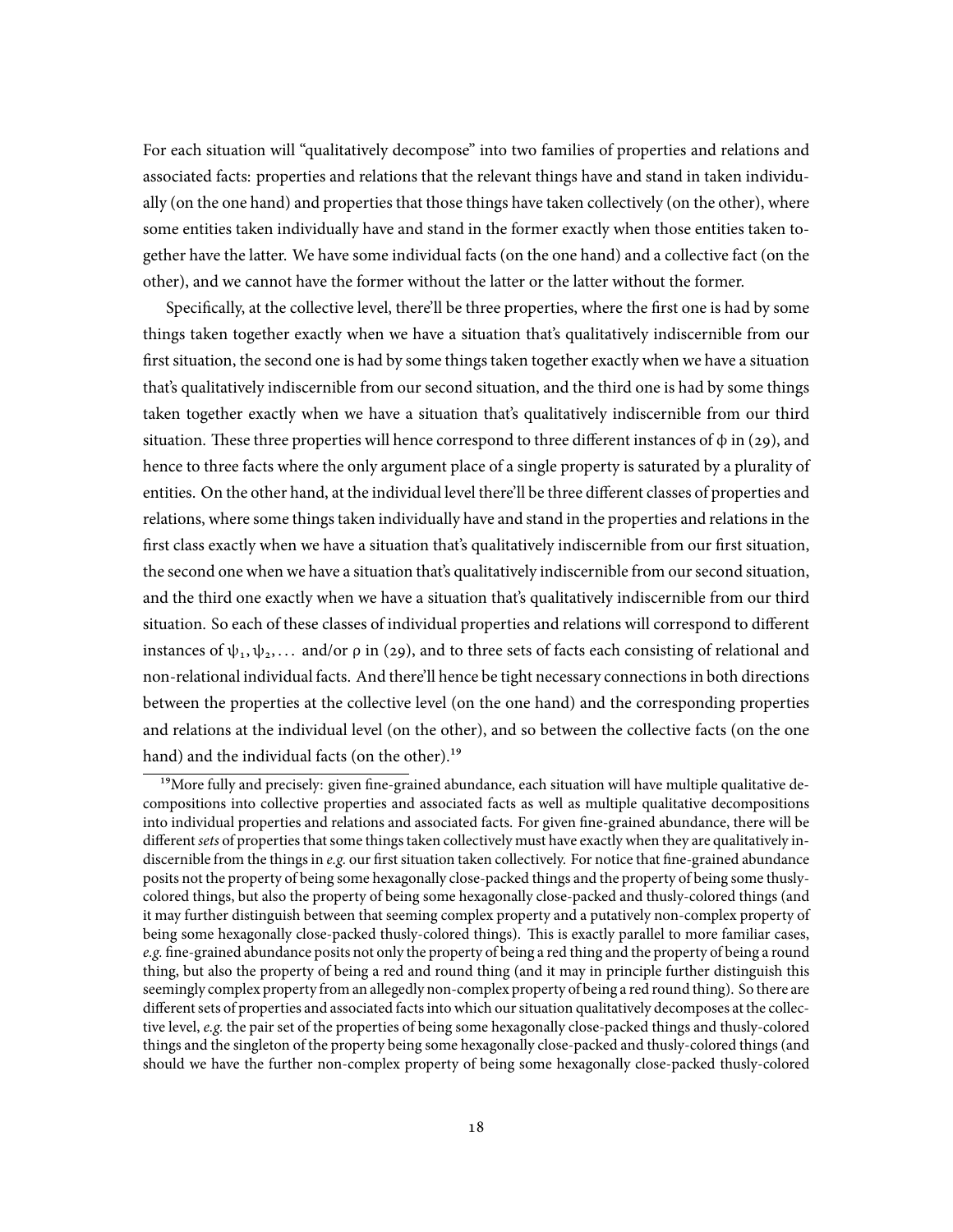This is again independent of whether any language has predicates for all these properties and relations. English, for instance, doesn't have a predicate expressing the property that some things taken together have exactly when they are chromatically exactly like the things in our first situation taken together, much less a predicate expressing the property that some things taken together have exactly when they are geometrically and chromatically exactly like those things taken together (not to mention a predicate expressing the property that some things taken together have exactly when they are in all respects qualitatively indiscernible from those things taken together, whatever other kinds of features may be in place in the situation—mass, size, etc). Nonetheless, given the qualitative abundance at issue here, there'll be all such properties. And as suggested earlier (and as I've been doing here), we clearly have at least demonstrative ways in which we can talk and think about them—we may speak of the property that some things taken together have exactly when they are *geometrically just like these*, the property that some things taken together have exactly when they are *chromatically just like those*, the property that some things have exactly when they are *both geometrically and chromatically just like those*, and so forth.

In general, then, given fine-grained qualitative abundance, for any situation involving certain entities, there'll be a property that some things taken together have exactly when they are qualitatively indiscernible from the entities in that situation taken collectively. There'll also be some properties and relations some things taken individually have and stand in exactly when they are qualitatively indiscernible from the entities in that situation taken individually. And there'll be necessary connections between the two: some things taken together have that property exactly when those things taken separately have and stand in those properties and relations. There'll also be corresponding facts at both the collective and individual levels, which will bear necessary connections to one another.

It is precisely these general necessary connections between collective and individual qualitative phenomena that Qualitative Principle is meant to encode. Thus, in the background of fine-grained qualitative abundance, the intended reading of Qualitative Principle is the one that's equivalent to the conjunction the following two claims:

things, the singleton of that). Similarly at the individual level: there will be different *sets* of properties and relations that some things taken individually must have and stand in exactly when they are qualitatively indiscernible from the things in that situation taken individually. From this it follows that there will be different *pairs* of sets of collective properties (on the hand) and individual properties and relations (on the other) into which each of our situations qualitatively decomposes, and hence different pairs of sets of corresponding collective facts (on the one hand) and corresponding individual facts (on the other). And the members of each of these pairs will bear necessary connections to one another.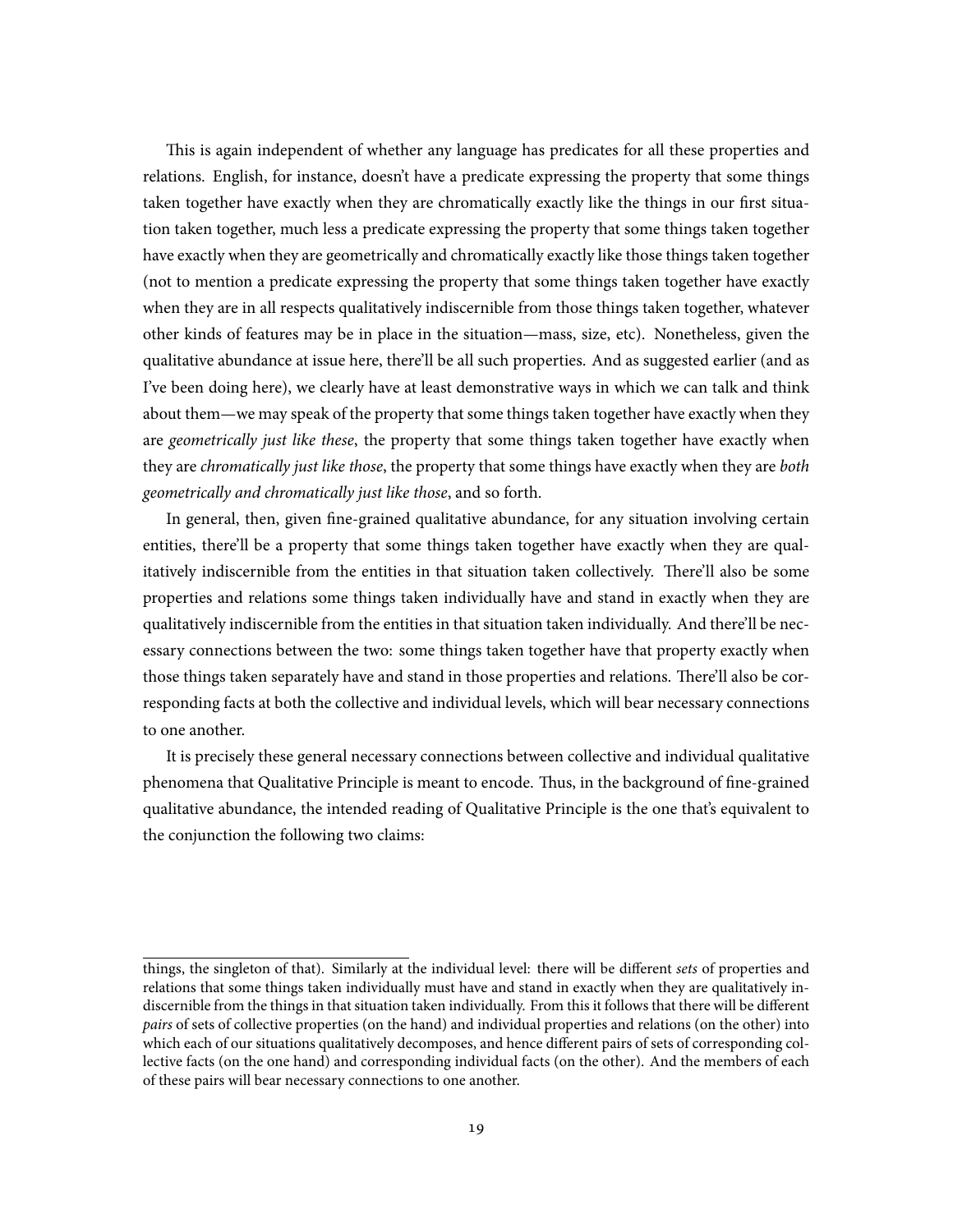(Collective-to-Individual Qualitative Link)

For any property F, any Xs, and any  $x_1$ , any  $x_2$ , such that something is one of the Xs just in case it is identical to either  $x_1$ , or  $x_2$ , or …, there is a property  $G_1$ , a property  $G_2$ , … and a relation R such that the Xs are F iff  $x_1$  is  $G_1, x_2$  is  $G_2, \ldots$  and  $x_1, x_2, \ldots$  stand in R

$$
\forall F \forall X s \forall x_1 \forall x_2 \dots \forall y (y \prec Xs \leftrightarrow (y = x_1 \lor y = x_2 \lor \dots)) :
$$
  

$$
\exists G_1 \exists G_2 \dots \exists R(F(Xs) \leftrightarrow (G_1(x_1) \land G_2(x_2)) \land \dots \land R(x_1, x_2, \dots)))
$$

(Individual-to-Collective Qualitative Link)

For any property  $G_1$ , any property  $G_2$ , ..., any relation R, any Xs, and any  $x_1$ , any  $x_2$ , such that something is one of the Xs just in case it is identical to either  $x_1$ , or  $x_2$ , or ..., there is a property F such that the Xs are F iff  $x_1$  is  $G_1, x_2$  is  $G_2, \ldots$  and  $x_1, x_2, \ldots$  stand in R

$$
\forall G_1 \forall G_2 \dots \forall R \forall X s \forall x_1 \forall x_2 \dots \forall y (y \prec Xs \leftrightarrow (y = x_1 \lor y = x_2 \lor \dots)) :
$$
  

$$
\exists F(F(Xs) \leftrightarrow (G_1(x_1) \land G_2(x_2) \land \dots \land R(x_1, x_2, \dots)))
$$

This is, then, the second aspect of the intimacy between individuality and collectivity that I want to draw attention to here—individual and collective phenomena are bound to one another only are individuality and collectivity bound to one another existentially but also qualitatively. With this, we're finally in a position to give full shape to the debate between individualism and collectivism.

# **3 The direction of priority: individualism** *vs.* **collectivism**

We've seen that individuality and collectively are intimately bound to each other: per our two principles, there are tight bidirectional necessities linking individuality and collectivity. But which is ontologically prior—is individuality prior collectivity, or is collectivity prior to individuality? A bit more explicitly: per Existential Principle, some things exist just in case each of them exists. But do some things exist because each of them exists, or does each of them exist because they exist? Similarly, per Qualitative Principle, some things are a certain way just in case each of them is a certain way and is related to every other one of them a certain way. But are some things a certain way in virtue of each of them being a certain way and related to others a certain way, or is each of those things a certain way and related to others a certain way in virtue of those things being a certain way? This is what will be at issue in the debate between individualism and collectivism—as I said earlier, they're are opposing views on the Eutyphro dilemmas that arise from the necessary connections between them.

The debate over the relative priority between individuality and collectivity will hence be parallel to debates about relative ontological priority of phenomena between which there exist very strong necessary connections, such as sets and their members, wholes and their parts, conjunctions and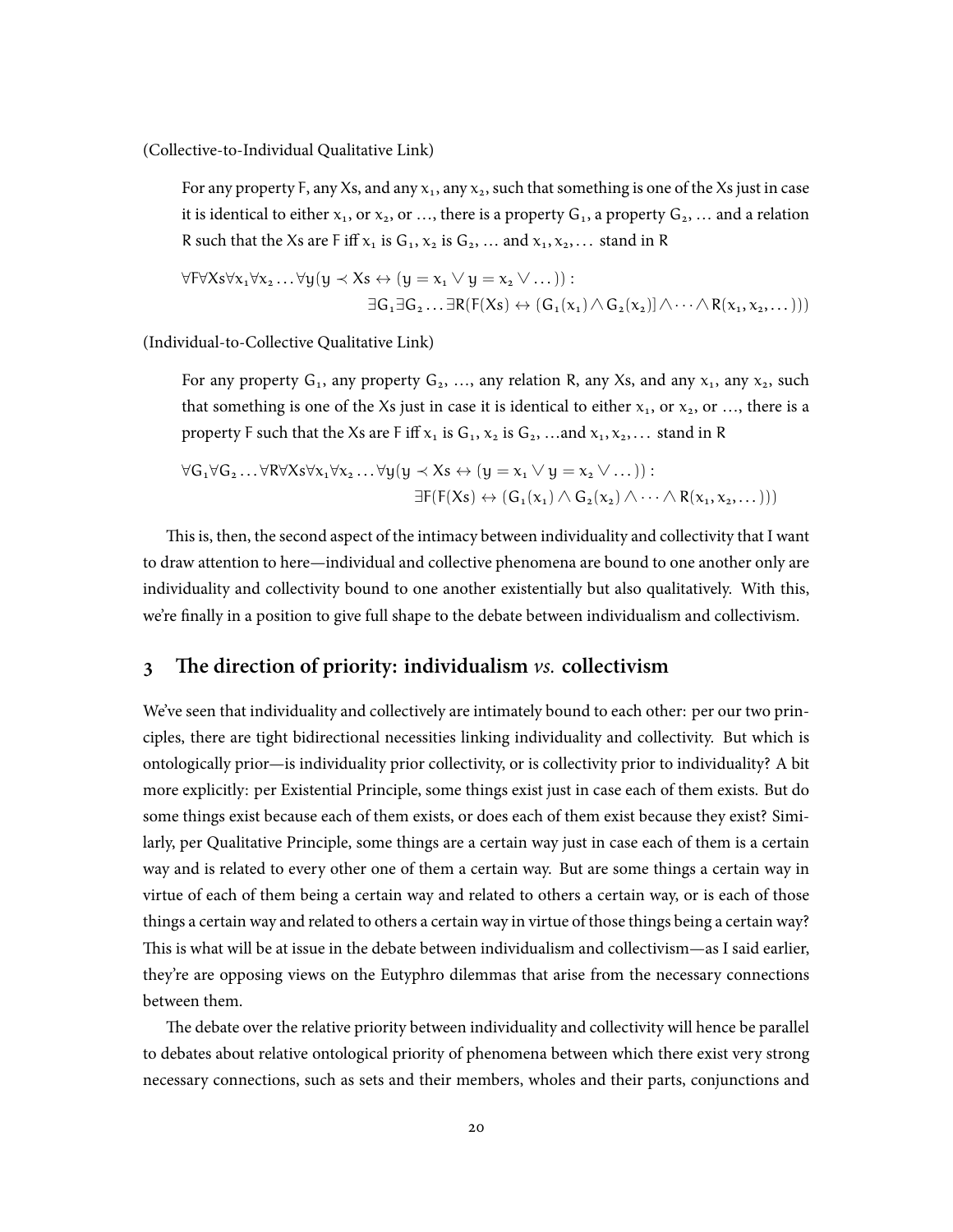their conjuncts, determinates and determinables, and so on. All these debates involve strong modal dependencies of one sort of another and of one strength or another between different phenomena. Sets and their members, for instance, are bound to one another both existentially and qualitatively in an exactly parallel way as things and pluralities thereof are. In all these cases, the question of ontological priority concerns a further sort of dependence, which, unlike the modal correlations, is meant to be *metaphysically explanatory* and hence *asymmetric*. In the case of sets and their members, like in the case of things and pluralities thereof, the question is whether sets exist *because* their members exist or the other way around and whether sets are thus-and-such *in virtue of* their members being such-and-thus and the other way around.<sup>20</sup>

Ontological priority and related notions (such as ontological dependence, grounding, relative fundamentality, etc.) have been the subject of much discussion in the recent literature.<sup>21</sup> There are substantive disagreements as to whether such notions are at all intelligible, as to their centrality to metaphysical theorizing and philosophical inquiry more generally, as to how they are related to one another, as to how they are connected to other notions (modal ones included), as to how exactly they are to be regimented and systematized, and so forth. Such questions are beyond my purposes here. Like much of the recent literature, I will simply take for granted the intelligibility of this general family of notions; for my purposes here, it won't be necessary to take a stance on most other substantive issues. It'll suffice to fix on certain uses of the expressions 'because' and 'in virtue of '. We may then think of this family of notions in association with such idioms, however all the details may be worked out.

Following Fine, the salient uses of these idioms invoke "a distinctive kind of metaphysical explanation, in which explanans and explanandum are connected, not through some sort of causal mechanism, but through some constitutive form of determination" (2012, p. 37). To say, for instance, that Central Park is polygonal *because* it's rectangular, or that the Manhattan Bridge is longer than the Brooklyn Bridge *in virtue of* their being 1.3 and 1.1 miles long (respectively), is to offer a distinctive explanation of *why* Central Park is polygonal, of *what makes* the Manhattan Bridge longer than the Brooklyn Bridge.

The kind of explanation in question is *metaphysical* or *ontological* (rather than, say, epistemic or pragmatic) in that it concerns a constitutive connection between the phenomena in question (rather than, say, how enlightening or useful we may find it to understand some of them in terms of others). Sometimes the constitutive determination in question is of little or even no epistemic or pragmatic explanatory value (consider: Central Park is either polygonal or hexagonal because it's rectangular). And the other way around: sometimes enlightening or useful explanations have

<sup>&</sup>lt;sup>20</sup>For an interesting general argument that any necessary connections give rise questions about ground, see Ismael and Schaffer 2020.

<sup>&</sup>lt;sup>21</sup>Cf. Schaffer 2009, Rosen2010, Sider 2011, Bennett2011, Fine 2012, Audi 2012, Wilson 2014.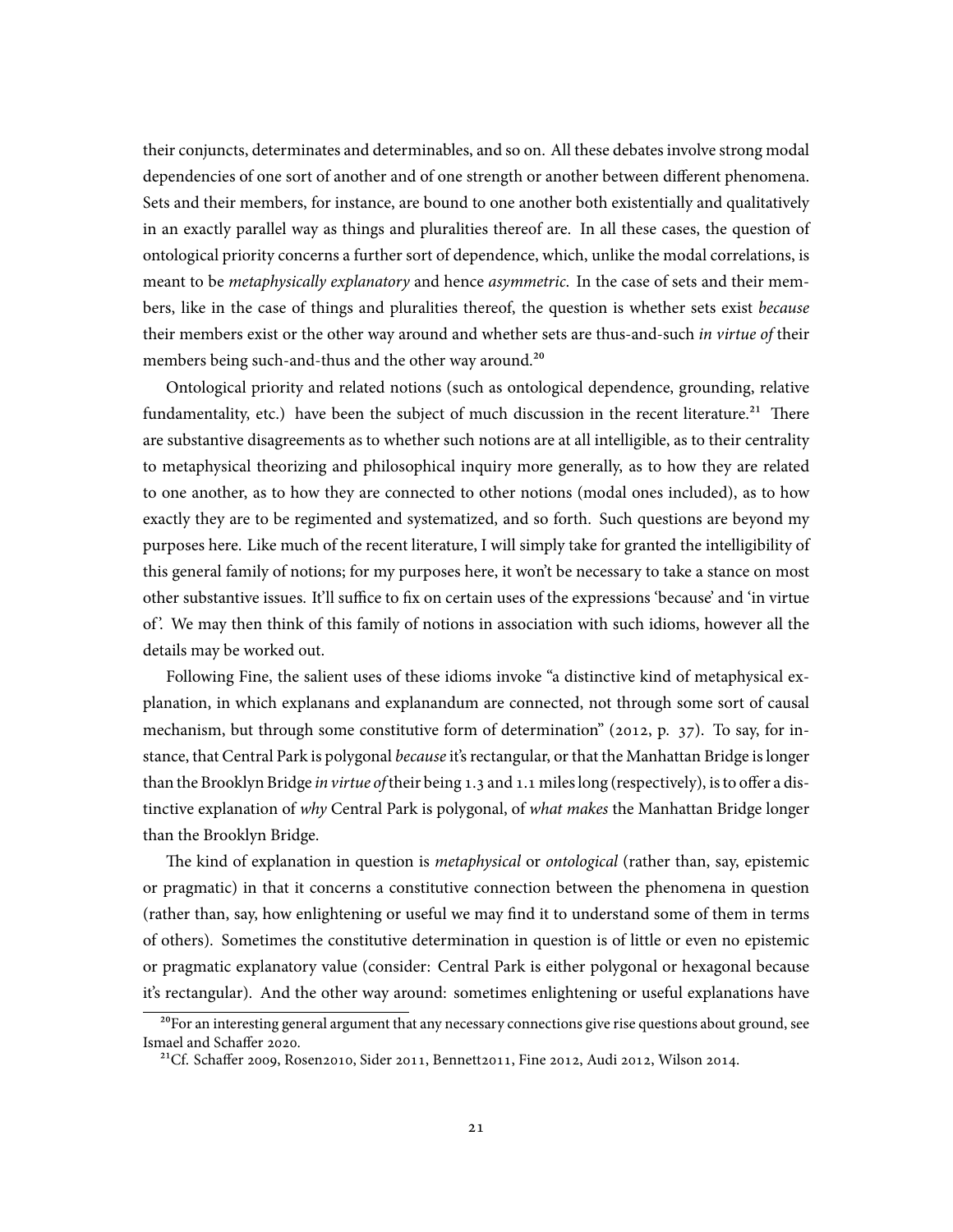little or nothing to do with the relevant form of constitutive determination (consider: Central Park is polygonal because if you look at it on a map you'll see it has four sides).

The sort of constitutive determination in question is *non-causal* in that the causal histories (actual or possible) of some given phenomena are orthogonal to whether one explains another in the relevant way. For instance, Olmsted and Vaux's having submitted an entry to the 1858 architecture competition to expand on an existing park is not what makes Central Park polygonal. However Central Park may have come to have its shape (say, by sheer coincidence or careful design, by finishing carving this ditch or moving that pile of dirt, etc.), that it's rectangular is what's makes it polygonal in the intended sense.

Notably, the existence of necessary connections between certain phenomena is not by itself sufficient for the existence of an explanatory, constitutive form of determination between them. On the one hand, necessities may hold between phenomena that bear no explanatory, constitutive determination to one another. For instance, it's necessary that Central Park is polygonal only if all red things are red. But neither is Central Park polygonal because all red things are red, nor are all red things red because Central Park is polygonal. On the other hand, a necessity may hold in the opposite direction of the direction of determination. For instance, necessarily Central Park is polygonal only if something identical to Central Park is polygonal. But something identical to Central Park is polygonal because Central Park is polygonal, not the other way around. To be sure, there's also a necessity in this other direction (*i.e.* it's also necessary that something be identical to Central Park is polygonal only if Central Park is polygonal). But it's still true that we can't read from a mere necessity the direction of explanatory, constitutive determination.

It this notion of explanation and constitutive determination that I'll have in mind when using the idioms of because and in virtue of. It is in this minimal sense that I'll continue to speak of that certain phenomena being ontologically prior to, ontologically dependent on, grounded in, more fundamental than, etc. others. As I mentioned, there are many ways in which one may further characterize, precisely regiment, and fully systematize this family of notions and their connection to other families of notions. The level at which I'd like to articulate the debate I'm interested in, however, is very general, so it won't be necessary to go into more depth or to be more discerning here. Nothing substantive will depend on the details of any particular theory about these notions.

The general question over the relative ontological priority of individuality and collectivity hence concerns the direction of metaphysical explanation and constitutive determination between individual and collective phenomena. And I'm interested in the opposition between two general views on this question: the view that individuality is always prior, *i.e.* that in all cases collective phenomena are metaphysically explained by individual phenomena; and the view that collectivity is at least sometimes prior, *i.e.* that in at least some cases collective phenomena metaphysically explain individual phenomena. These are the views I'm calling *individualism* and *collectivism* here.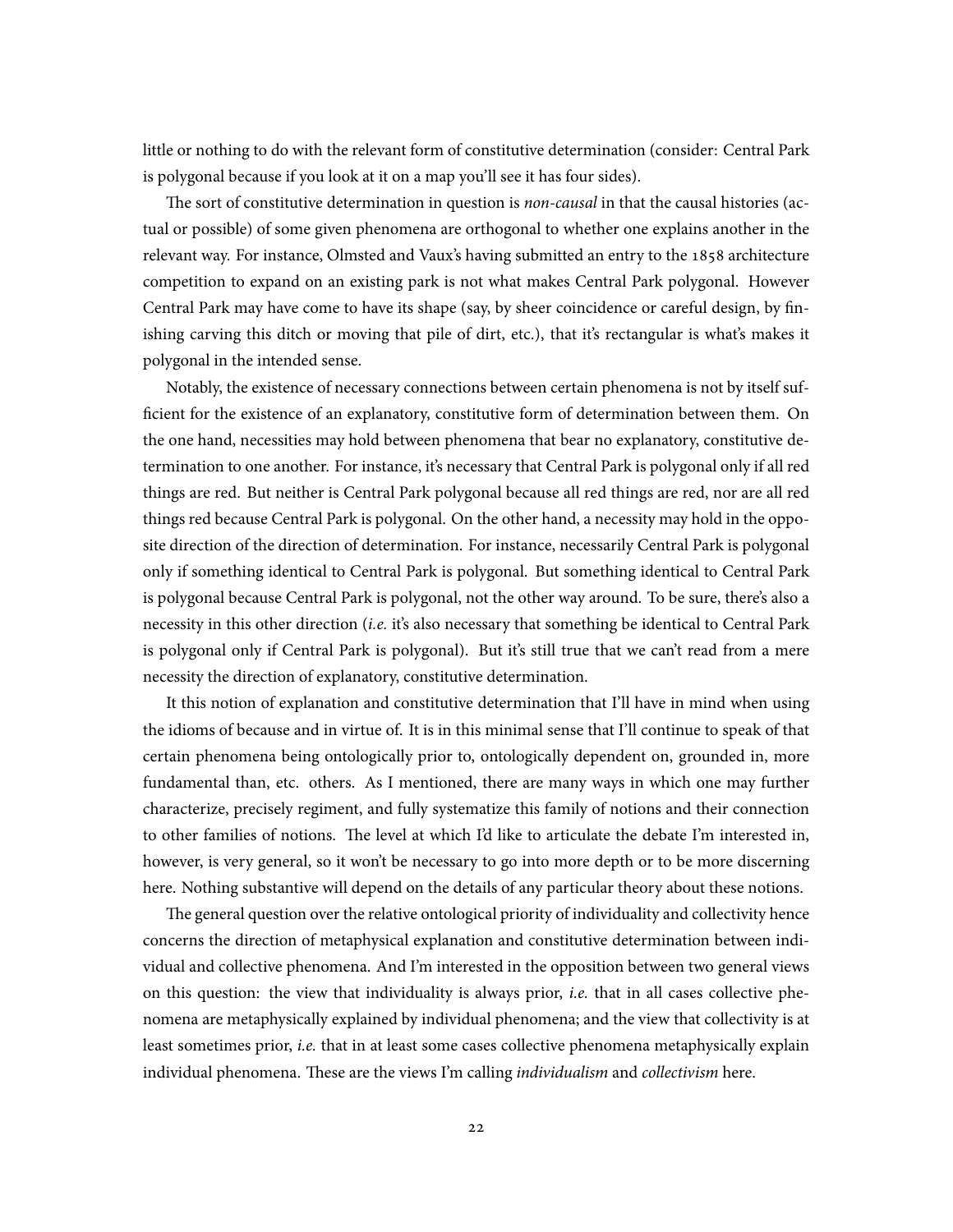As should be apparent already, we may distinguish between two more specific versions of each of these views, one concerning existential and the other qualitative phenomena as per our two principles. Let *existential individualism* be the view that for any things, those things exist because each of those things exists. On the other hand, let *existential collectivism* be the view that for at least some things, each of those things exists because those things exist. Officially:

(Existential Individualism)

For any Xs, the Xs exist because each of the Xs exists

(Existential Collectivism)

For some Xs, each of the Xs exists because the Xs exist

Regimenting for clarity's sake:

(30) 
$$
\forall X s \forall x_1 \forall x_2 ... \forall y (y \prec Xs \leftrightarrow (y = x_1 \lor y = x_2 \lor ...)) :
$$
  
\n( $x_1$  exists  $\land x_2$  exists  $\land ...)$  <  $\prec Xs$  exist

(31) 
$$
\exists Xs \forall x_1 \forall x_2 ... \forall y (y \prec Xs \leftrightarrow (y = x_1 \lor y = x_2 \lor ...)) :
$$
  
  $Xs exist < (x_1 exists \land x_2 exists \land ...)$ 

where, following Fine *ibid*, '<' is a two-place sentential operator capturing the intended uses of 'because' and 'in virtue of'. Thus, according to existential individualism, individual existence is always prior: what metaphysically explains and makes it the case that any things exist is that each of those things exist. So individual existence grounds collective existence generally. According to existential collectivism, collective existence is at least sometimes prior. In at least some cases, what metaphysically explains and makes it the case that each of some things exist is that those things exist. So collective existence grounds individual existence in at least some cases. Put in terms of facts: according to the existential individualist, the collective fact that some things exist is always grounded in the individual facts that each of those things exist. By contrast, for the existential collectivist, the collective fact that some things exist grounds the individual facts that each of those things exists in at least some cases.

Similarly, let *qualitative individualism* be the view that individual qualitativity is always prior to collective qualitativity: for any things, those things are certain way because each of those things is a certain way and is related to every other one of them a certain way. On the other hand, let *qualitative collectivism* be the view that collective qualitativity is at least sometimes prior to individual qualitativity: for at least some things, each of those things is a certain way and is related to every other one of them a certain way because those things are a certain way. Officially:

(Qualitative Individualism)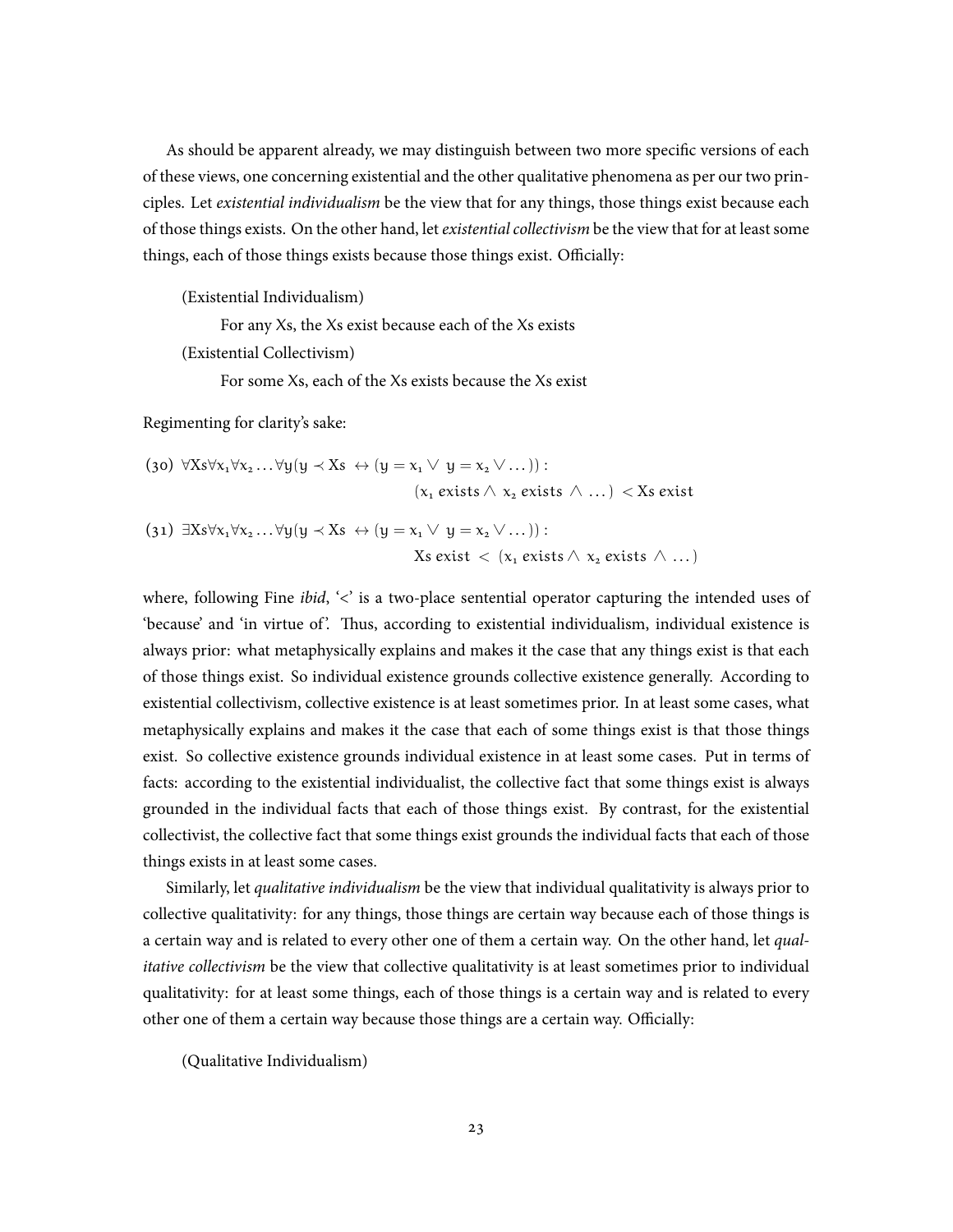For any Xs, the Xs are a certain way because each of the Xs is a certain way and is related to every other one of the Xs a certain way

(Qualitative Collectivism)

For some Xs, each of the Xs is that way and is related to every other one of the Xs that way because the Xs are a certain way

Regimenting:

$$
(32) \ \forall Xs \forall x_1 \forall x_2 \dots \forall y (y \prec Xs \leftrightarrow (y = x_1 \lor y = x_2 \lor \dots)) \forall F:
$$
  
 
$$
F(Xs) \rightarrow \exists G_1 \exists G_2 \dots \exists R((G_1(x_1) \land G_2(x_2) \land \dots \land R(x_1, x_2, \dots)) < F(Xs))
$$

$$
(33) \ \exists Xs \forall x_1 \forall x_2 \dots \forall y (y \prec Xs \leftrightarrow (y = x_1 \lor y = x_2 \lor \dots)) \forall G_1 \forall G_2 \dots \forall R :
$$
  

$$
(G_1(x_1) \land G_2(x_2) \land \dots \land R(x_1, x_2, \dots)) \rightarrow \exists F(F(Xs) < (G_1(x_1) \land G_2(x_2) \land \dots \land R(x_1, x_2, \dots)))
$$

Thus, according to qualitative individualism, individual qualitativity is always prior: what metaphysically explains and makes it the case that some things are a certain way is that each of those things is a certain way and is related to every other one a certain way. So how each of some things are and each is related to every other one of them grounds how those things are. According to qualitative collectivism, collective qualitativity is at least sometimes prior. In at least some cases, what metaphysically explains and makes it the case that each of some things is a certain way and is related to every other one of them a certain way is that those things taken together are a certain way. So collective qualitative phenomena ground individual qualitative phenomena in at least some cases. In terms of facts: according to the qualitative individualist, any collective fact about some entities is grounded in individual facts about those entities. According to the qualitative collectivist, any individual facts about at least some entities are grounded in a collective fact about those entities.

Given this, we may now characterize *ontological individualism* and *ontological collectivism* generally as the conjunction of the corresponding existential and qualitative views:

(Ontological Individualism)

For any Xs, the Xs exist and are a certain way because each of the Xs exists, is a certain way, and is related to every other one of the Xs a certain way

(Ontological Collectivism)

For some Xs, each of the Xs exists, is a certain way, and is related to every other one a certain way because the Xs exist and are a certain way

In terms of facts, then, the ontological individualist holds that for any entities, any collective facts about those entities is grounded in some individual facts about those entities. By contrast, the ontological collectivist holds that for at least some entities, every individual fact about those entities is grounded in some collective facts about those entities.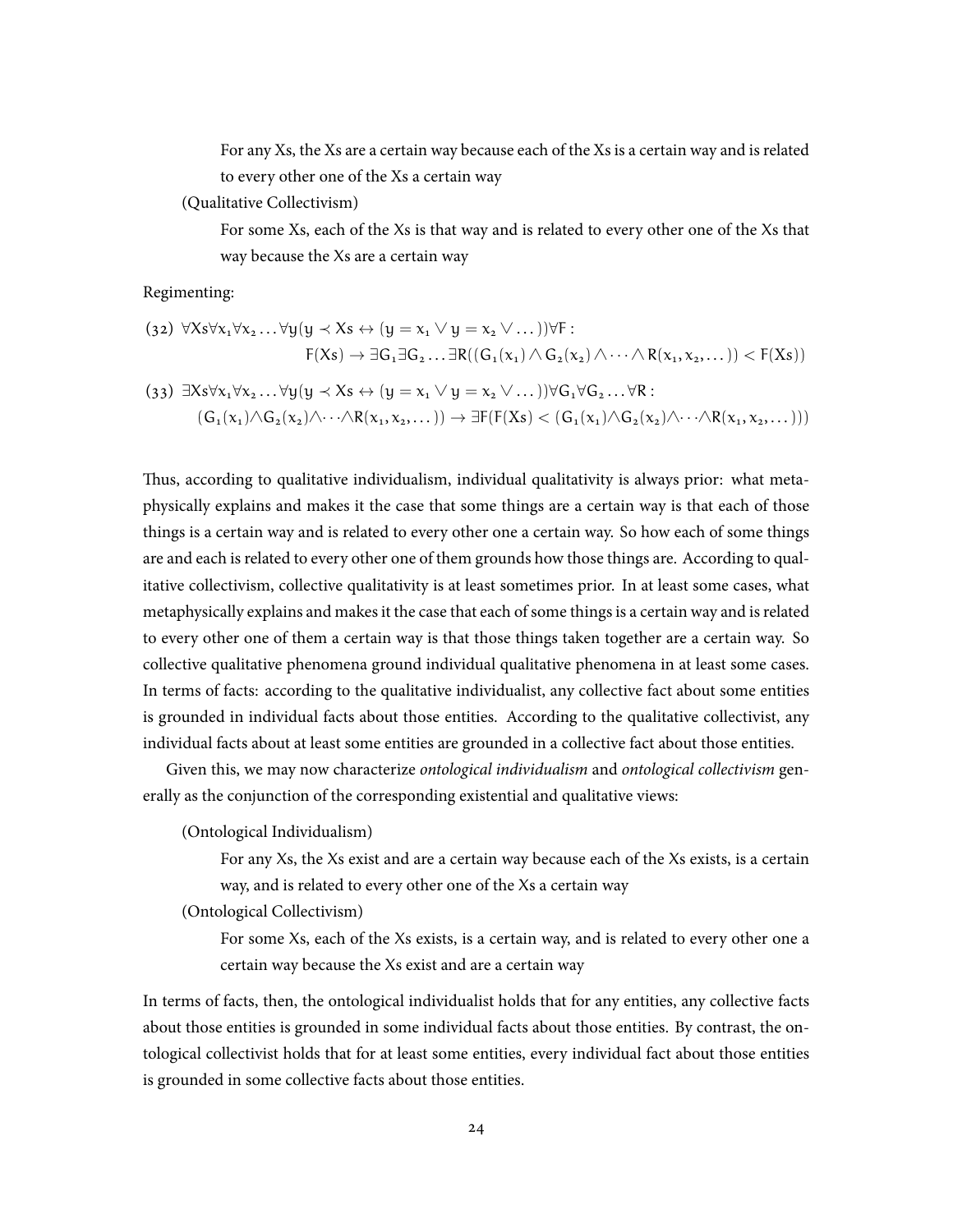These are the opposing (sets of) views that give shape to the debate about the relative priority between individuality and collectivity. Three points about them are worth highlighting. First, notice that one might in principle hold a hybrid view. For instance, one might think that any plurality of things exists because those individual things exist, but that all individual qualitative facts about at least some objects are grounded in collective qualitative facts about the plurality of them; this would be to be an existential individualist but a qualitative collectivist. Similarly, one could in principle be an existential collectivist and a qualitative individualist. What combinations of views are not only viable but also of lesser or greater philosophical interest will of course depend on the bearing they might have on different issues in the literature; we'll touch on that in next section. The point so far is only that we need to deploy our tools and unearth those views before we can begin studying them.

Second, we may draw many more distinctions than the above with the tools we have in hand now. For example, notice that there are weaker forms of existential and qualitative individualism, according to which some but not all pluralities of things are grounded in the corresponding individual things both existentially and qualitatively. In the same vein, there are stronger forms of existential and qualitative collectivism, according to which not only some but all pluralities of things are prior existentially and qualitatively to the corresponding individual things. Once again, which motivations are worth taking seriously will be a matter of seeing what bearing they have on different issues in metaphysics.

Third, we can now appreciate how, despite salient structural parallels, the opposition between individualism and collectivism is distinct from others that have been explored in the literature. Most notably, there's a family of debates over the relative priority of some entities and a further entity that is somehow made out of them, *e.g.* a mereological fusion of them, a class or set of them, a fact or proposition about them, etc. These are hence cases where we have a single thing, on the one hand, and some things, on the other, where the latter bear some sort of intimate relation to the former (parthood, membership, non-mereological constituency, etc). And the question is whether the single entity in question is prior to the many entities in question, or the other way around. So all these debates are concerned with the relative priority between some sort of composite entity and the entities it has as some sort of components.<sup>22</sup>

There are three salient structural parallels between these debates and ours. First, in all these cases there's an opposition between "bottom-up" and a "top-down" views on the direction of priority.

 $^{22}$ The double "some sort" qualification here is important because we may in principle have two different sorts of composites having the same entities as different sorts of components. One might think *e.g.* that the fact that Socrates is wise is a composite entity made out of two entities, *i.e.* Socrates and the property of being wise. But one might also think that these two entities have a mereological fusion, so that this is also a composite entity made of Socrates and the property of being wise. There is independent motivation in this case to think that we have two different sorts of composite entities, which have the same two entities as different sorts of components. *e.g.* one might think that a fusion of some entities exists whenever those entities exist, but not so with facts. For discussion, see Lewis 1986 and McDaniel 2009.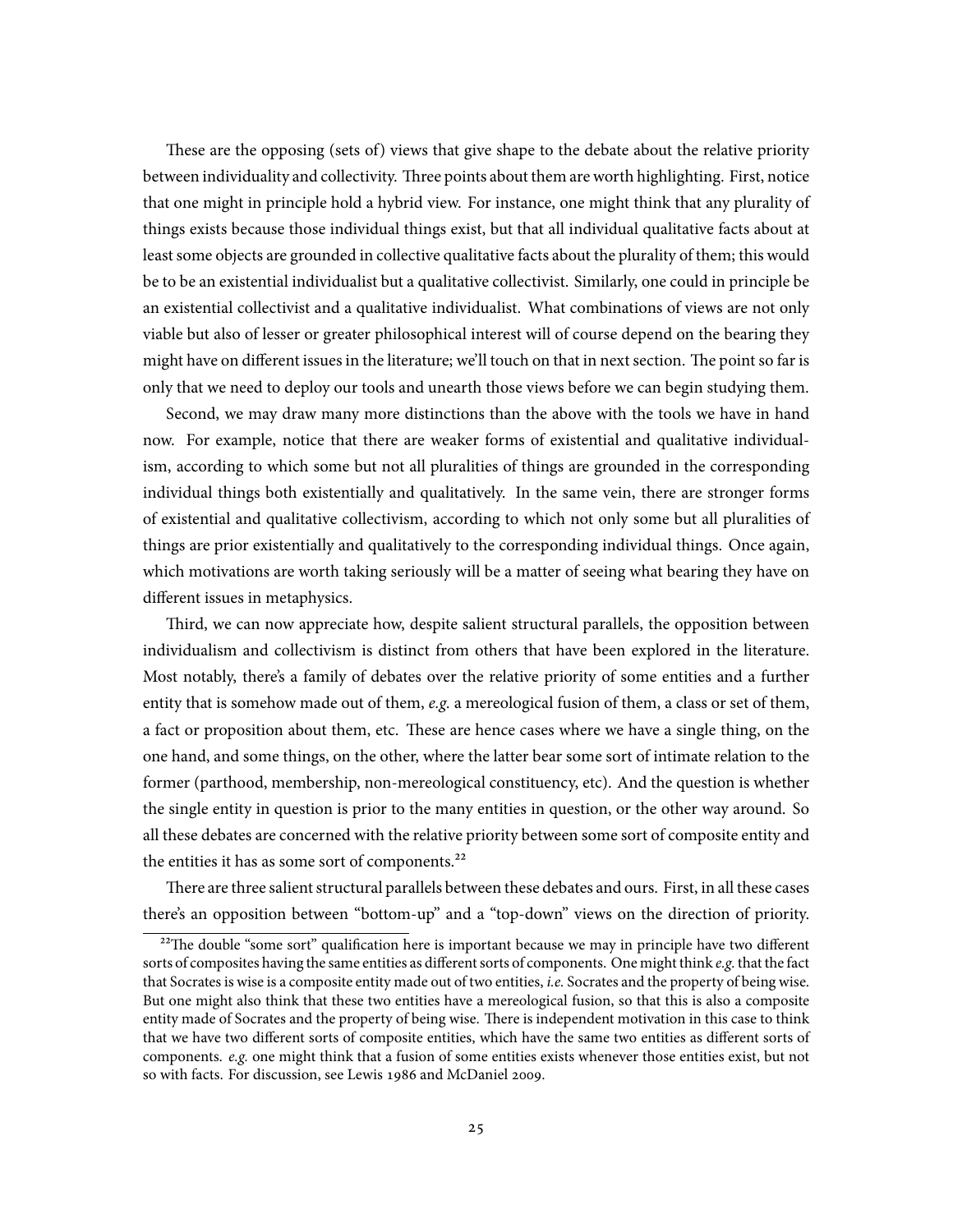Views on which the composite entity in question is prior to its components is top-down in a similar way that collectivism is; and views on which the components in question are prior to their composite are bottom-up in the way individualism is. Second, and relatedly, some things taken individually bear an intimate, constitutive relation to those things taken collectively—each of them is *one of* them. So like in those debates, in our debate the top-down vs. bottom-up approaches concern a constitutive relation between top and bottom. Third, in those debates one might like in our case distinguish between two more specific debates, an existential and a qualitative one. What's prior, that the components exist or that the composite exists? And what's prior, the composite being a certain way or the components being a certain way?

The main difference between these debates and ours is that the latter doesn't involve a further entity made out of some entities. What's at issue between individualists and collectivists is the relative priority between some things taken individually or those taken collectively, *i.e.* between *each of some things* and *those very things*. This is what is precisely what distinguishes our much neglected question from these others that do have been discussed to varying degrees in both the historical and contemporary literature.

Similarly, the debate between individualism and collectivism is different from debates concerning the relative priority between relationality and non-relationality. For instance, in the recent literature there's a family of loosely related views associated with the label *structuralism*, according to which, roughly, an entity exists and/or has certain characteristic features in virtue of occupying a certain position in a "network of relations".<sup>23</sup> What's at issue in these discussions is the relative priority between relational and non-relational phenomena, *i.e.* whether certain relational facts ground certain non-relational facts. But all facts at issue here are individual facts—according to the structuralists views in question, what grounds that each of some things exist or is a certain way is that it is related to every other one of them in certain ways. So the dispute is concerned with the relative priority between (on the one hand) facts involving properties each argument place of which is saturated by only one entity (*i.e.* facts such as those corresponding to the  $\psi_i$  in (29)) and (on the other) facts involving relations each argument place of which is also saturated by only one entity (*i.e.* facts such as those corresponding to ρ in (29)). By contrast, the dispute between individualism and collectivism concerns the relative priority between individual facts and collective facts, where the former may be both relational and non-relational and the latter have a very different structure, *i.e.* involve properties each argument place of which is saturated by more than one entity. Thus, collectivism is completely neutral on the debate between structuralists and their opponents—whether or not certain individual relational facts about some entities are prior to certain non-relational individual facts about those entities, all such facts are grounded in certain collective facts about those entities.

<sup>&</sup>lt;sup>23</sup>Cf. Esfeld 2004, Esfeld and Lam 2010, Ladyman and Ross 2007.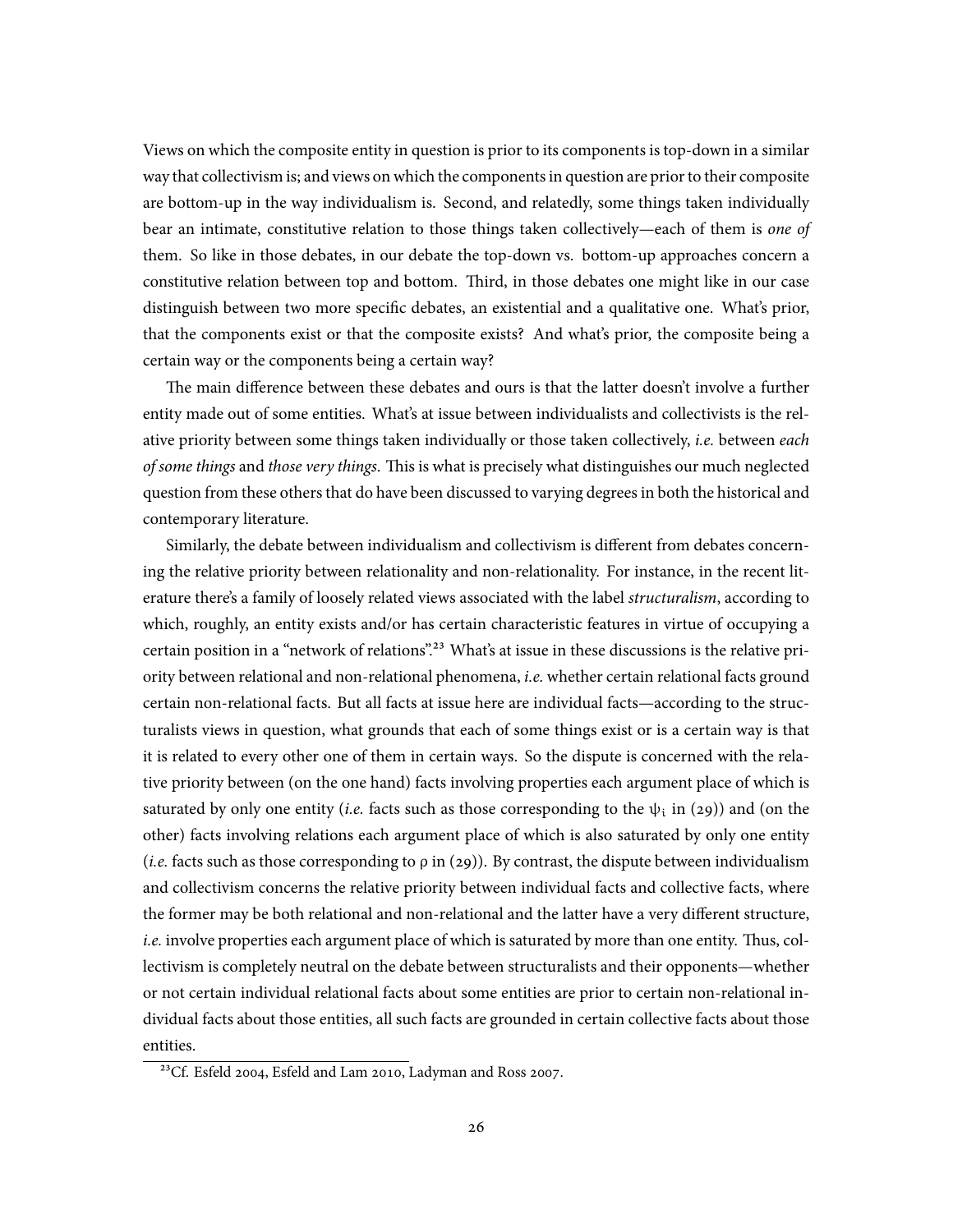This is of course not to say that the debate between individualism and collectivism is independent from these other more familiar debates in metaphysics. As I've noted, the question over the relative priority between individuality and collectivity has in fact a central bearing on these other questions and further ones, where collectivist alternatives of critical importance have been overlooked. Let me give three examples of this, starting with the debate between monism and pluralism the way Jonathan Schaffer has recently revived it.

# **4 Elsewhere in Foundational Ontology**

## **4.1 A collectivist alternative to pluralism and monism**

Consider the realm of concrete objects.<sup>24</sup> Assume that they stand in priority relations to one another, *i.e.* that there's a fact of the matter as to whether some of them exist and are thus-and-so because others exist and are such-and-thus. Now suppose we ask: which of these things, if any, are *ultimately prior*? In terms of facts: which of these entities are such that certain facts about them ground all other facts about any concrete entities? According to an argument going to back to Leibniz, there could be no such things given two independently plausible theses about concrete particulars. First, that all of them have parts all the way down—every concrete particular is composed of others. Second, that composite concrete particulars depend on their parts—if concrete particular is composed of others, they are prior to it. In terms of facts: every fact about a composite concrete particular is grounded in facts about its parts.<sup>25</sup> We may put these two claims as follows:

(Gunk)

Every concrete object has other concrete objects as parts

(Pluralism)

If a concrete object has other concrete objects as parts, then every fact about it is grounded in certain facts about them

So the Leibnizian argument is that Gunk and Pluralism are incompatible with the following:

(Foundations)

 $^{24}$ On a not-overly-restricted picture of which such things there actually are these would include things such as superclusters, galaxies, stars, and planets; mountains, trees, rivers, and foxes; skyscrapers, cars, shoes, and lightbulbs; feet, bones, molecules, and atoms; quarks, leptons, and bosons; regions of spacetime; etc. The question of which such entities exist, however, is going to be tied in more or less subtle ways to the debates at issue here. Relatedly, I should make explicit that in speaking of concrete *objects* to be setting aside concrete universals should there be any such things—I'm restricting myself to concrete *particulars*. It may be that every such thing is a "bundle" (however that is to be understood) of concrete universals. But that's a substantive view, which makes a connection between the different notions. Similarly, in speaking of objects (particulars) I mean to be entirely neutral on issues about haecceitism vs anti-haecceitism.

<sup>&</sup>lt;sup>25</sup>The notions of parthood and composition at play here are those of classical mereology.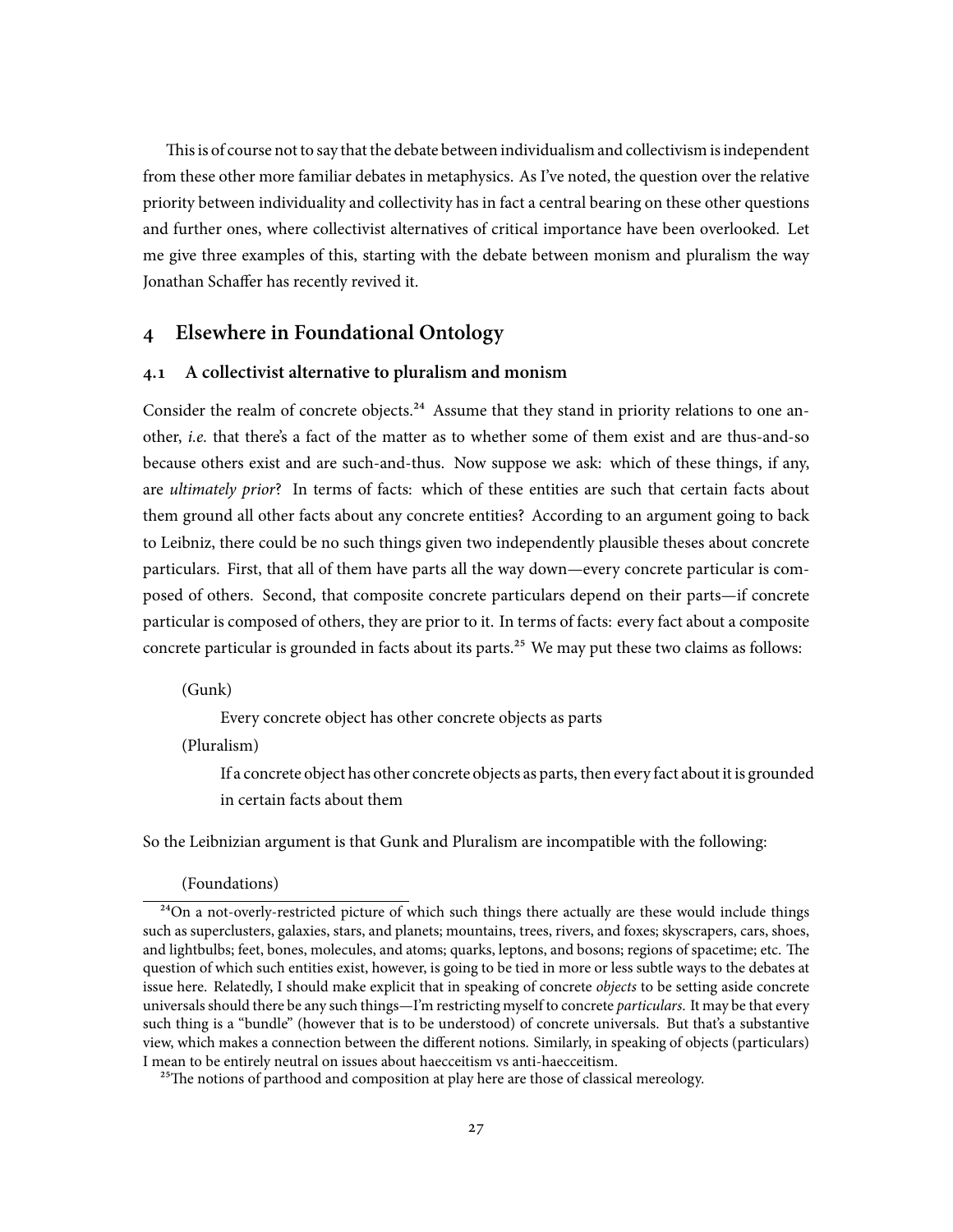There are some concrete objects certain facts about which ground all other facts about any concrete objects<sup>26</sup>

Given Gunk and Pluralism, either concrete objects have no ultimate foundation (and hence arguably no foundation at all), or their ultimate foundation does not involve concrete objects.

Leibniz (and others after him, *e.g.* McTaggart) famously opts for the latter horn of this dilemma concrete reality is grounded in mental reality. Clearly, however, the choice is not forced upon us if we reject either Gunk or Pluralism. Foundations isn't threatened if every concrete composite decomposes into simple (*i.e.* non-composite) concreta—if there are smallest parts, they could in principle be ultimately prior (and would be, given Pluralism). Nor is it threatened if some concrete composites do not depend on their parts—some such objects could in principle be ultimately prior, even given Gunk.

Schaffer effectively pursues a version of the latter approach.On his view, what's ultimately prior is the composite of all concrete objects, *i.e.* the concrete object that's composed of all concrete objects. That is, he advances the following:

(Monism)

Certain facts about the composite of all concrete objects ground all other facts about any concrete objects<sup>27</sup>

A key feature of Monism is hence that it can accommodate Gunk while preserving Foundations. Given Monism, something will be ultimately prior even if nothing has ultimate parts, *i.e.* the composite of all concrete objects. As a matter of fact, Schaffer puts forward Gunk and Foundations as an *argument* in favor of Monism over Pluralism. (There are other motivations Schaffer adduces in favor of Monism, *e.g.* that it can easily accommodate reality having certain global features, which arguably aren't grounded in (or even supervenient on) any local features. But this is a key one.)

Notably, however, Monism cannot accommodate another Leibnizian thesis, which is the mirror image of Gunk:

(Junk)

Every concrete object is part of other concrete objects

<sup>&</sup>lt;sup>26</sup>As stated, Foundations is compatible with there being derivative facts about the ultimately prior entities. Similarly, foundations only posits a "bottom level" *within* the realm concrete objects. It is perfectly compatible with the ultimately prior concrete objects having a further foundation, *i.e.* with there being certain facts which ground *all* facts about *any* concrete objects whatsoever. It's just that that further ground can't be comprised of concrete objects. Similarly, as stated, Foundations is neutral on issues about a "bottom level" for all of reality, *i.e.* with there being certain facts that ground *all* other facts whatsoever.

 $^{27}$ Schaffer 2010. Schaffer formulates Monism in terms of an entity-grounding rather than fact-grounding ideology. Nothing of substance in what follows hangs on this.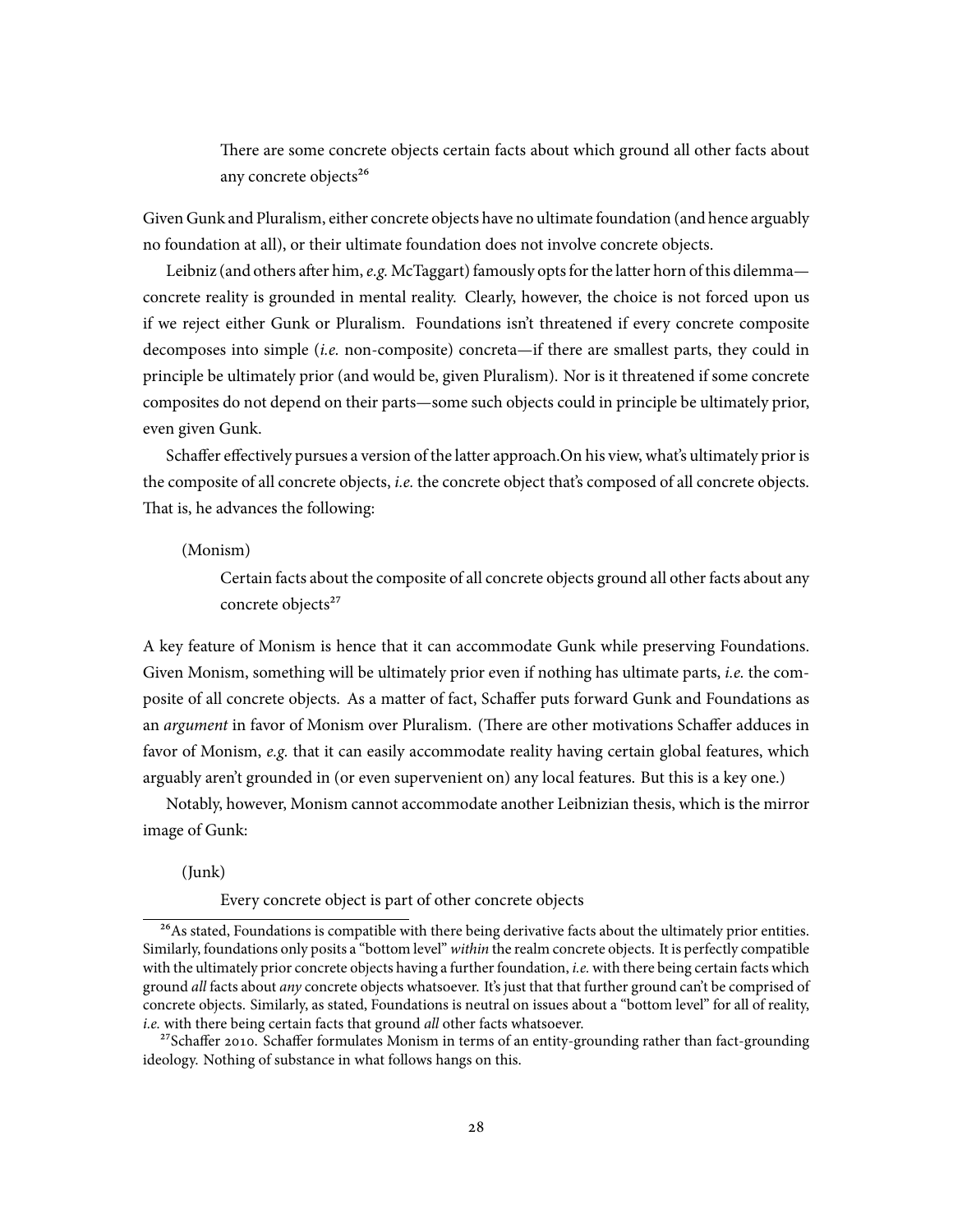Whereas Gunk claims that concrete objects have parts all the way down, Junk claims that they have composites all the way up—the former rules out ultimate parts, the latter ultimate wholes. So Junk requires that there be no composite of all concrete objects, in the same way that Gunk rules out that there be non-composite parts of all concrete objects. Accordingly, given Junk, the monistic route for preserving Foundations isn't be available—there will be no largest whole, and so no facts about any such a thing that could in principle ground all other facts about concreta. Thus, given both Junk and Gunk, neither Monism nor Pluralism is viable.

Given both Junk and Gunk, Foundations is under significant pressure. There will be neither a mereological top nor a mereological bottom—the mereological hierarchy will unbounded on both ends. So how could any concrete objects be ultimately prior?<sup>28</sup> As Leibniz notes, there is as much independent motivation for Junk as there is for Gunk. If so, neither Monism nor Pluralism would have a clear advantage over the other—Monism can push back on Junk, Pluralism on Gunk.

There is, however, a much overlooked alternative to Monism and Pluralism that can save Foundations from the Leibnizian threat without having to push back on either Gunk or Junk. On this view, what's foundational is neither the largest whole nor the smallest parts, but all parts and wholes taken together—all concrete objects taken collectively. In plurality-speak: what's foundational is the plurality of all concrete objects. We may put this view thus:

#### (Collective Allism)

Certain collective facts about the plurality of all concrete objects ground all other facts about any concrete objects

On this view, Foundations is compatible with both Gunk and Junk because there'll be a plurality of all concrete objects even if there are no smallest and no largest such things. That is, even if there are no smallest parts and no largest wholes, there'll be a plurality of all parts and wholes. So the key difference between Monism and Pluralism, on the one hand, and Collective Allism, on the other, is that the former but not the latter tie what's ultimately prior to the structure of the mereological hierarchy—they require that it have either a top or a bottom. By contrast, Collective Allism allows for what's ultimately prior to be independent of the structure of mereological hierarchy—whether or not it bottoms out, and whether or not it tops out, we'll have all the entities in the hierarchy. It's all those entities taken collectively that according to the collective allist are foundational. So Foundations will be preserved whether Gunk and Junk hold or not.<sup>29</sup> Furthermore, like Monism,

<sup>&</sup>lt;sup>28</sup>A "middle-ground" approach on which certain composites are ultimately prior (say, the ones identified by common sense, whatever that means) is of course an in-principle alternative (see *e.g.* Bernstein (2021). But such an approach, even if in principle viable, is ridden with challenges from the get-go. How to single out such objects in principle way, and what makes such things metaphysically privileged? Further, how can it accommodate in a non-ad hoc way the global features of reality that Schaffer adduces as a further argument for Monism?

<sup>&</sup>lt;sup>29</sup>Once we're discerning about individuality vs. collectively, there'll be many other alternatives to Monism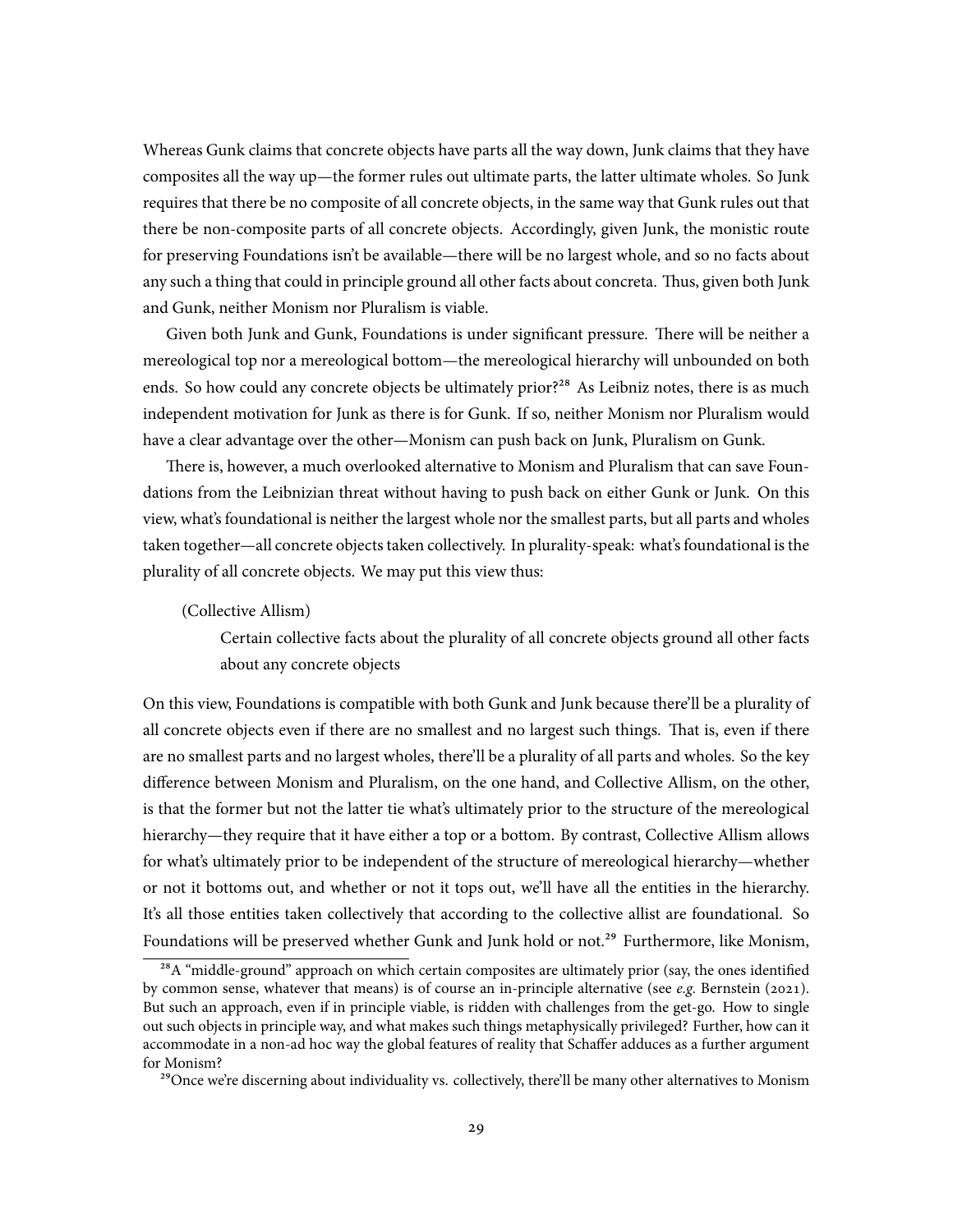the Collective Allist can easily accommodate reality having certain global features, which arguably aren't supervenient on any local features (Schaffer 2010, Ismael and Schaffer 2020). It's just that such features will be features of the plurality of all concrete entities, rather than of the largest composite of such entities. )

Collective Allism is not only a neglected alternative in the debate between Pluralism and Monism as articulated above, but also in other debates in recent discussions in metaphysics. Let me give a second example, this time concerning Humeanism and the Best Systems Account of laws of nature.

### **4.2 A collectivist foundation for Humean laws**

A recent objection to Humeanism about laws of nature is that it is viciously circular (see, inter alia, Armstrong 1993, Maudlin 2007, Lower 2012. Humeans contend that all regularities about concrete reality are explained by the Humean mosaic, *i.e.* by the given distribution of fundamental properties and relations across regions of spacetime. But according to the best account of laws given Humeanism—*i.e.* David Lewis's Best Systems Account—laws are certain such regularities (Lewis 1973, 1999). Laws, however, are meant to explain why certain regularities in the mosaic hold, *i.e.* why we have certain aspects of the given distribution of fundamental properties and relations across spacetime given others. But if so, then assuming the same notion of explanation is at issue, we have a violation of the asymmetry of explanation. So we end up in a circle if the notion is also transitive.

Given Collective Allism, the Humean can get out of the circle without having to deny that the same notion of explanation is indeed at issue or to quibble with the properties of that notion. For she may insist that what explains laws are collective facts about the mosaic—*i.e.* facts about all concrete entities taken collectively—and that what laws explain are individual facts about the mosaic—*i.e.* facts about any concrete entities taken individually. So she may insist that the explanation from the mosaic to the laws is indeed metaphysical, *i.e.* that the laws are grounded in the mosaic. And she may grant that nomic explanation of certain aspects of the mosaic given others is also metaphysical—*e.g.* the fact that a thing is G is grounded in the fact that it is F and that it's a law that all Fs are Gs. But since the laws will be grounded by collective facts and ground individual facts, we have nothing remotely close to a violation of the asymmetry of ground.

## **4.3 A collectivist foundation for relations**

A third and final example of a debate where Collective Allism has a significant bearing is the metaphysics of relations. According to a much disputed broad sort of reductionism about relations, there

and Pluralism that are compatbile with both Gunk and Junk. For instance, take the view that what's ultimately prior is each taken individually, *i.e.* that certain facts about all concrete objects taken individually ground all other facts about any concrete objects. See [Reference omitted for blind review] for a systematization of all these alternatives and a sustained defense that Collective Allism is preferable to Monism and Pluralism as well as these other alternatives.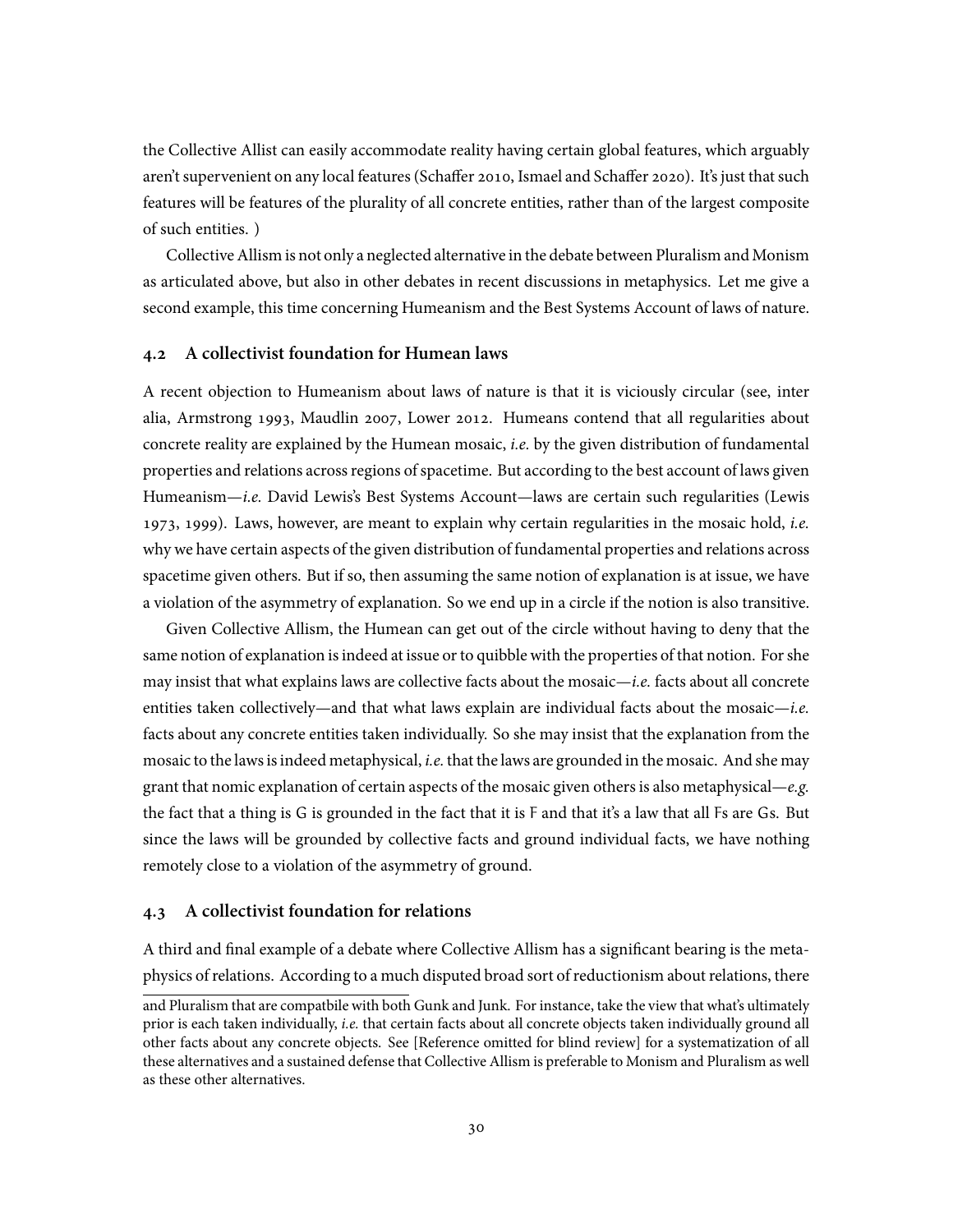are relational phenomena—there are relational facts (or at least truths). But they're not foundational all relational facts (truths) are grounded in non-relational facts about the relata. Relationality is hence real but derivative; the relational is grounded in the non-relational. Thus, if there's a metaphysical groundfloor, it is devoid of relationality—it underlies the relational but is not itself relational.

Discussions over this this broad sort of reductionism about relations have a long and rich history. As a matter of fact, it is far from an overstatement to say that reductionism about relations is one of the central research programs in the history of metaphysics. $30$  According to a familiar story, however, the foundations of the program were fatally undermined in the early 20th century. The story is that Moore and Russell's intense criticism of the so-called doctrine of "internal" relations showed the program to be at best highly implausible: in order for it to be in-principle viable for "external" relations (such as *e.g.* spatiotemporal relations) obscure metaphysical commitments would be required. This impression hasn't changed all that much. As a matter of fact, defenders of structuralist views of the sort I mentioned at the beginning of this section seem largely unpreoccupied with positing relations in the ontological groundfloor, effectively endorsing reductionism in the opposite direction. That said, recent interest in the metaphysics of relations has begun to revive mainstream interest in the question of relational reduction.<sup>31</sup>

One of the key points under dispute concerns order, especially in connection with spatiotemporal relations among concrete objects. Many spatiotemporal relations are non-symmetric; many of those are asymmetric. An object's being to the left of another precludes the second one's being to the left of the first; an object's coming to be before another precludes the second one's coming to

 $31$ For example, Fine's seminal 2000 and the ensuing literature (expertly reviewed in MacBride (2020)) as well as the contributions in Marmodoro and Yates (2016).

<sup>&</sup>lt;sup>30</sup>From Plato's theory of forms to Aristotle's substance-accident ontology, from the medieval doctrine that no accident inheres in more than one substance to Leibniz's interactionless monadism, from Kant's conception of the noumena and Spinoza's, Hegel's, and Bradley's varieties of monism to McTaggart's idealistic pluralism, from Kant's conception of the noumena to Royce's take on pragmatism, some the most significant attempts at drawing a systematic picture of reality from a metaphysical standpoint over the past two and a half milllenia jettison relationality at the fundamental level, and offer a more or less explicit and detailed strategy for accounting for the relational in terms of the non-relational. A bit more specifically, Plato famously echews relational forms and provides an explict but notoriously unclear strategy for reduction in terms of non-relational ones (for two very different elucidations, see Castañeda (1972) and Scaltsas (2013)). Aristotle defends an individual substance-accident ontology, where the proposed ground for relations are "relative-making" or "directive" properties, which are meant to be monadic and non-relational (for discussion, see Brower (1998) and Marmodoro (2014)). Abelard, Ockham, Avicenna, and Aquinas all explicitly defend weaker or stronger forms of relational reductionism (see Brower (2018) for an overview). Leibniz takes the bottom level to comprise a plurality of interactionaless monads; his version of reductionism is one of the richest and most widely discussed ones in both the historical and contemporary literature (for discussion, see *e.g.* Jauernig (2010), Della Rocca (2012), McDonough (2015)). McTaggart followed closely in Leibniz's footsteps in both regards, whereas Spinoza, Hegel, Bradley, and Royce all defend monistic ontologies, where the reduction strategy is, roughly, a monistic flavor of (one thread of) Leibniz's strategy (for discussion of Spinoza and Bradley, see Della Rocca (2012); for discussion of Hegel, see Taylor (1977) and Rosen (1984)).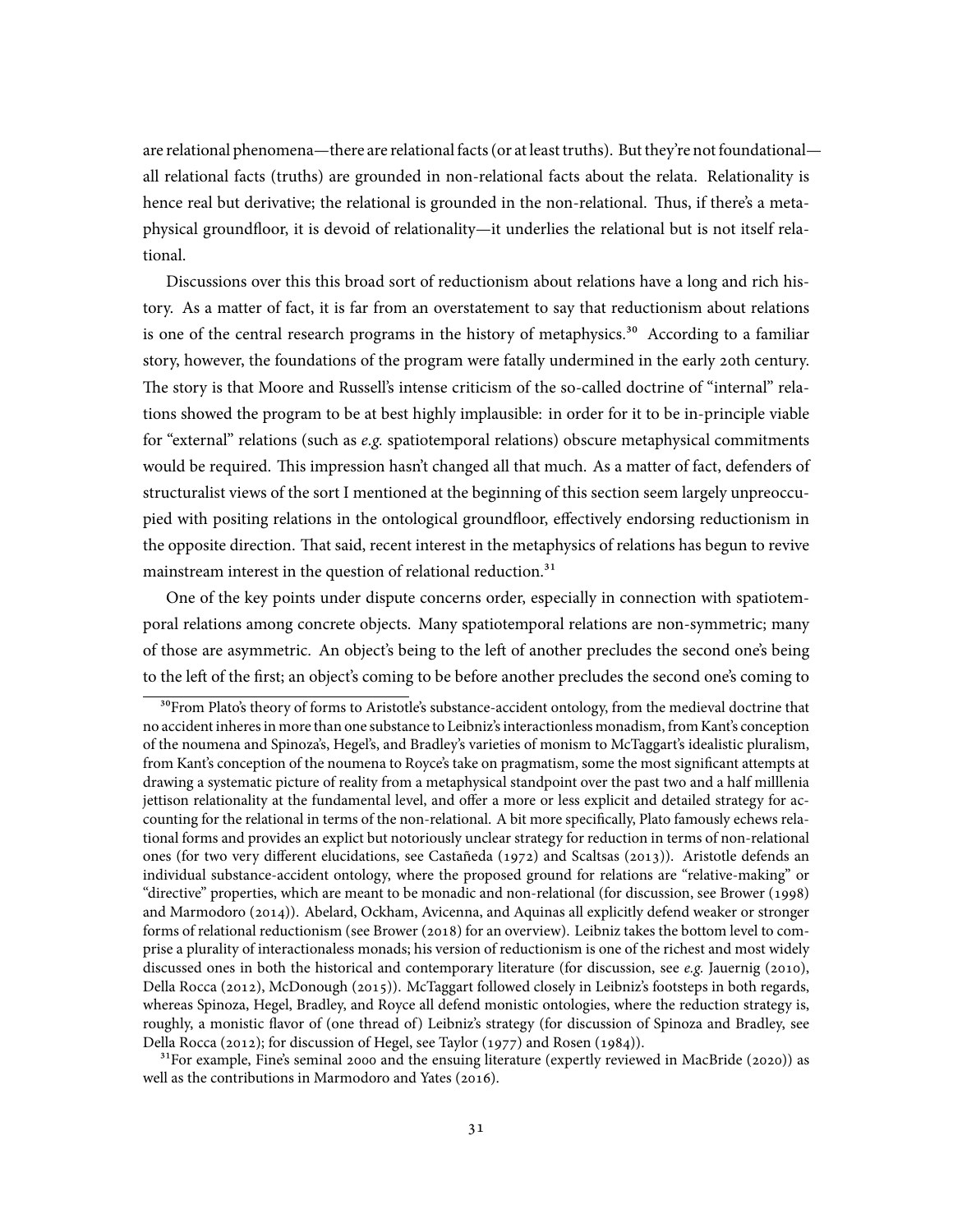be before the first. According to the reductionist program, all facts about any such relations must be grounded. The argument is roughly as follows. Every non-symmetric relation has a converse. An object's being to the left of another requires the second one's being to the right of the first; an object's coming to be before another requires the second one coming to be after the first. But by Leibniz's law, converses are arguably distinct. If *e.g.* being to the left of is identical to being to the right of, then if an object is to the left of another, then the first must also be to the right of the second, which as just noted can't be. It seems, however, that no relation is metaphysically privileged over its converse—*e.g.* being to the left of has as much a claim to figure in the bottom level as being to the right of. But if both a relation and its converse figure in the bottom level, the bottom level will be redundant, violating a plausible minimality constraint on the bottom level. It follows that no asymmetric relation may figure at the bottom level. So the argument is that Non-Symmetric Reductionism follows from Converses, Parity, and Non-redundancy:

### (Converses)

Every non-symmetric relation has a distinct converse

(Parity)

A relation has as much a claim as its converse to figure in the facts that ground all facts (Non-Redundancy)

The facts that ground all other facts don't include both a relation and its converse

(Non-Symmetric Reductionism)

There are no ungrounded facts about non-symmetric relations

There are two historically prominent strategies for grounding facts about relations, including non-symmetric ones. These are what Russell calls the *monistic* approach and what he calls the *monadistic* approach. According to the former, all such facts are grounded in non-relational facts about the composite of all entities. According to the latter, all such facts are grounded in nonrelational facts about each of some entities taken individually, where none of such entities is the composite of all entities (should there be any such thing). A bit more explicitly:

(Monistic Grounds of Relations)

Certain non-relational facts about the composite of all entities ground all relational facts about any entities

(Monadistic Grounds of Relations)

Certain non-relational facts about each of some entities taken individually ground all relational facts about any entities

Thus, take all relational facts concerning any entities. According to the monistic approach, what grounds all such facts is that the composite of such entities has a certain non-relational property.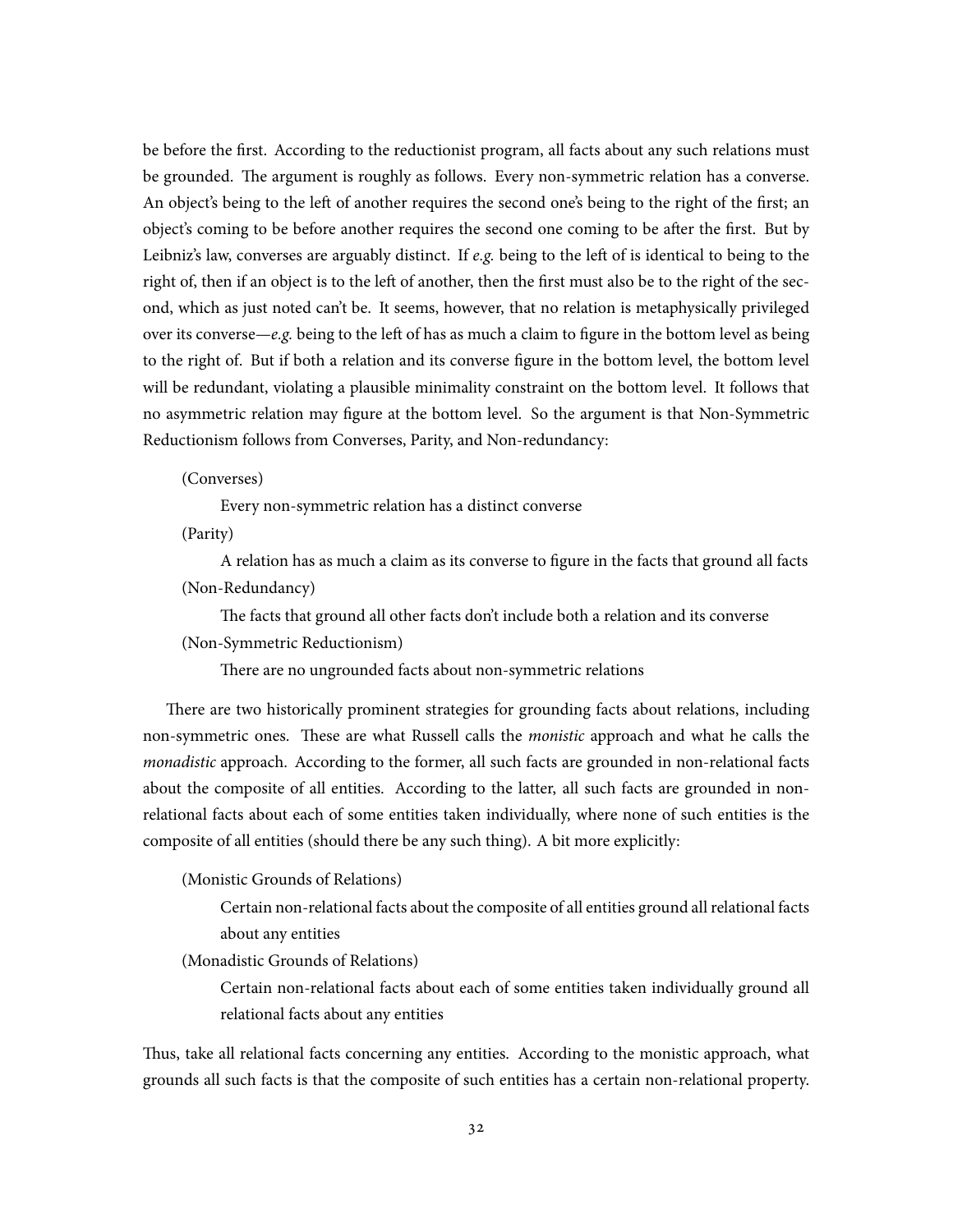According to the monadistic approach, what grounds all such facts is that each of some objects has a certain non-relational property. Different monadistic approaches may differ over exactly which are such objects, so long as none of them is composed of all entities—it may be those that aren't composite, or certain somehow privileged composites, perhaps even all entities.<sup>32</sup>

A particularly compelling version of Russell's objection to the monadistic approach is that it posits obscure differences where none seem called for. Consider the following independently plausible claim linking grounding and modality: a distribution of properties and relations grounds another only if the former necessitates the latter. Then, according to the monadistic approach, it will be impossible for there to be situations the same distribution of non-relational individual properties but with different distributions of relations. But, that's hard to swallow. For instance, consider a situation with only two objects, a and b, where a is to the left of b. It seems that we could also have a situation where each of a and b is non-relationally exactly like it is in the first situation, but where b is to the left of a. But given the grounding-modality link above, the monadistic approach forbids this—it requires that there be individual non-relational differences wherever there are relational differences. Not only does this seem implausible, but it's hard to see what the non-relational differences it predicts could be. To see the force of this, imagine, for instance, that a and b are spacetime points.<sup>33</sup>

The core of Russell's objection to the monistic approach is similar. Consider a situation where only two non-composite objects (a and b) and their composite exist, and where a is to the left of b. It seems that we could also have a situation where a and b taken individually are non-relationally exactly like they are in the first situation, but where b is to the left of a. Given the groundingmodality link above, the monistic approach in principle allows for this. But it requires that the composite of a and b have different non-relational properties in the two situations. What could such differences be, however? After all, each of a and b is non-relationally exactly alike in both situations. So how could their composite differ? To see the force of this, imagine again that a and b are spacetime points.<sup>34</sup>

Per the above line of argument, situations that differ with respect to how relations are distributed

<sup>&</sup>lt;sup>32</sup>Unlike Russell, I'm considering the "global" versions of these views, where we take all relational facts and consider what grounds all of them rather than asking about the ground of each given relational fact. This is only for simplicity's sake—it allows us to bypass details that are irrelevant for my purposes here. I should make it explicit, however, that both views are entirely neutral as to whether there are further facts grounding some or all of the facts that ground all relational facts (so long of course as any such grounds don't involve relational facts about the entities in question). That is, the grounds they posit needn't be ultimate grounds.

³³Leibniz's view here is that the individual *natures* or *essences* of each of a and b, which are non-relational, necessitate that a and b stand in certain relations. This sort of view is precisely of the sort that Russell (a careful student of Leibniz) was trying to undermine.

<sup>&</sup>lt;sup>34</sup>A monistic analogue to Leibniz's view here (which Russell seems to have taken Bradley to defend) would claim the indivudual nature or essence of the composite of a and b, which is non-relational, necessitate that a and b stand in certain relations. This is also precisely the kind of view that Russell was trying to argue against.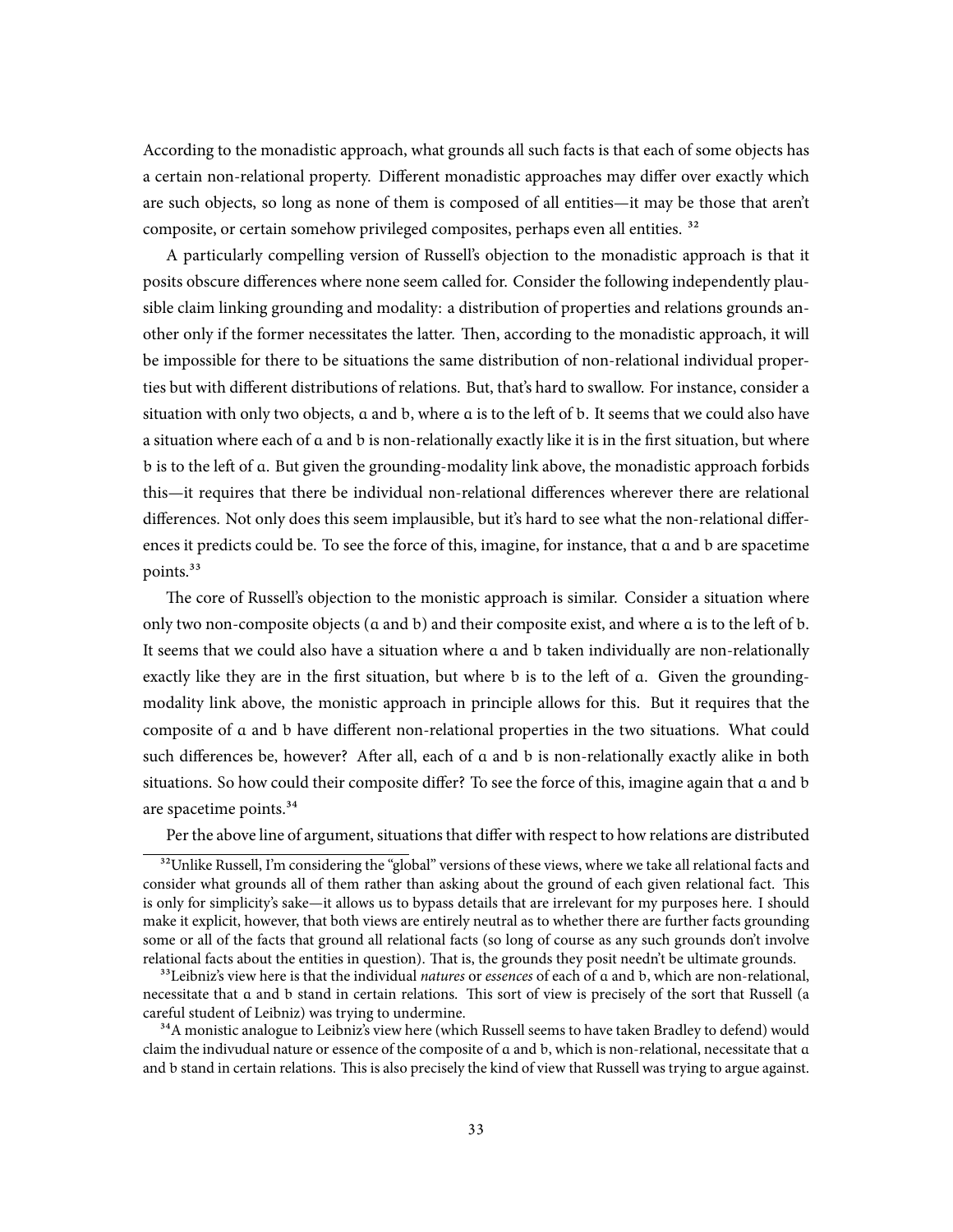must differ in their grounds. The monadistic and the monistic strategies for reduction, however, both posit obscure differences where none seem called for. It is because of this that since Russell positing ungrounded non-symmetric relations while tackling the argument for reductionism in a different way (*e.g.* giving up on Converses or Non-Redundancy) has seemed overall a preferable approach to the metaphysics of relations.

Collectivism, however, provides provides a neglected strategy for reduction, which arguably bypasses the above line of objection. The collectivist view on the ground of relations is as follows, which is a straightforward consequence of Collective Allism:

(Collectivist Grounds of Relations)

Certain non-relational collective facts about the plurality of all entities ground any relational facts about any entities

Thus, consider again a situation with only two objects, a and b, where a is to the left of b, and a situation where a and b taken individually are non-relationally exactly like they are in the first situation but where b is to the left of a. Given our grounding-modality link, the collectivist approach is in principle compatible with this. But it requires that a and b taken collectively have different non-relational features in the two situations. This is unproblematic, however—there is plenty of independent motivation to think that there are clear such differences. For in the first situation, a and b taken collectively are arranged a certain way; but in the second situation, a and b taken collectively are arranged a different way. These are differences at the collective level because it is *them* rather than *each* of the that are arranged those different ways. So while each of a and b taken separately are exactly alike in our two situations, taken together they are not exactly alike—there are differences in how *they* are in one and the other situation. And according to the collectivist, it is because of these collective differences that we have different relations in the two situations: it is because of how a and b are arranged in the first situation that a is to the left of b in that situation. And it is because of how a and b are arranged in the second situation that b is to the left of a in that situation.

This should be reminiscent of our packing examples and our discussion of Qualitative Principle in Section 2. In our two situations above (like in our two packing cases) we effectively have two different instances of (29), where we have have the same instances of each  $\psi_i$  but different instances of ρ. These same instances of each  $ψ_1$  correspond to the individual non-relational properties that  $α$ and b have in both our situations, and the different instances of  $\rho$  correspond to the different ways in which a and b are related in the two situations. Since these instances of  $\rho$  differ with respect to the order of an asymmetric relation, they will clearly preclude each other. As such, the righthand-sides of these two instances of (29) preclude each other. But then the left-hand-sides of these two instances of (29) will also preclude each other. So the left-hand-sides of these two instances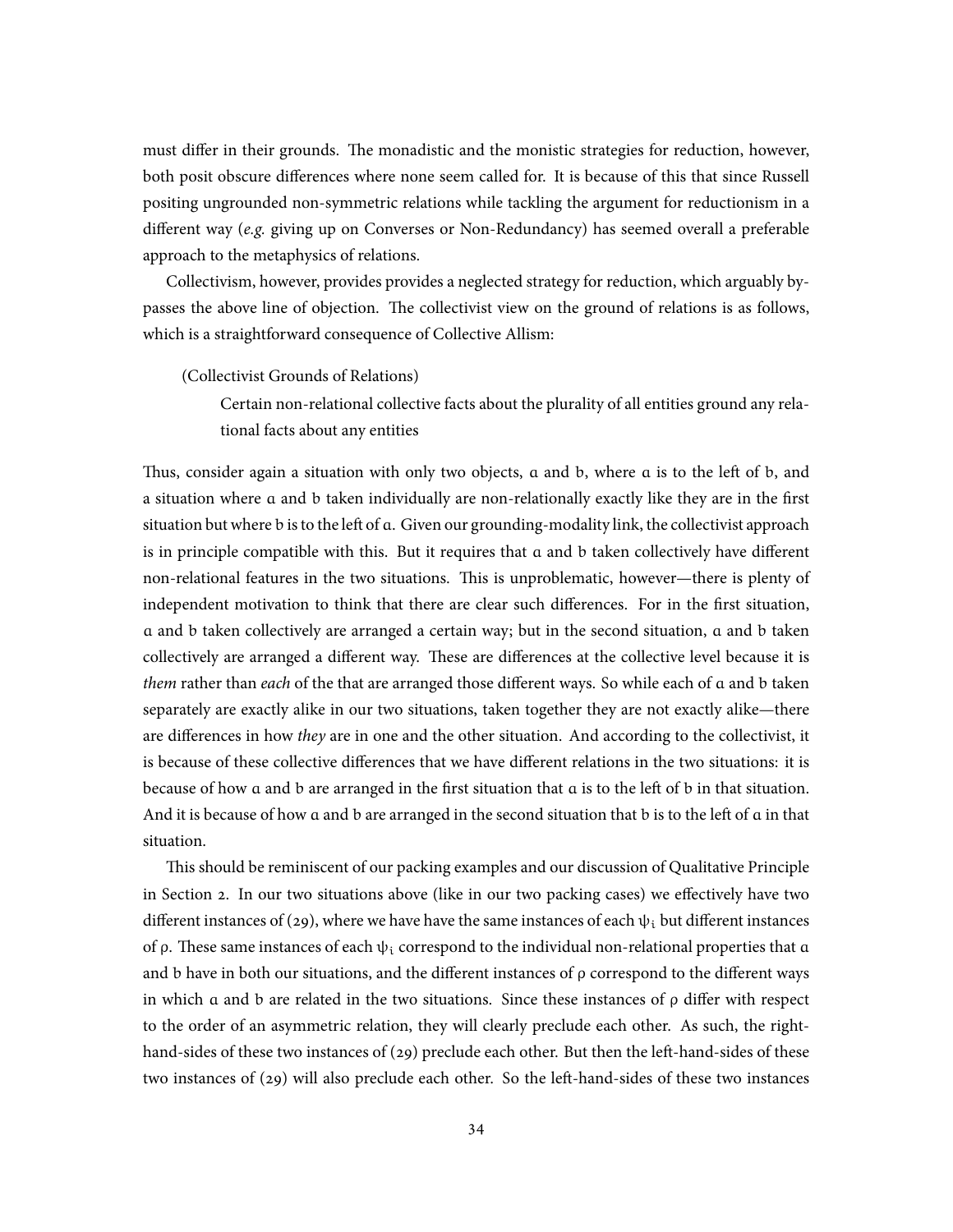of (29) will involve different instances of ϕ, which preclude each other. These two instances of ϕ correspond to the different properties a and b taken collectively have in our two situations,*i.e.* to the two different ways in which they are arranged.

Accordingly, the differences posited by the collectivist approach are clear differences of a sort we have independent motivation for. The existence of these properties, and their necessary connections to certain relations, follow from the fine-grained qualitative abundance we've been entertaining. And it is important to stress that the differences the collectivist posit are not relational. Collective properties may be necessarily linked to individual relations, but they are not individual relations. When some things taken collectively are a certain way, we have a property with a single argument place, which is saturated by those things taken together, *i.e.* by the plurality of them. By contrast, when some things taken individually are related a certain way, we have a relation with multiple argument places, each of which is saturated by exactly one of those things. Accordingly, when the collectivist takes the differences in our two situations to be grounded in the way a and b are arranged, this is not to be understood as saying that they stand in different relations. Rather, they have different collective properties, in virtue of which they stand in the different relations.<sup>35</sup> Put another way: the relational facts at issue here are individual—they involve each of some things being related to each other in a certain way. By contrast, the facts the collectivist is taking to do the grounding work are collective: they involve how some things *themselves* are. As noted in our discussion of Qualitative Principle, we may not have natural language predicates for the collective properties at issue, nor may they be salient to us unless explicitly brought to our attention. Perhaps the only non-demonstrative way to talk or think about them is via the relations they are necessarily connected to. But from that alone it doesn't follow that those properties are not there, or that they just those relations, or that they must be grounded in such relations.<sup>36</sup>

Collective Allism hence has a significant bearing on various central debates in metaphysics. According to Collective Allism, however, all concrete objects taken collectively will be prior to each concrete object taken individually—every fact about those objects taken individually will be

<sup>&</sup>lt;sup>35</sup>Hence why collective predication ought to be understood non-relationally—otherwise little progress would be made here. See footnote 5 above.

<sup>&</sup>lt;sup>36</sup>Notice that the monist may piggy-back on the collectivist approach and posit corresponding differences of composites. That is, the monist could just say about composites what the collectivist says about pluralities: in our first situation, the composite of a and b is arranged a certain way, whereby a is to the left of b, and in our second situation a and b are arranged a different way, whereby a is to the left of b. As a matter of fact, given our theory of fine-grained qualitative abundance at both the individual and collective level, there will be correspondence between certain features of the composite of some entities and certain features of the plurality of some entities. However, the monist can only go so far with this. For there'll be relations among entities even if there's no largest composite of all entities. So the collectivist can posit a ground of relations given Junk, but the Monist can't—there'll be a plurality of all entities even if there isn't a largest whole, certain facts about which could in principle ground all relational facts. Thus, to the extent that compatibility with Junk gives Collective Allism an edge over Monism in the general debate over what's ultimately prior, it will give it an edge in this particular debate over the grounds of relations.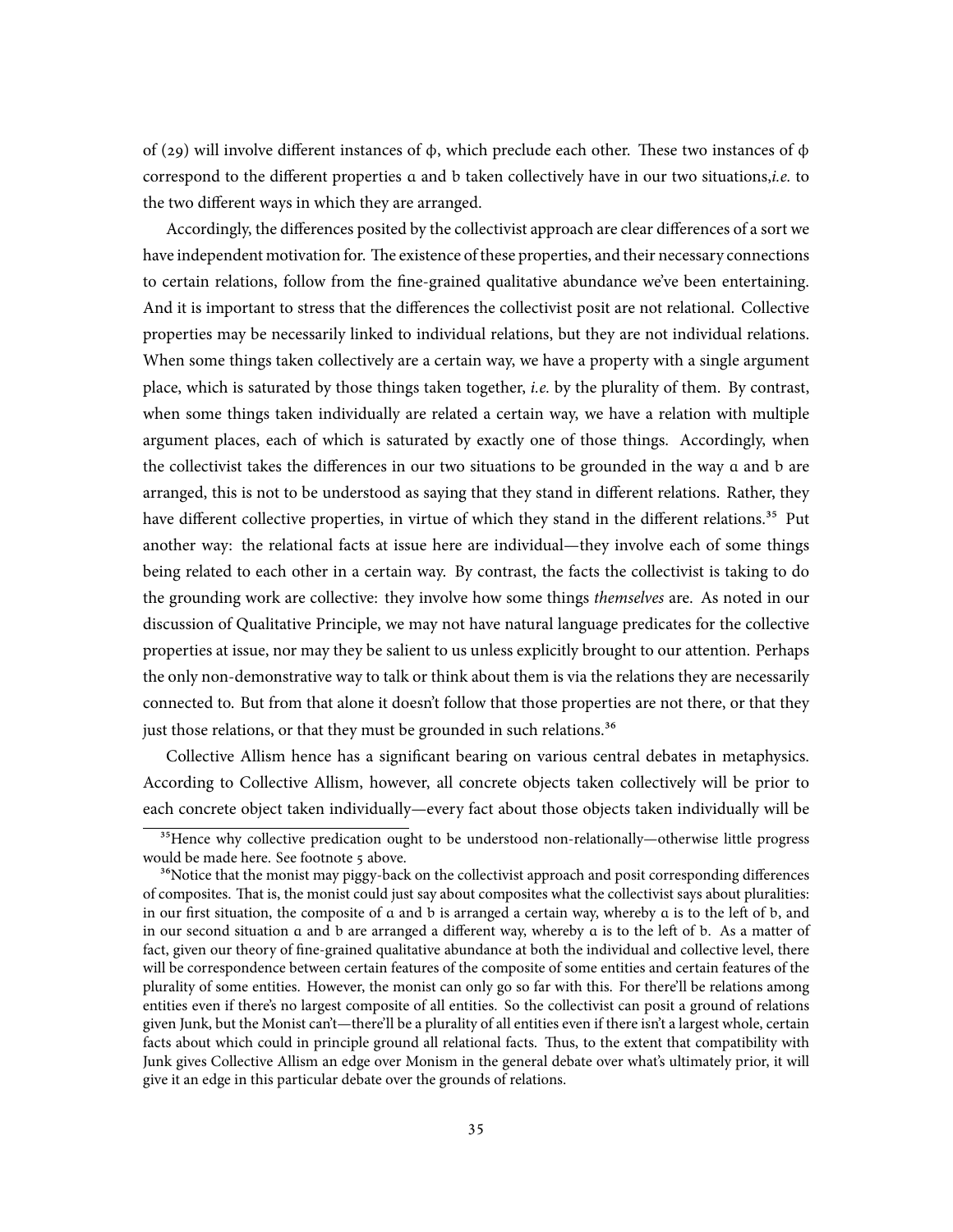grounded by some fact about those entities taken collectively. Accordingly, Collective Allism is a form of Ontological Collectivism, since there'll be at least one plurality of entities (*i.e.* the plurality of all concrete entities) that is prior to each of those entities. Accordingly, Collective Allism is principle viable only if so is Ontological Collectivism. As we will see, however, there are important concerns in this regard. This takes us to our next (and final) section.

# **5 Making sense of collectivism**

We've seen that individualism and collectivism are opposing views on a much neglected question in foundational ontology, *i.e.* the question over the relative ontological priority between individuality and collectivity. We've also seen the question has a significant bearing on other central discussions in metaphysics, where collectivist alternatives have been overlooked. There are, however, concerns about the very coherence of such collectivist alternatives and the general debate between individualism and collectivism; perhaps there's good reason why all this has been missing from the discussion. The concerns come in two sorts: those that have to do with the connection between plurals and priority and those that have to do with the methodology and epistemology of foundational metaphysics. I'll articulate and respond to each of these in turn.

## **5.1 Asymmetry and innocence**

The first family of has to do in one way or another with the asymmetry and irreflexivity of priority and the innocence of plurals. As we've seen, what's at issue between individualism and collectivism is the relative priority between each of some things and those very things. However, if priority is asymmetric and hence irreflexive and some things taken collectively *just are* those things taken individually, how could we in principle make sense of the latter being prior the former or the former being prior to the latter? Put another way: collectivity is supposed to be ontologically innocent in the sense that a plurality of some things is meant to be just those things, the very things taken collectively, not a further thing that's somehow made out of those things. Further, as we've seen, this understanding of collectivity is precisely what makes our debate distinctive as well as what makes neglected collectivist alternatives of significant interest in a variety of domains. But it seems that on pain of violating the irreflexivity and hence asymmetry of priority, we couldn't take a plurality of some things to be prior or posterior to each of those things unless the we took the plurality to be something other than those very things. Thus, we couldn't make sense of individualism, collectivism, and the general question over the relative priority of individuality and collectivity unless we violate the innocence of plurals.

Let's begin by getting clear of exactly what the irreflexivity of priority says. Per the discussion of section 3, priority is to be understood as a metaphysically explanatory, constitutive form of de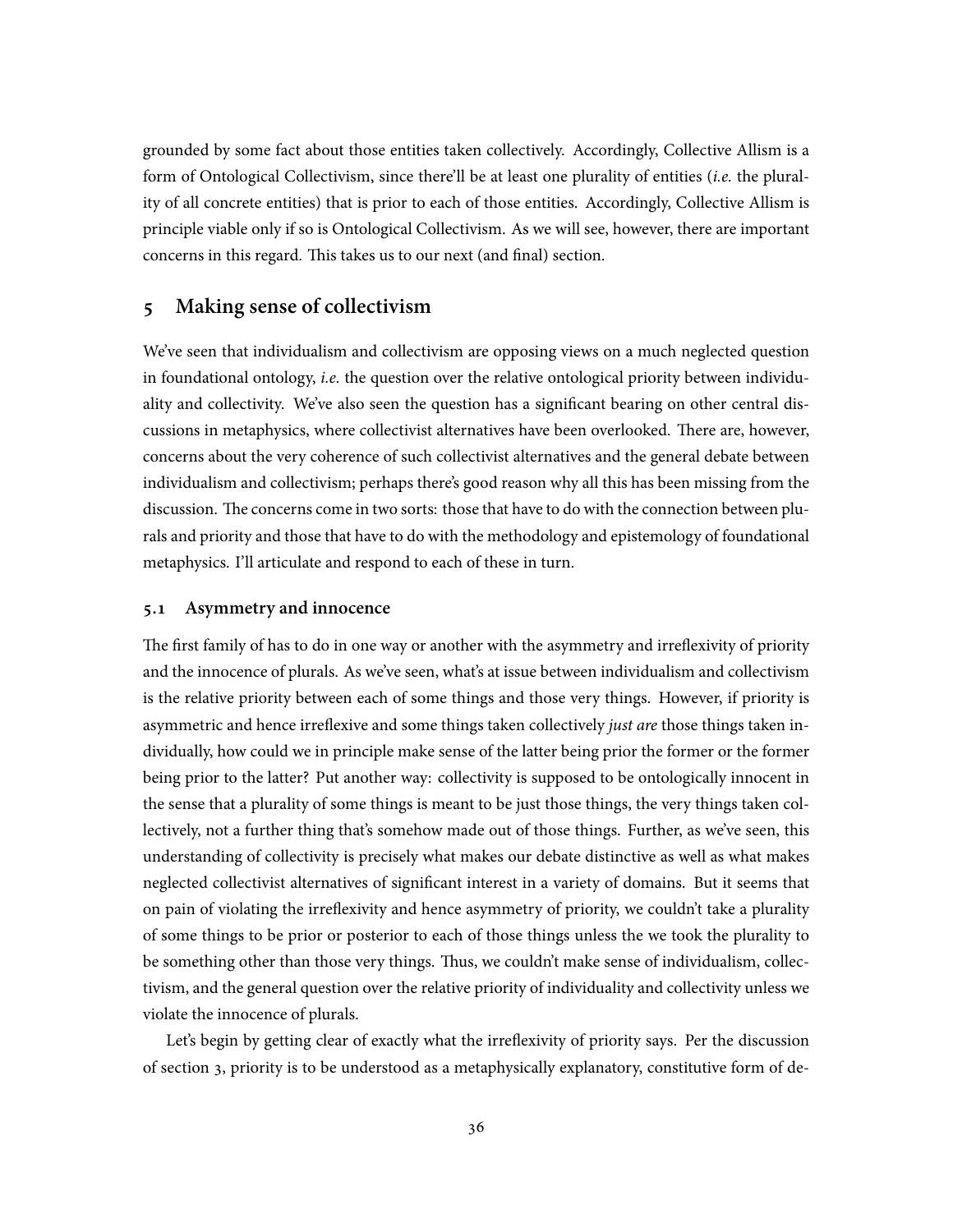termination between certain phenomena, invoked by the relevant uses of 'because' and 'in virtue of '. As such we'll have a violation of irreflexivity of priority when we the very same phenomena on both sides of this metaphysically explanatory, constitutive form of determination, *i.e.* when we have something for the following form: so-and-so because so-and-so. In terms of facts: we have a violation of irreflexivity when we have that a fact grounds itself or that some facts ground themselves.

As we have articulated the general question over the relative priority between individuality and collectivity, what's at issue is the relative priority between individual and collective phenomena, both existential and qualitative. But per the discussion of section 1, individual and collective existential phenomena are meant to be distinct—recall, for instance, that (3) is not the same as (2). In terms of facts: (3) and (2) correspond to different facts. This difference is transparent in the regimentation of our official formulations of Existential Individualism and Collectivism: in (30) and (31), what's on the left of '<' is not what's on the right. Similarly for individual and collective qualitative phenomena. In *e.g.* the intended instances of  $(23)$ , the left- and right-hand-sides differ—they correspond to different facts. This is again clear in the regimentation of our official formulations of Qualitative Individualism and Collectivism: in (32)-(33), what's on the left of '<' is not what's on the right. In fact speak: the facts in question are distinct. It is hence hard to see how individualism and collectivism could be charged with violating the irreflexivity and asymmetry of priority. Both claim something of the following form: so-and-so because such-and-thus.

Someone might question whether the phenomena in question really are distinct. They may reject, for instance, the picture of facts in terms of which we've illuminated a lot of our discussion, along with the theory of fine-grained qualitative abundance underlying it. However, even if individualism and collectivism could avoid violations of irreflexivity of priority only given this background (something I reject but won't into here), that wouldn't be a challenge to the *coherence* of individualism and collectivism. For surely such a theory of properties and facts is coherent; whether it is to be rejected is a matter of substantive philosophical argument. And as I mentioned at the outset, my focus here is only on the in-principle viability of the debate and collectivism in particular.<sup>37</sup>

Another response would be that while it may be that neither individualism nor collectivism require that a given fact be prior to itself, they entail that some entities are prior to themselves. For consider a principle connecting fact-priority and entity-priority according to which if some some facts are prior to other facts then the entities that figure in the former facts are prior to the entities that figure in the latter facts. Two points about this. First, this would again not be an objection to the coherence of the debate between individualism and collectivism in and of itself. Second, it's

 $3^3$ Further, notice that any grounds one might have for rejecting that there is a distinction between individual and collective phenomena would arguably generalize to the phenomena at issue in other debates. For instance, for the debate between monism and pluralism to get off the ground we need to have phenomena concerning a whole and phenomena concerning its parts, where these are distinct phenomena. It's hard to see any principled reasons that would collapse the distinction in one debate but not in the other.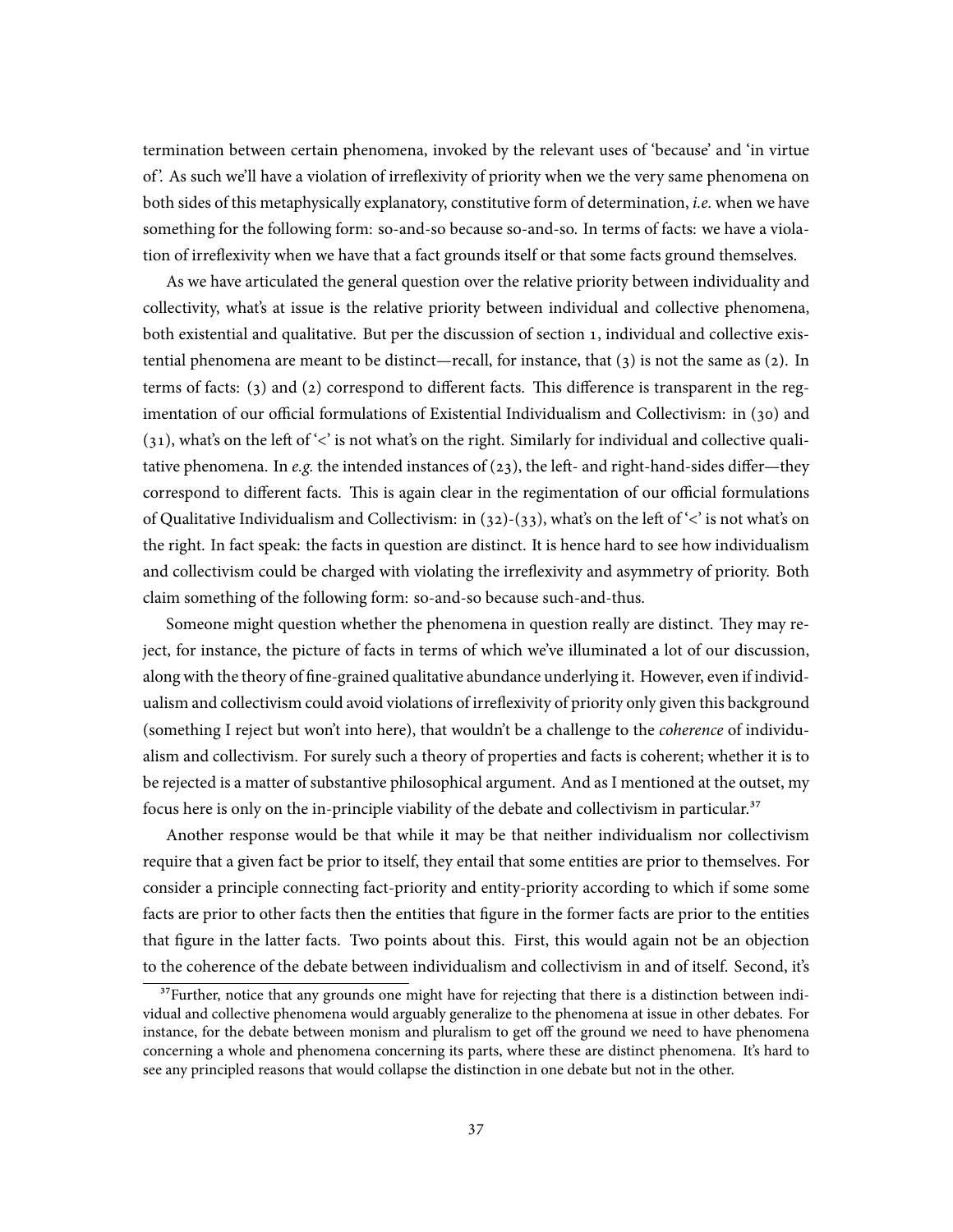hard to think how such a principle could be formulated in a way that does justice to paradigmatic cases of priority and where entity priority is still irreflexive. For arguably *e.g.* the fact that Central Park is rectangular is prior to the fact that Central Park is polygonal.

Further, we need to be careful: from anything like a link principle of this sort, it would at most follow that each of some things is prior to those things (assuming individualism) or that some things are prior to each of those things (assuming collectivism). But neither of these consequences would threaten the irreflexivity of entity-priority—a violation of this would have same entity or entities on both sides. That is, it would have the following form: so-and-so is prior to so-and-so. But the individualist's and the collectivist's claims would be of the following forms (respectively), neither of which is involves a claim of the offending form:

- (34)  $\alpha_1$  is prior to  $\alpha_1 \& \alpha_2 \& \cdots \wedge \alpha_2$  is prior to  $\alpha_1 \& \alpha_2 \& \cdots \wedge \ldots$
- (35)  $\alpha_1 \& \alpha_2 \& \dots$  are prior to  $\alpha_1 \wedge \alpha_1 \& \alpha_2 \& \dots$  are prior to  $\alpha_2 \wedge \dots$

Of course, (34) would entail an offending claim if either the first argument place of this priority predicate is cumulative or the second argument place distributive. Similarly, (35) would entail an offending claim if either the first argument place of priority is distributive or the second argument place cumulative. But, these cumulations and distributions are precisely what would individualists and collectivists would reject, and what they would claim are a matter of substantive philosophical argument.

Now, a different sort of response would be that while neither individualism nor collectivism violates the *letter* of the irreflexivity of priority, both do violate it in *spirit*. This is perhaps best seen when we look at the form that the conjuncts of both  $(34)$  and  $(35)$  have. In, for instance, the first conjuncts of both, doesn't  $\alpha_1$  figure in both slots of priority? Sure, it's alone in one slot and together with other things in the other. But it still appears in both—in the case of (34),  $\alpha_1$  is included in what it grounds, in the case of (35)  $\alpha_1$  is included in its grounds. Isn't this problematic for the very reasons why straightforward violations of irreflexivity of priority are supposed to be problematic?

No. Consider an analogy with *e.g.* the debate between pluralism and monism. In terms of entity priority, they would have consequences of the following form (respectively):

- (36)  $\alpha_1$  is prior to  $\alpha_1 + \alpha_2 + \ldots \wedge \alpha_2$  is prior to  $\alpha_1 + \alpha_2 + \ldots \wedge \ldots$
- (37)  $\alpha_1 + \alpha_2 + \dots$  is prior to  $\alpha_1 \wedge \alpha_1 + \alpha_2 + \dots$  is prior to  $\alpha_2 \wedge \dots$

where  $\lceil \alpha_1 + \alpha_2 + \ldots \rceil$  is the mereological fusion of  $\alpha_1$  and  $\alpha_2$  and  $\ldots$  In the first conjuncts of these  $\alpha_1$  would seem to figure in both slots of the priority relation—in the first case, it would seem to be included in what it grounds, in the second it would seem to be included in its grounds. Does this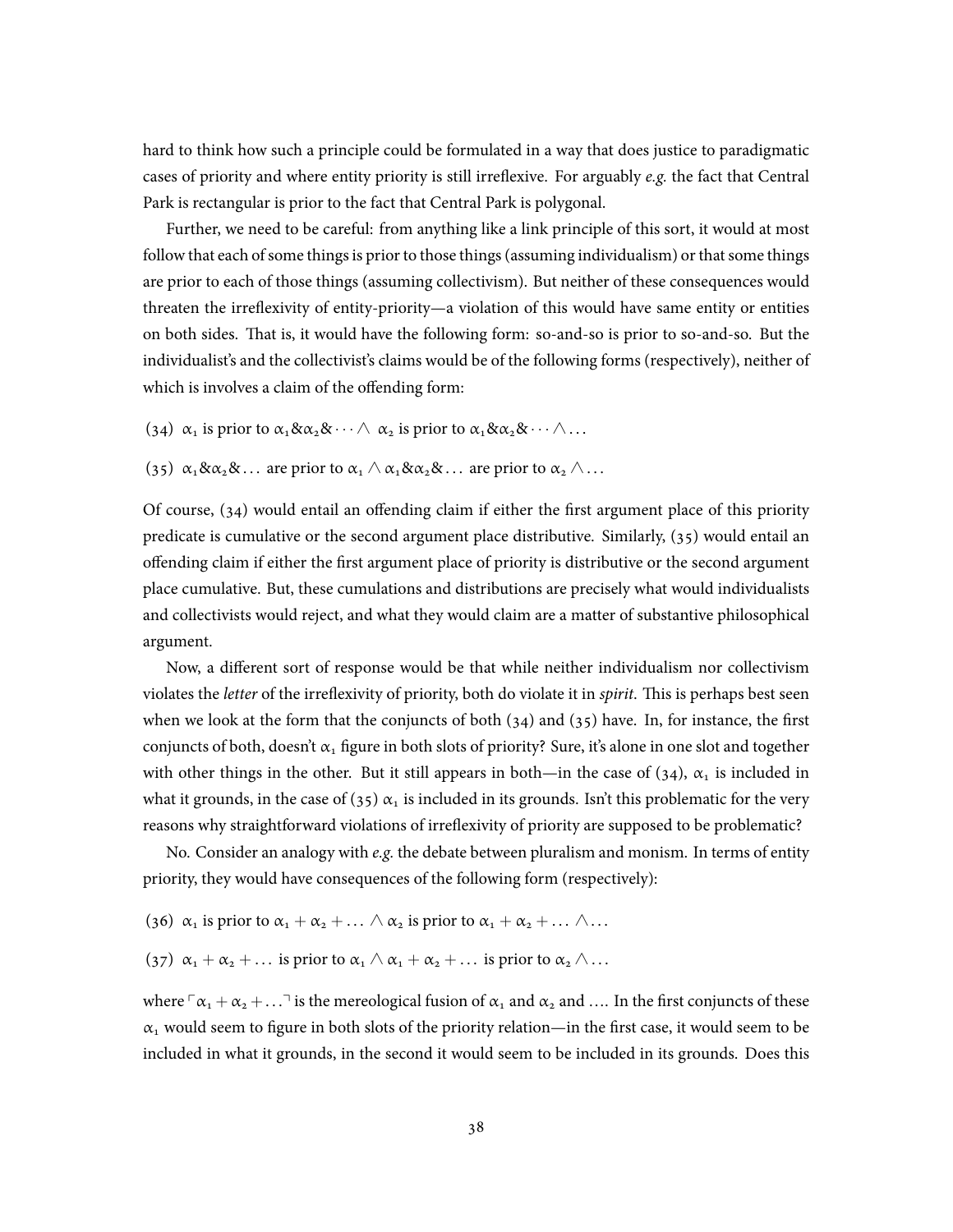mean that the debate between pluralism and monism can't get off the ground because they violate the spirit of irreflexivity of priority?

Well, it's true a composite of some things must have those things as parts. For the pluralist, however, the composite is derived from the parts—the composite is metaphysically generated from the parts. For the monist, by contrast, the parts are derived from the composite—the parts are metaphysically generated from the composite. Thus according to the pluralist, in (36)  $\alpha_1$  isn't itself (despite appearances otherwise) in any important sense included in what it grounds, as what it grounds is the result of some sort of metaphysically significant *putting together*—composition is productive. Similarly, according to the monist, in (37)  $\alpha_1$  isn't itself (despite appearances otherwise) in any important sense "already" included in its grounds, as it itself is the result of some sort of metaphysically significant *breaking apart*—partition is productive.

The situation is exactly parallel with individualism and collectivism. It's true we have some things exactly when we have each of those things. But according to the individualist, the things are derived from each of the things—the plurality of them is metaphysically generated from every single one of them. For the collectivist, by contrast, each of the things is metaphysically derived from the things—each of them is metaphysically generated from the plurality of them. Thus according to the individualist, in (34)  $\alpha_1$  isn't itself (despite appearances otherwise) in any important sense included in what it grounds, as what it grounds is the result of some sort of metaphysically significant *coming together*—union is productive. Similarly, according to the collectivist, in (35)  $\alpha_1$  isn't itself (despite appearances otherwise) in any important sense "already" included in its grounds, as it itself is the result of some sort of metaphysically significant *teasing apart*—separation is productive.

One might object that a key disanalogy here is that in the case of pluralism and monism a composite is something *other* than its parts, whereas a plurality *just is* the things in question. So in the first case but not in the second it's in principle possible to think about metaphysical generation in one or the other direction. This brings us back to the point about the innocence of plurals. So let's get clear on exactly what that amounts to.

The idea is that for there to be some things it is not required that there be a thing that is not identical to one of those things, and that for some things to be a certain way it is not required that there be a thing not identical to one of those things that is that way. This is often put as follows: neither plural (*i.e.* collective) quantification nor plural predication puts constraints on what entities we have in the domain of our singular (*i.e.* individual) quantifiers. Thus, we may take the domain of our singular quantifiers to be exhausted by Abelard and Heloise, whereby the cardinality of that domain is two. And the idea is that plurally quantifying over Abelard and Heloise and plurally predicating something of Abelard and Heloise does not require expanding that domain—it is just to quantify over and to predicate something of the two entities in that domain, albeit taken collectively rather than individually. In this sense, some things taken together *just are* those things taken individually.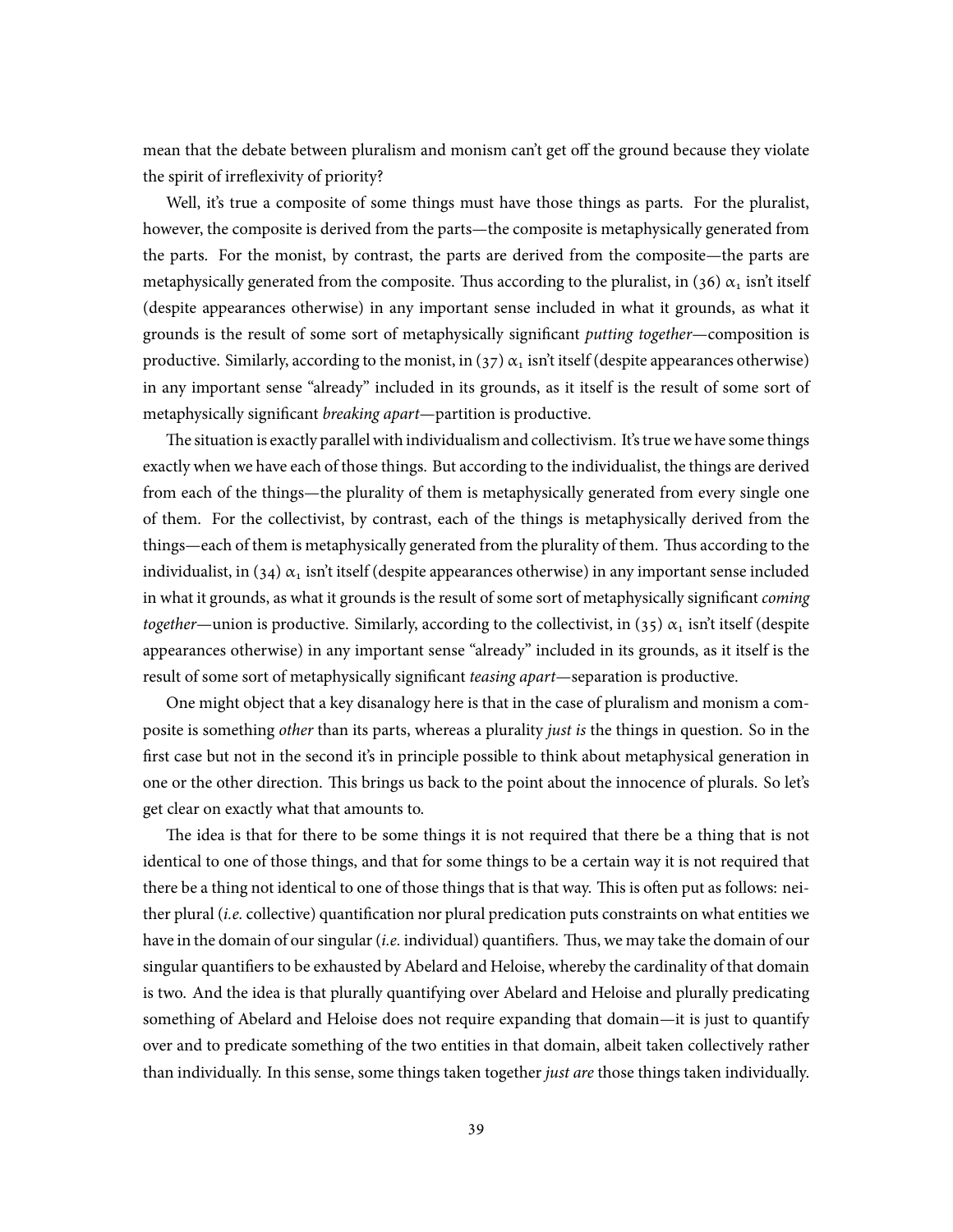Clearly, however, this is perfectly compatible with some things not being identical to any of those things. Surely Abelard is not identical to Abelard and Heloise, nor is Heloise identical to Abelard and Heloise. Thus, there is a sense in which clearly some things taken together are *not* just those things taken individually, where this doesn't require violating innocence as just stated—we needn't have a third element in the domain of our singular quantifiers in order for it to be the case that a plurality of some things isn't identical to any one of those things. And this is all that's required for the analogy between pluralism and monism to be available.

Further, it is also now clear why the innocence of plurals as just stated is perfectly compatible with facts about a plurality of entities being prior to facts about each of those entities—we needn't have additional elements in our domain of quantification for that to be so. This follows from something more general we touched on above: a fact about an entity may be prior that another fact about that very entity. So surely taking some facts to be prior to others doesn't require that prior ones add to our domain of singular quantification. Thus, the coherence of the disagreement between individualism and collectivism isn't threatened by the innocence of plurals properly understood. Put in terms of quantification and predication rather than existential and qualitative facts, we may simply construe the disagreement between individualism and collectivism as a disagreement about the relative ontological priority between singular and plural quantification and between singular and plural predication. Using Sider 2011's illuminating notion of structural ideology, the issue is: which carves closer to reality's joints, the singular or the plural quantifiers, singular or plural predication? And singular and plural quantification are indeed different, and so are singular and plural predication. So framed this way, the opposition between individualism and collectivism is clearly not threatened by the irreflexivity of priority.

### **5.2 The space of Eutyphro dilemmas**

A different (if, as we'll see, ultimately not unrelated) line of objection to the coherence of the opposition between individualism and collectivism has to do with the epistemology and methodology of foundational metaphysics.<sup>38</sup> More specifically, it has to do with the following question: under what conditions on does a necessary connection between certain phenomena give rise to a genuine Eutyphro dilemma? The idea is that not for all modal correlations does it make sense to ask about the direction of priority, and that the necessary connections between individuality and collectivity are an example of this.

Consider bidirectional necessities for which it clearly makes sense to ask about the direction of priority, such as:

(38) The set of Abelard and Heloise exists iff Abelard exists and Heloise exists

<sup>&</sup>lt;sup>38</sup>This objection is due to [ommitted for blind review].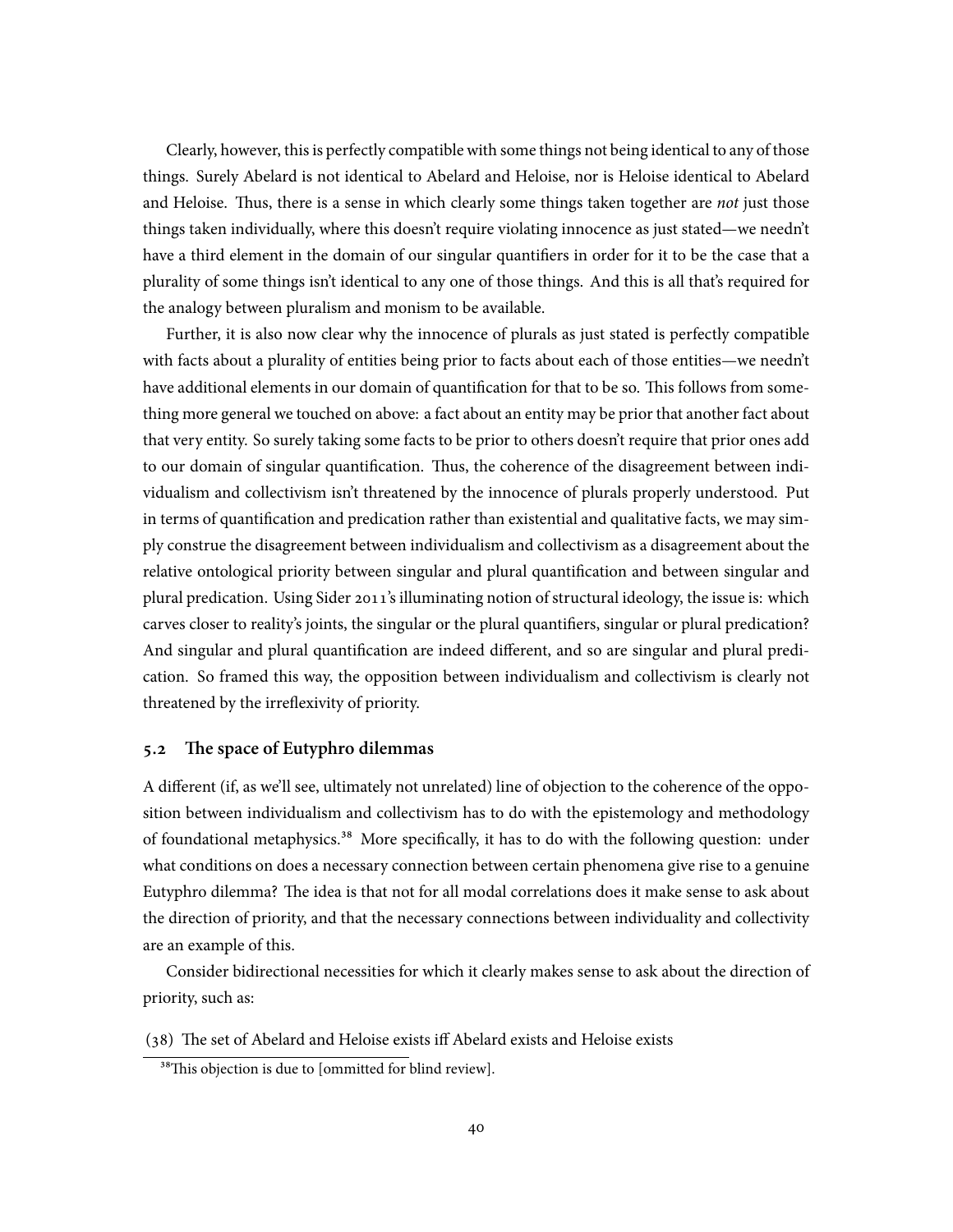(39) Socrates exists iff it's true that Socrates exists

The idea is that not all bidirectional necessities are like these—in some cases, the question of priority doesn't seem to make sense. For example:

- (40) The empty set exits iff the area of a square one of whose sides is the hypothenuse of a rightangle-triangle is identical to the sum of the areas of the two squares on the other sides of the triangle
- $(41)$  a is parallel to b iff b is parallel to a

How are  $(38)-(39)$  and  $(40)-(41)$  relevantly different? On the one hand, a case like  $(40)$  involves *disconnected* phenomena—unlike the phenomena at issue in (38)-(39), these phenomena bear no *constitutive* relation to one another. Accordingly, the question of which of those phenomena constitutively *determines* the other doesn't arise—each just happens to be necessary independently, and so are modally correlated with one another other only fortuitously. On the other hand, although this is not transparent from the form of the biconditional, in a case like (41) we have the *same* phenomenon on both sides—unlike the what's at issue in (38)-(39), we don't have a connection between *distinct* phenomena. Accordingly, the question of which *explains* the other doesn't arise—the modal correlation is simply given by identity.

The suggestion is then that modal correlations from which Eutyphro dilemmas arise involve distinct phenomena that bear some sort of constitutive relation to one another. And the suggestion is that, like in the case of  $(41)$ , although not clear from the form of the biconditional, the existential and qualitative modal correlations between individuality and collectivity don't involve distinct phenomena.

We have already seen that given a view facts as finely-individuated complexes of arbitrary properties and relations and their bearers, the individual and collective facts among which there'd be necessary connections would be both distinct and bear constitutive connections among one another, satisfying the necessary conditions given above for a necessity to give rise to a Eutyphro dilemma. Such a view is in principle compatible with the fact that a is parallel to b being identical to the fact that b is parallel to a (it is also compatible with these facts being distinct). Thus, given this view, we may accept the assumptions behind the objection but reject its conclusion. It may be replied that this view then needs to be established on independent grounds before appealing to it in defense of there being genuine Eutyphro dilemmas between individuality and collectivity. But for all that's been said one might insist that this gets the situation backwards: one way in which a given view may earn its keep is by seeing what work it can do in metaphysical theorizing, *e.g.* whether it affords resources to articulate new interesting views that have a significant bearing on a variety of discussions in metaphysics. And as we've seen that's exactly the case in the debate over the priority between individuality and collectivity.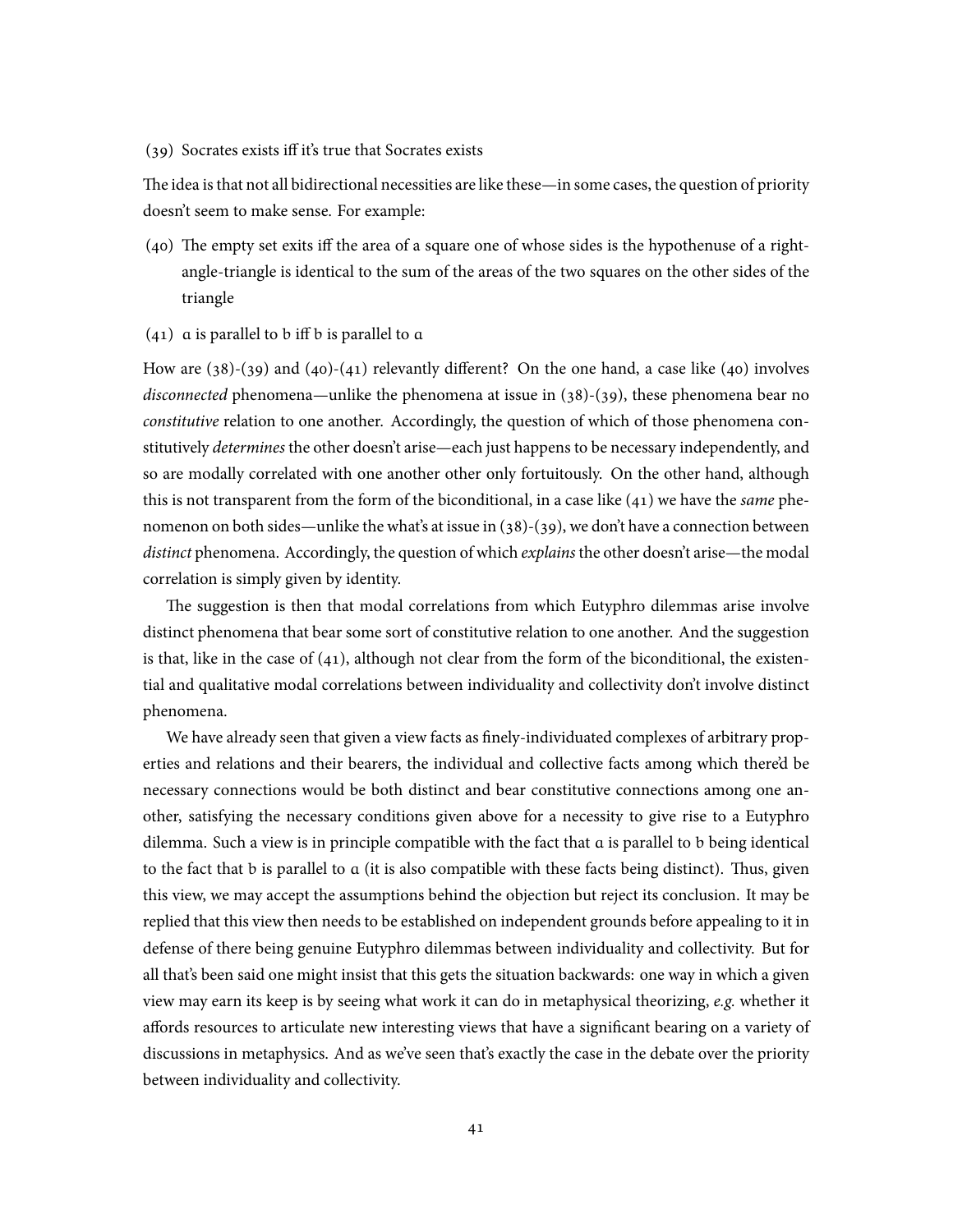Our objector might at this point insist that even if we put aside questions about whether we have the same facts on either side of  $(41)$ , the question of priority still clearly doesn't arise. They might note that in (41) is an analytic or conceptual truth, something that holds in virtue of the meaning of 'parallel' or the concept of parallelism. For clearly it'd be blatantly *incoherent* or *unintelligible* to think that one side holds but not the other. By contrast, it wouldn't be incoherent or unintelligible to entertain the falsity of (38) or (39). At least not in the same way—*e.g.* arguably it doesn't require conceptual confusion or changing the subject to think about the non-existence of sets or truths. And the idea is that at the very least Existential Principle is more like  $(41)$  than  $(38)$  or  $(39)$  in this regard—surely it's *incoherent* or *unintelligible* to think that one side holds but not the other. After all, as I've insisted myself, Existential Principle is a truism.

The problem with this version of the objection is that it's a very hard sell that just because it's incoherent or unintelligible to deny a necessary biconditional the question about the direction of priority doesn't arise. Consider the following for instance:

- (42) a is an uncle iff one of a's siblings has a child
- $(43)$  a is a sibling of b iff a and b have the same parents
- (44) a is longer than b iff a's length is greater than b's length
- (45) P  $\land$  Q is true iff P is true and Q is true
- (46) A thing identical to a exists iff a exists

In all of theses cases it's arguably incoherent to think that one side holds but not the other. But they're cases in which many think that the direction of priority clearly goes in one direction (arguably the left-hand-sides hold in virtue of the right-hand-sides), and so for which the question of priority does arise.

There is another problem with this line of objection. My goal here has been a very modest one: to defend the *intelligibility* of debate over the relative ontological priority between individuality and collectivity. For the present objection to count against this, one would have to think that the question about the direction of priority in necessities such as (41) is unintelligible. But arguably that's not the case. Suppose we were to ask: is a is parallel to b because b is parallel to a, or is b parallel to a because a is parallel to b? At worst, the problem with this is that it's a *false* dilemma, not an unintelligible one—anyone sympathetic to the idea that we have one rather than two facts here or that they're tied as a matter of meaning would think that neither horn obtains. It may be that in the end the correct answer to the question of whether individuality is prior to collectivity or the other way around is "neither". But that'd be compatible, and in fact *presuppose*, the intelligibility of the question.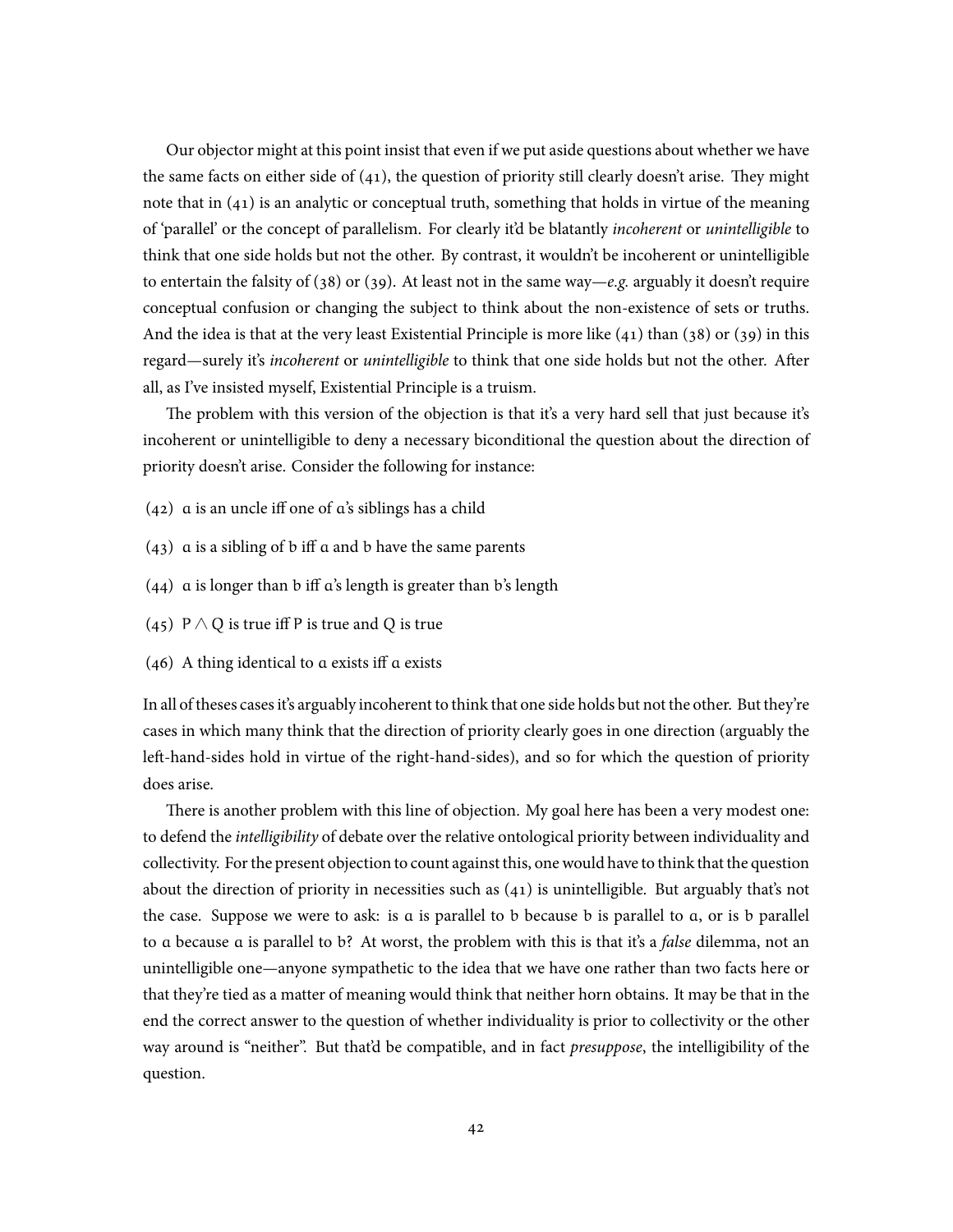Our objector might at this point note that it's *obvious* the answer the question of priority in the case of (41) is *obviously* neither. And so even if the question of priority is intelligible, both horns if the dilemma are dead on arrival—the debate over which side is prior would be coherent but hollow. But even if this is true about  $(41)$ , the fact that, as we have seen, the question about the priority between individuality and collectivity has a significant bearing on a variety of metaphysical issues should make it obvious that it's not obvious that it is hollow. It's hence hard to see the force behind the objection.

# **References**

- Armstrong, David Malet. 1993. "Reply to Mellor." In John Bacon, Keith Campbell, and Lloyd Reinhardt (eds.), *Ontology, Causality, and Mind: Essays on the Philosophy of D. M. Armstrong*, 113–18. Cambridge: Cambridge University Press.
- —. 1997. *A World of States of Affairs*. Cambridge: Cambridge University Press.
- Audi, Paul. 2012. "Grounding: Toward a theory of the in-virtue-of relation." *The Journal of Philosophy* 109:685–711.
- Bennett, Karen. 2011. "Construction Area (No Hard Hat Required)." *Philosophical Studies* 154:79– 104. doi:10.1007/s11098-011-9703-8.
- Bernstein, Sara. 2021. "Could a Middle Level Be the Most Fundamental?" *Philosophical Studies* 178:1065–1078. doi:10.1007/s11098-020-01484-1.
- Brower, Jeffrey. 2018. "Medieval Theories of Relations." In Edward N. Zalta (ed.), *The Stanford Encyclopedia of Philosophy*. Metaphysics Research Lab, Stanford University, Winter 2018 edition.
- Brower, Jeffrey E. 1998. "Abelard's theory of relations: Reductionism and the Aristotelian tradition." *The Review of Metaphysics* 51:605–631.
- Castañeda, Hector-Neri. 1972. "Plato's Phaedo theory of relations." *Journal of philosophical logic* 1:467–480.
- Chisholm, Roderick. 1976. *Person and Object: A Metaphysical Study*. La Salle, Illinois: Open Court Publishing Co.
- Conway, John Horton and Sloane, Neil James Alexander. 2013. *Sphere packings, lattices and groups*, volume 290. Springer Science & Business Media.
- Della Rocca, Michael. 2012. "Violations of the Principle of Sufi 'icient Reason (in Leibniz and Spinoza)." *Metaphysical grounding: Understanding the structure of reality* 139.
- Esfeld, Michael. 2004. "Quantum entanglement and a metaphysics of relations." *Studies in History and Philosophy of Science Part B: Studies in History and Philosophy of Modern Physics* 35:601–617.
- Esfeld, Michael and Lam, Vincent. 2010. "Ontic structural realism as a metaphysics of objects." In *Scientific structuralism*, 143–159. Springer.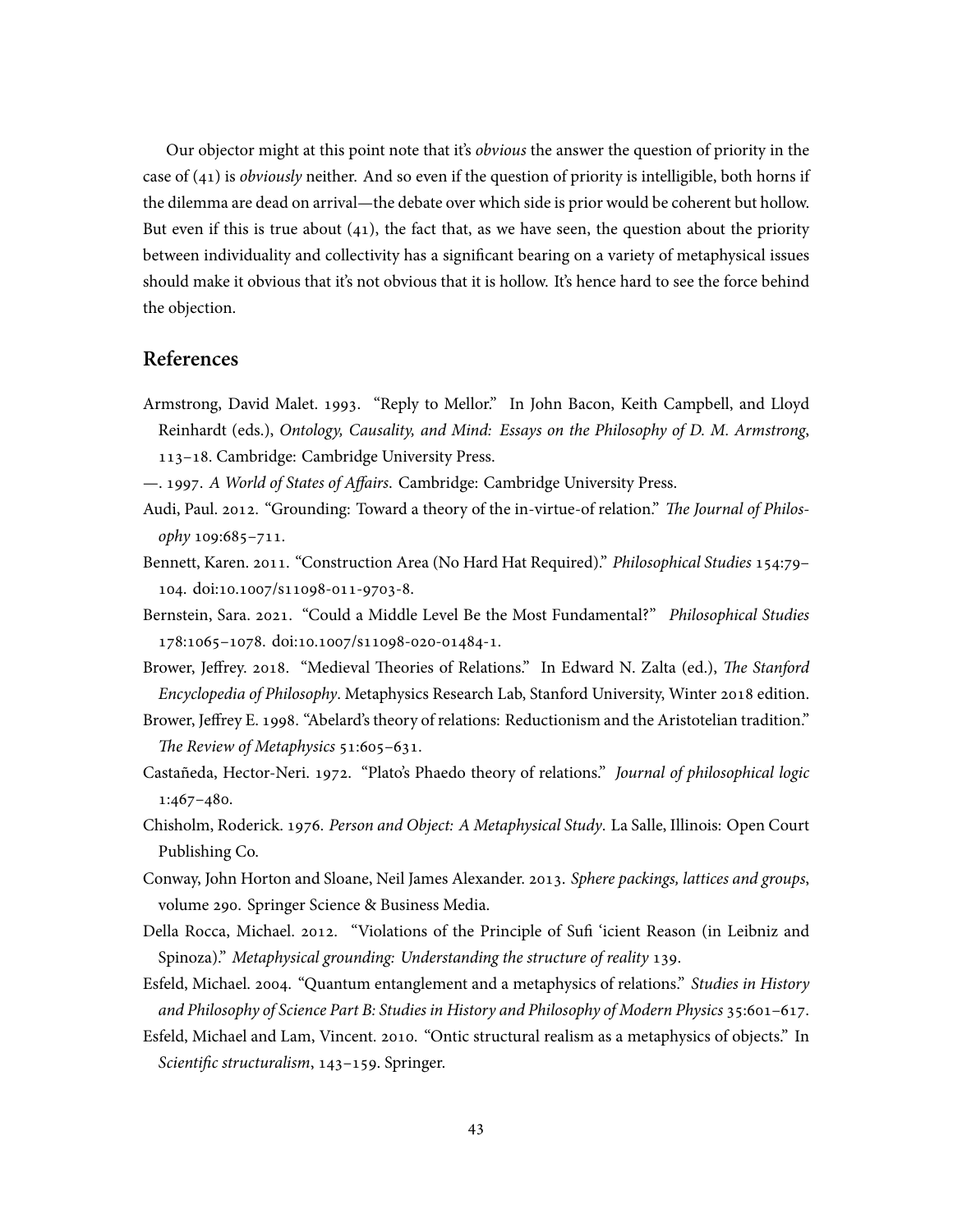Fine, Kit. 1982. "First-Order Modal Theories, Part III—Facts." *Synthese* 53:43–122.

- —. 2000. "Neutral Relations." *Philosophical Review* 109:1–33.
- —. 2012. "A Guide to Ground." In Fabrice Correia and Benjamin Schneider (eds.), *Grounding and Explanation*. Cambridge University Press.
- Florio, Salvatore and Linnebo, Øystein. 2021. *The many and the one: A philosophical study of plural logic*. Oxford University Press.
- Ismael, Jenann and Schaffer, Jonathan. 2020. "Quantum holism: nonseparability as common ground." *Synthese* 197:4131–4160.
- Jauernig, Anja. 2010. "Disentangling Leibniz's views on relations and extrinsic denominations." *Journal of the History of Philosophy* 48:171–205.
- King, Jeffrey. 2007. *The nature and structure of content*. Oxford University Press.
- Ladyman, James. 2007. "I—James Ladyman: On the Identity and Diversity of Objects in a Structure." *Aristotelian Society Supplementary Volume* 81:23–43. doi:10.1111/j.1467- 8349.2007.00149.x.
- Lasersohn, Peter. 2013. *Plurality, conjunction and events*, volume 55. Springer Science & Business Media.
- Lewis, David. 1973. "Causation." *Journal of Philosophy* 70.
- —. 1986. "Against Structural Universals." *Australasian Journal of Philosophy* 64:25–46.
- —. 1999. *Papers in Metaphysics and Epistemology*. Cambridge: Cambridge University Press.
- Loewer, Barry. 2012. "Two accounts of laws and time." *Philosophical studies* 160:115–137.
- MacBride, Fraser. 2020. "Relations." In Edward N. Zalta (ed.), *The Stanford Encyclopedia of Philosophy*. Metaphysics Research Lab, Stanford University, Winter 2020 edition.
- Marmodoro, Anna. 2014. *Aristotle on perceiving objects*. Oxford University Press.
- Marmodoro, Anna and Yates, David. 2016. *The metaphysics of relations*. Oxford University Press.
- Maudlin, Tim. 2007. *The Metaphysics Within Physics*. New York: Oxford University Press.
- McDaniel, Kris. 2009. "Structure-Making." *Australasian Journal of Philosophy* 87:251–274. doi: 10.1080/00048400802587374.
- McDonough, Jeffrey K. 2015. "Leibniz, Spinoza and an Alleged Dilemma for Rationalists." *Ergo, an Open Access Journal of Philosophy* .
- McKay, Thomas. 2006. *Plural Predication*. Oxford University Press.
- Montague, Richard. 1973. "The Proper Treatment of Quantification in Natural Language." In K. J. J. Hintikka, J. M. E. Moravcsik, and P. Suppes (eds.), *Approaches to Natural Language*, 221–242. Dordrecht: Reidel.
- Oliver, Alex and Smiley, Timothy. 2005. "Plural descriptions and many-valued functions." *Mind* 114:1039–1068.
- —. 2016. *Plural Logic*. Oxford University Press.